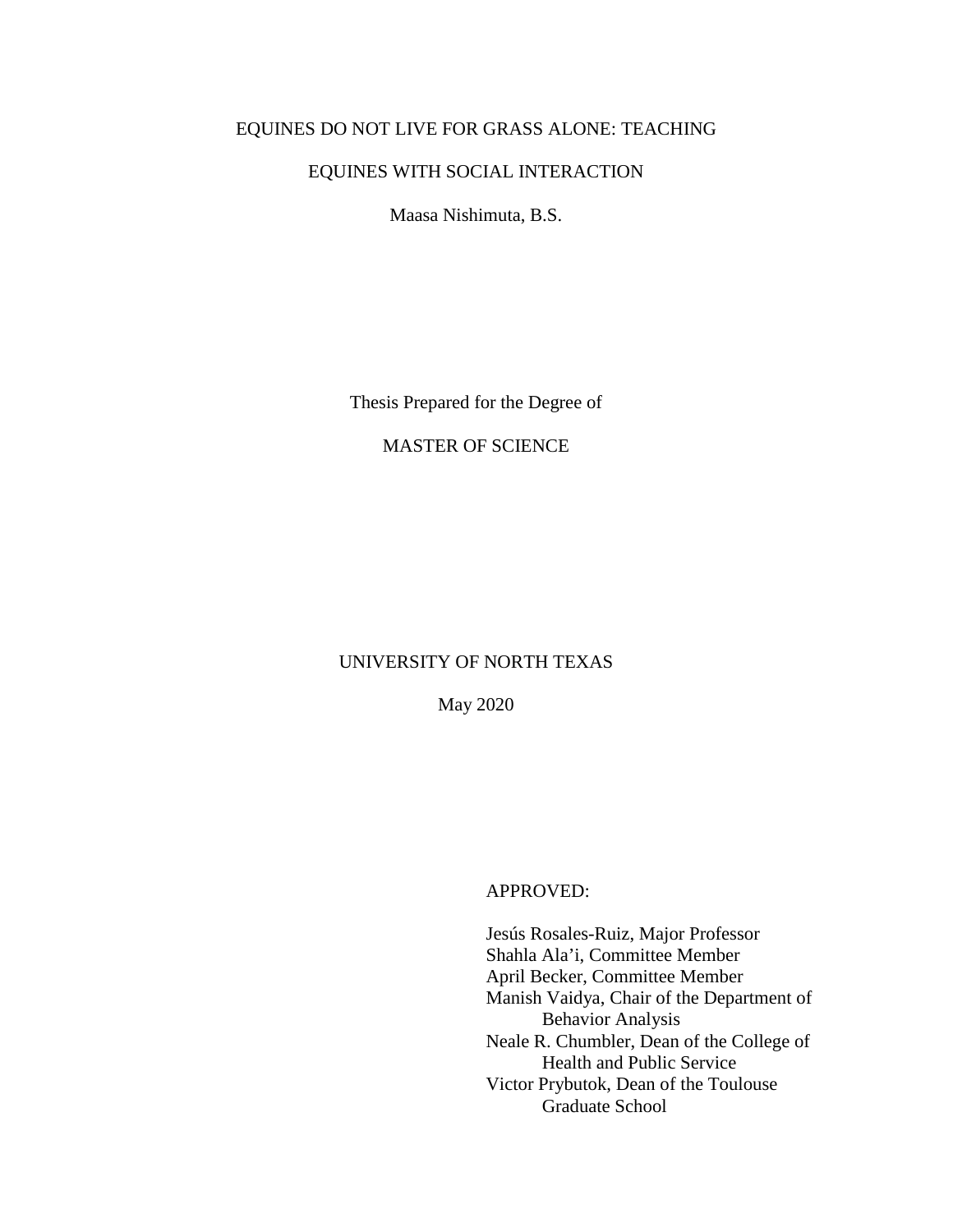Nishimuta, Maasa. *Equines Do Not Live for Grass Alone: Teaching Equines with Social Interaction*. Master of Science (Behavior Analysis), May 2020, 42 pp., 7 figures, 1 appendix, references, 27 titles.

Most horse training methods heavily rely on negative reinforcement and punishment. However, there is a movement in the horse community to utilize positive reinforcement to meet training goals. Although food has been used effective as a reinforcer with horses, social interaction has also been demonstrated to function as a positive reinforcer for animals. Utilizing social interaction as a reinforcer may lead to several benefits for both the trainer and animal. Some of the benefits can be improved relationships between animals and their caretakers and improved animal welfare. The purpose of this study was to apply Owens and Owens et al. previous research protocols to three equines to assess if social interaction, in the form of petting and gentle scratching, would function as a reinforcer. Using a changing criterion design, this study demonstrated that petting and gentle scratching could function as a reinforcer to teach three equines to stay and come in their natural environment.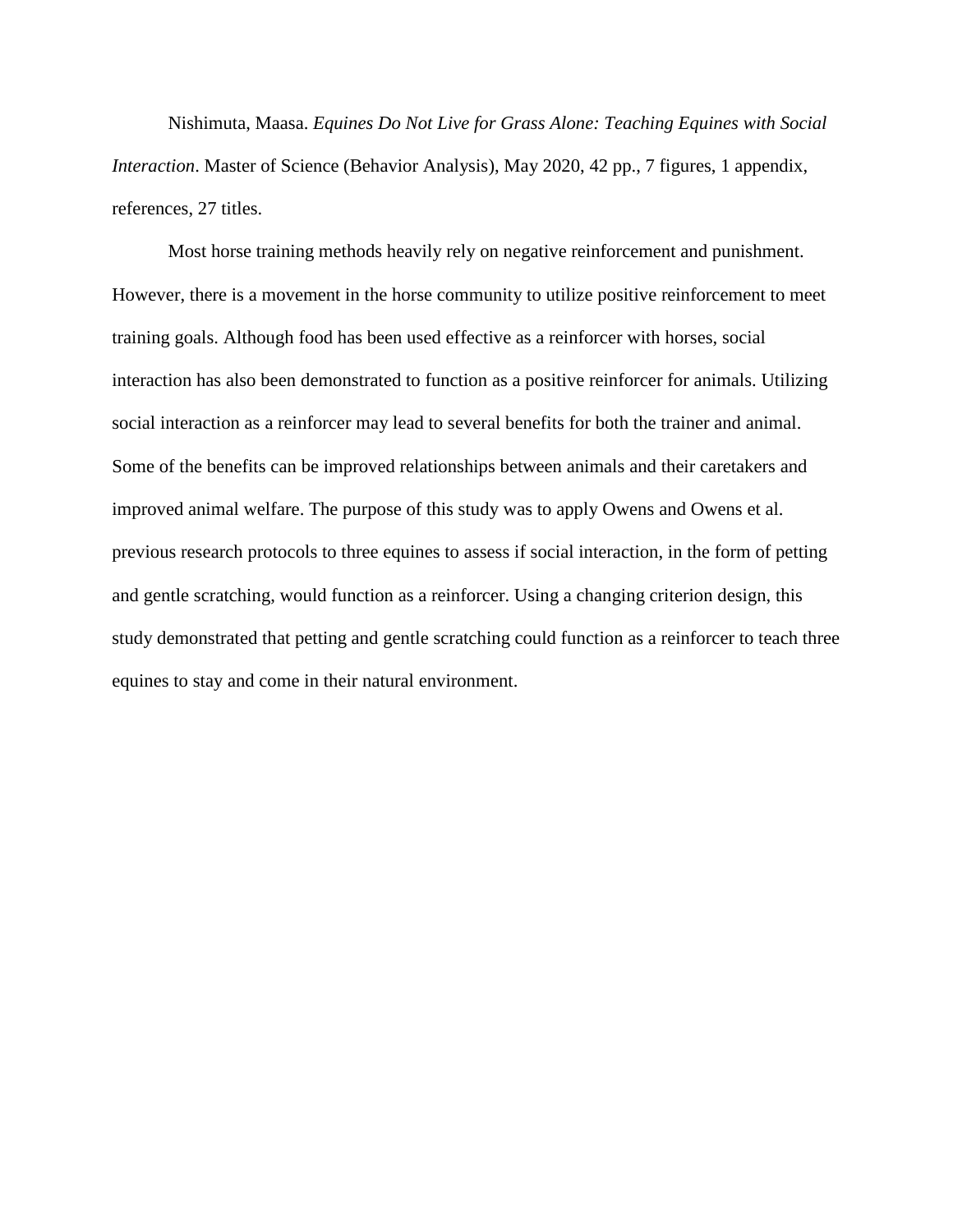Copyright 2020

By

Maasa Nishimuta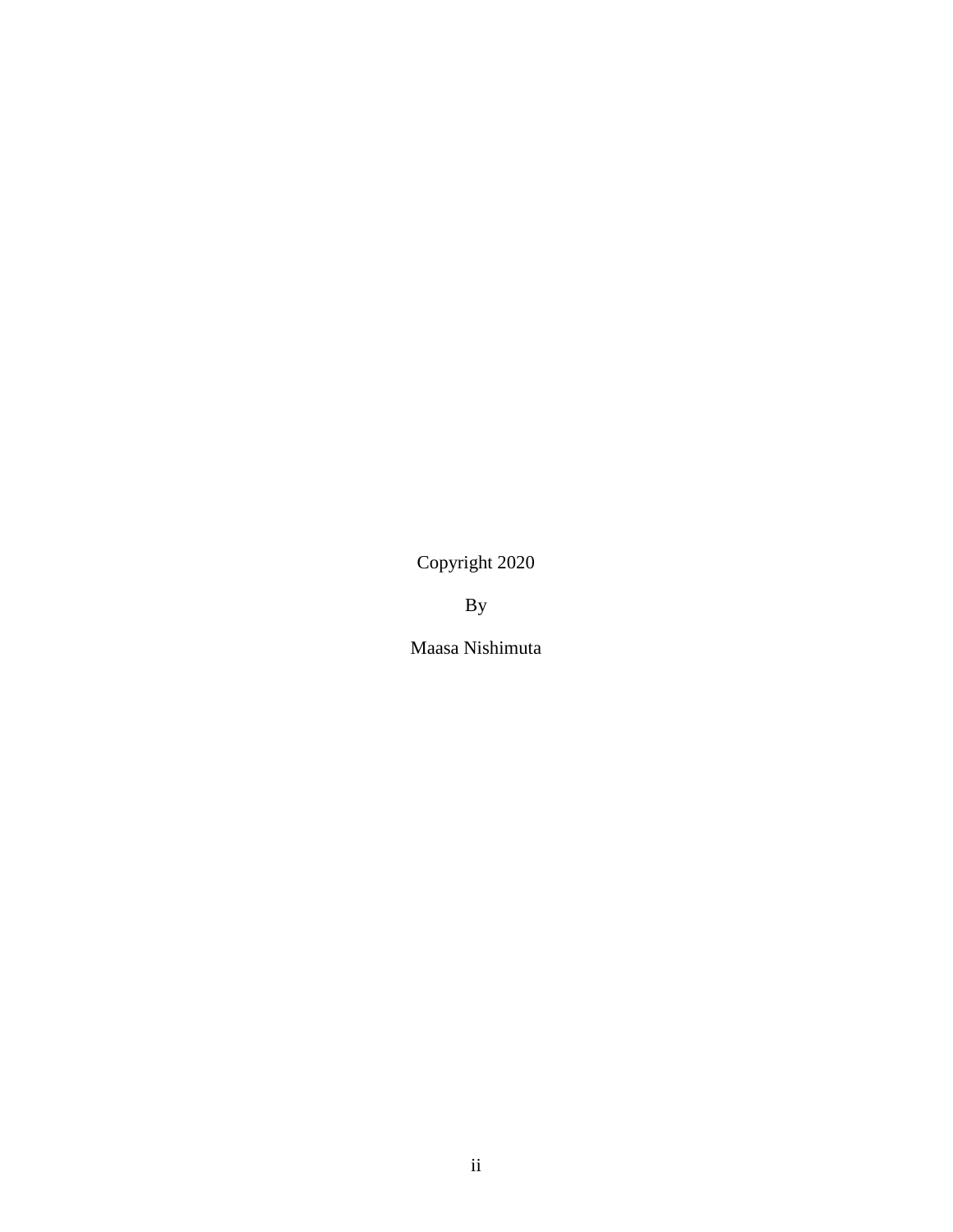## ACKNOWLEDGEMENTS

<span id="page-3-0"></span>Special thanks to Dr. Jesús Rosales-Ruiz for his guidance and support throughout my undergraduate and graduate programs and allowing me to pursue my interest; my partner, Sean Will, for helping me run the study and supporting me throughout the study. I am looking forward to our future work to disseminate Constructional Affection to the world. I want to thank my committee, Dr. Shahla Ala'i and Dr. April Becker for your helpful feedback; Joanne Robbins and Mary Hunter for editing the manuscript; Isabel Cummingham for her input on how to assess the quality of interaction between equines and humans; all the animals, Peepers, Jackson, Phillip, Claudius, Sancho, Castor, and Sebastian, for teaching me the power of social interaction to build mutually reinforcing relationships; and the local horse rescue in North Texas for allowing me to train their equines.

I would also like to thank the Department of Behavior Analysis at the University of North Texas for this wonderful educational experience and my family for supporting me throughout my study abroad in the United States.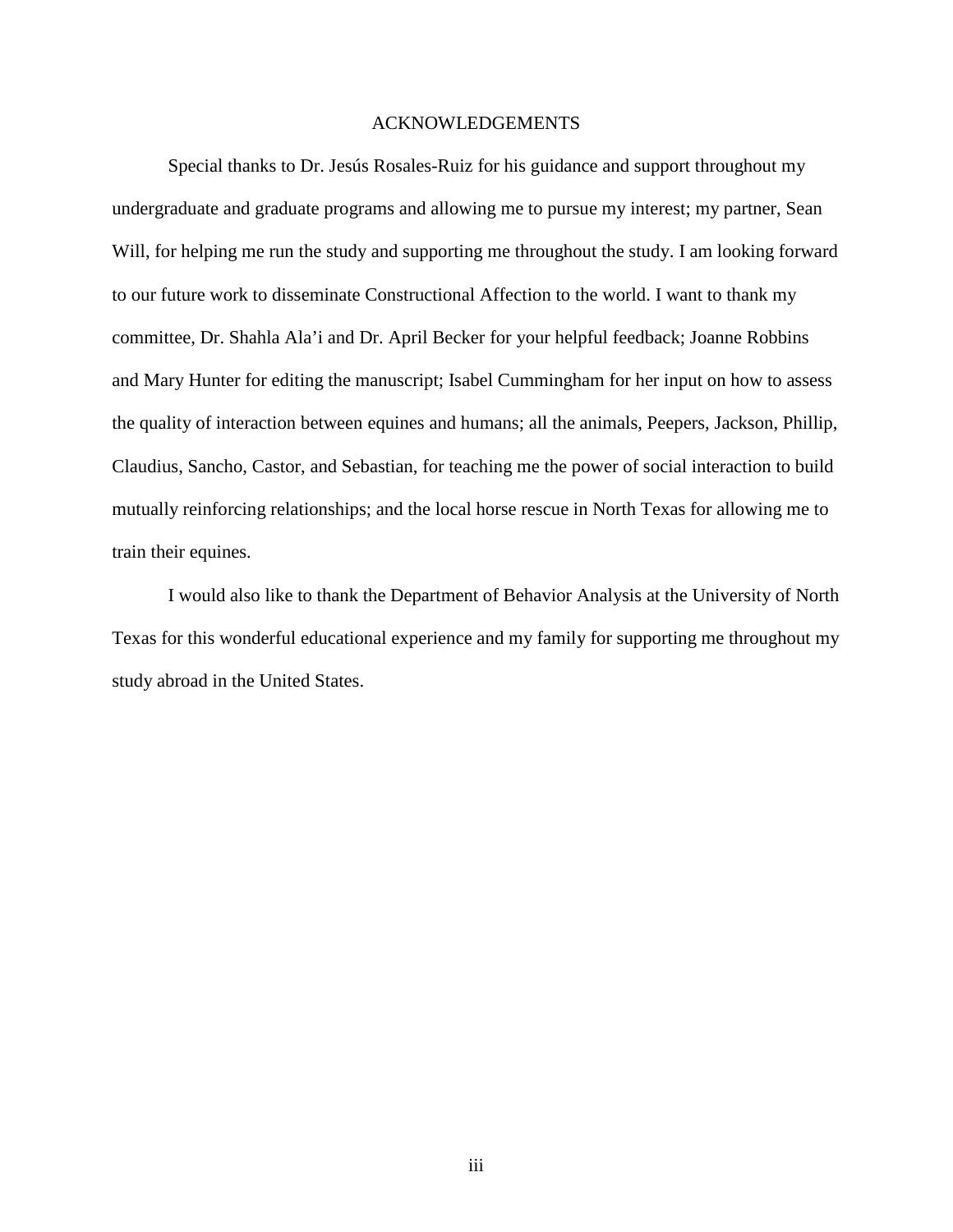# TABLE OF CONTENTS

| APPENDIX: SHAPING STEPS FOR TRAINING STAY, COME, AND STAY AND COME<br>38 |
|--------------------------------------------------------------------------|
|                                                                          |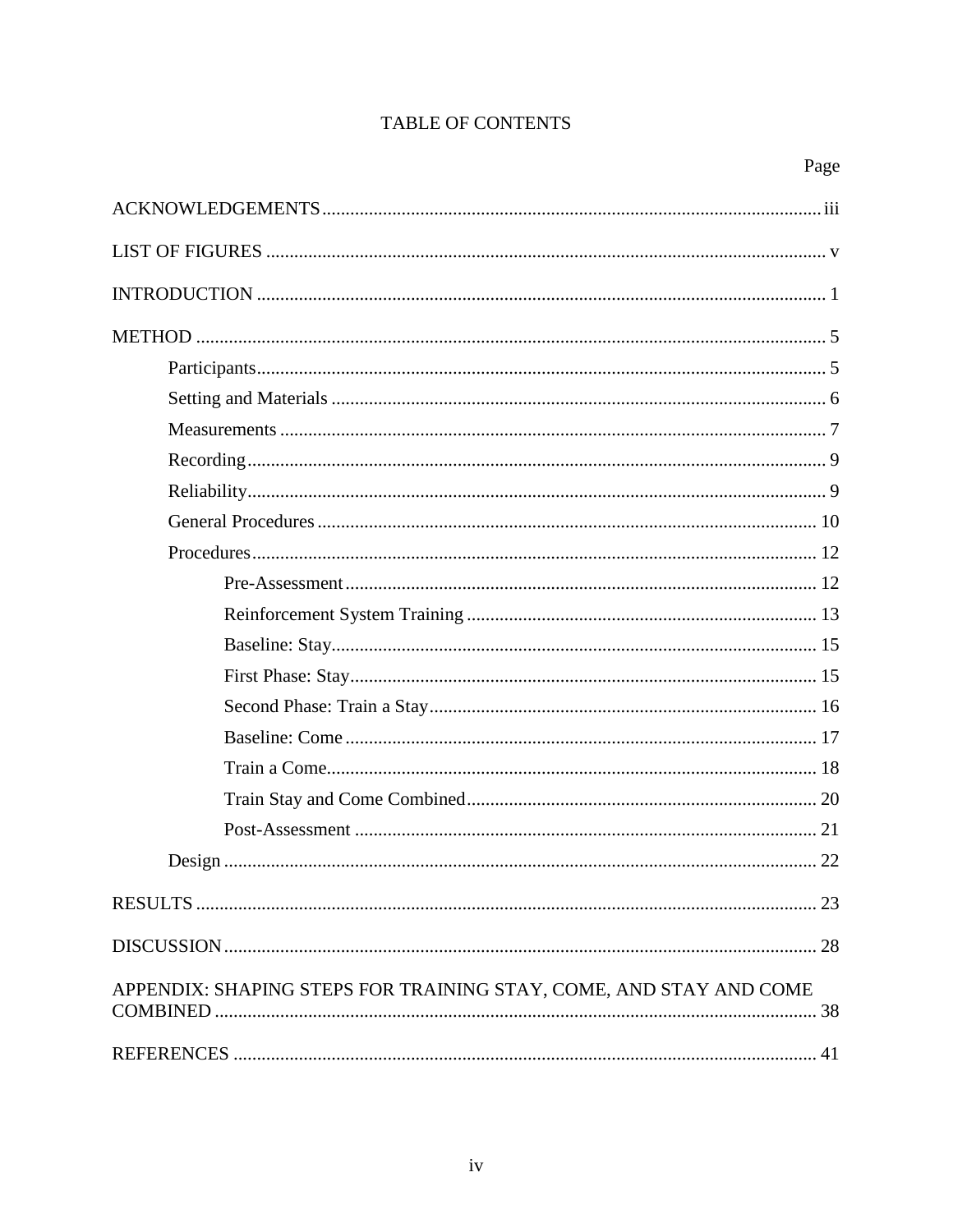# LIST OF FIGURES

<span id="page-5-0"></span>

| Page                                                                                             |
|--------------------------------------------------------------------------------------------------|
| Figure 1. Latency to approach for pre-assessment, reinforcement system training, and post        |
| Figure 2. Cumulative duration of interaction, nuzzle, and cuddle for pre-assessment,             |
| Figure 3. Cumulative number of nuzzle, cuddle, offer, walk away, push, nibble, and bite for pre- |
|                                                                                                  |
|                                                                                                  |
|                                                                                                  |
|                                                                                                  |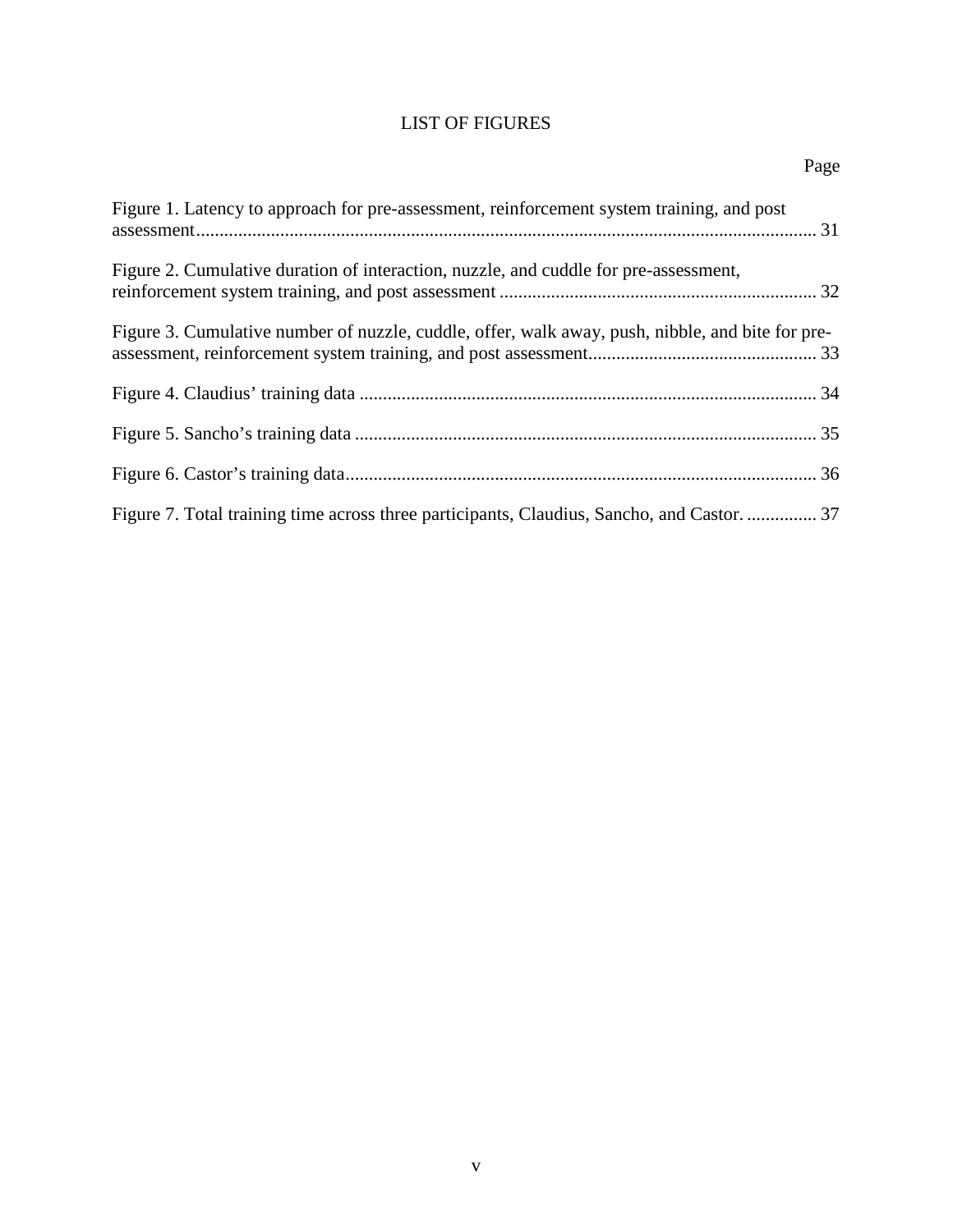## INTRODUCTION

<span id="page-6-0"></span>Traditional horse training has primarily relied on negative reinforcement and punishment (McLean, 2005). However, a major revolution in horse training began in the last two decades of the  $20<sup>th</sup>$  century. Methods that have been labeled as more humane, such as natural horsemanship, were developed and taught in many countries (Dorrance, 1994; Miller, 2007; Parelli, 1993; Roberts, 1998). However, even though natural horsemanship can be more humane than traditional horse training, it still uses aversive control (Birke, 2007). In most forms of traditional horse training and natural horsemanship, the trainer applies pressure with his or her hands, a lead rope, whips, or other equipment, and removes the pressure when the horse performs the criterion behavior. When the horse does not perform the criterion behavior, the trainer may apply pressure with more intensity or frequency until the horse performs the desired behavior (Parelli, 1993). Training that uses negative reinforcement and punishment can produce side effects, such as undesirable emotional states, aggression, and escape from people or other parts of the environment that are associated with the aversive stimuli (Azrin & Holz, 1967). Yet, the use of aversive control is prevalent in the horse community because it can lead to immediate results, matches the societal practices that focus on aversive control with human behaviors, and supports a common belief that the human must dominate the horse to gain respect.

The use of positive reinforcement, as pioneered by B.F. Skinner, was introduced to animal training in the middle of the  $20<sup>th</sup>$  century (Breland & Breland, 1951; Breland, Breland, & Bailey, 2018; Skinner, 1953). By the last decades of the  $20<sup>th</sup>$  century, these methods were beginning to be adopted widely by dog and zoo trainers. (Breland et al., 2018; Pryor, 1999; Ramirez, 1999; Rollin, 2000). However, it is only in the past two decades that horse trainers have really begun to apply positive reinforcement methods (Karrasch, Karrasch, & Newman, 2000;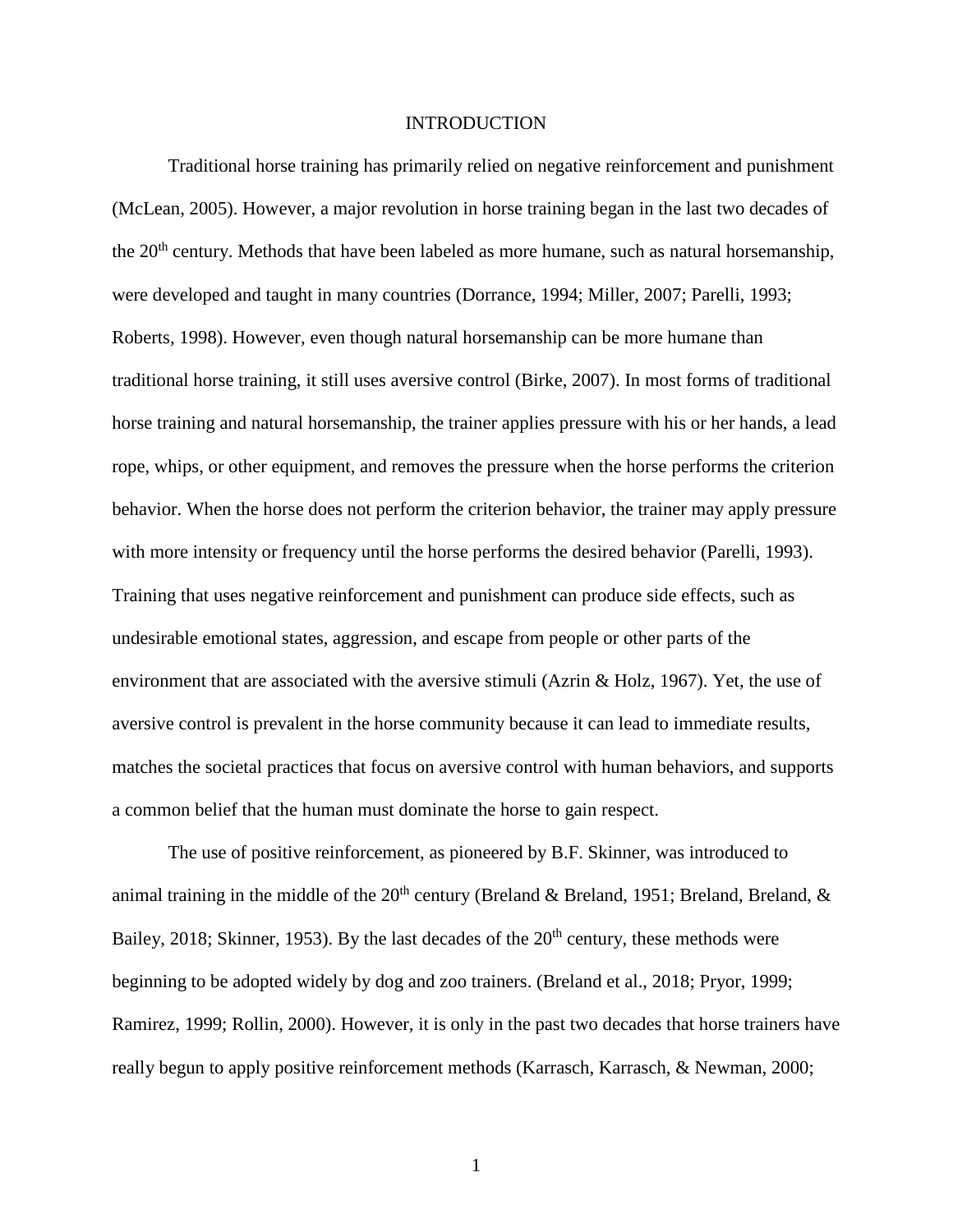Kurland, 2003). The shift to positive reinforcement has been considered to improve animal welfare in many species, including horses (AVMA Animal Welfare Forum 2000; Boissy et al., 2007; Laule, Bloomsmith, & Schapiro, 2003). For example, Innes and McBride (2008) found significant behavioral differences when rescued ponies were trained with positive reinforcement methods. In particular, the ponies were more willing to participate in training and showed more exploratory behavior in novel environments. In another study, Hendriksen, Elmgreen, and Ladewig (2011) found that horses learned to load onto a trailer faster and exhibited less stress responses when positive reinforcement was used.

Animal trainers who use positive reinforcement methods primarily use food as a reinforcer. However, social interaction and attention can also function as reinforcers for animals. Dogs often jump on people to get attention or climb in a person's lap to cuddle. Pet parrots can learn to scream to gain their owner's attention. Equines commonly approach, nibble, or push people to get attention.

Previous studies with animals have demonstrated that social interaction can function as a reinforcer. For example, Falk (1958) showed that chimpanzees discriminated stimuli that resulted in having access to a longer duration of grooming a human's arm. Other studies have shown that animals commonly engage in behaviors that people label as problem behaviors in order to have access to people. For example, Dorey, Rosales-Ruiz, Smith, and Lovelace (2013) demonstrated that a captive olive baboon engaged in self-injurious behavior in order to gain attention from humans. Treatment involved using human attention to reinforce an alternative response. In another study, Owens, Katz, Will, Belcher, Cox and Rosales-Ruiz (2013) demonstrated that dogs jumped on people in order to gain attention from the trainer, even though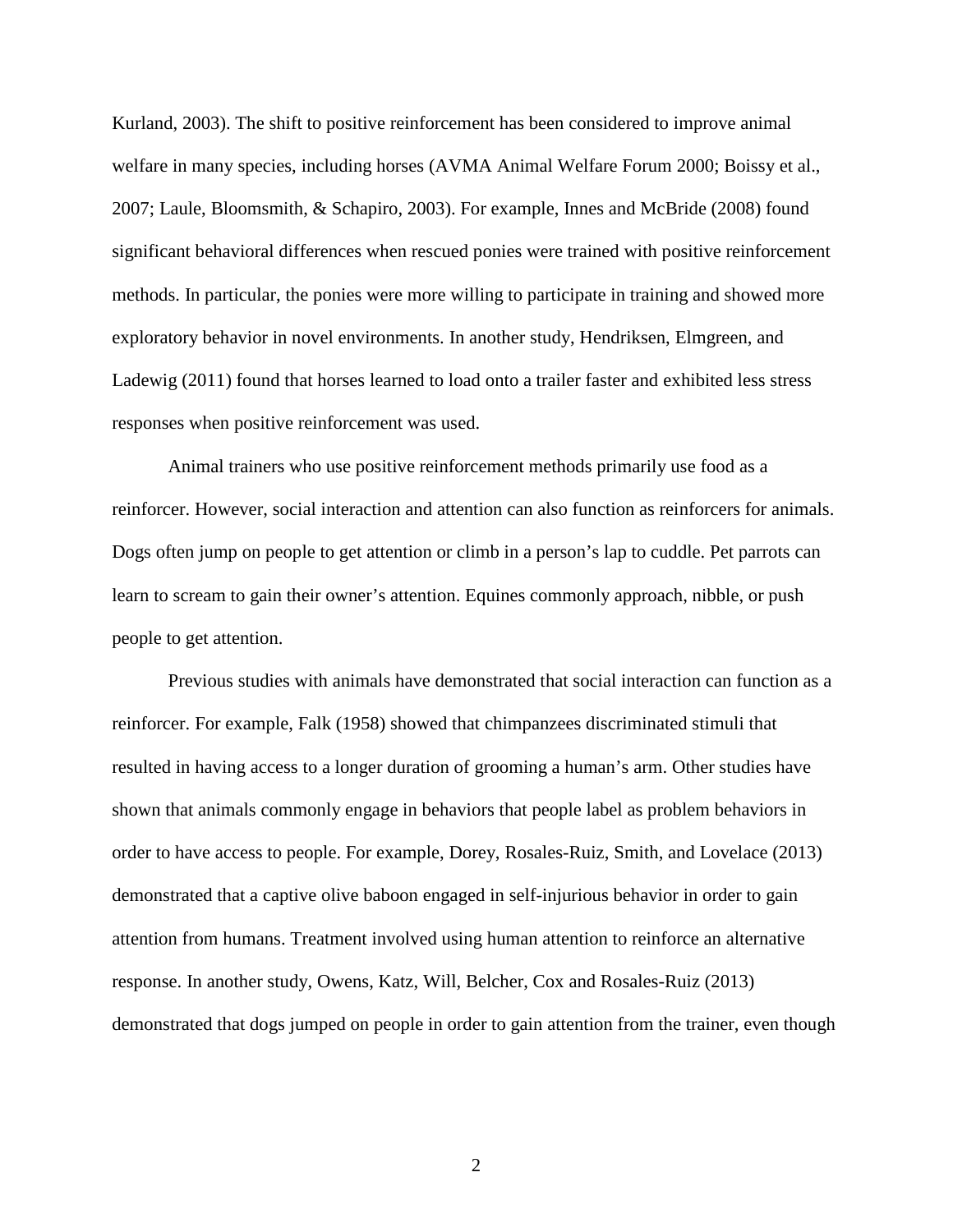the access was brief. In the second half of the study, Owens et al.  $(2013)^1$  used social interaction to establish calm behaviors and teach ideal social interactions between dogs and human. The trainer stroked or scratched the dog contingent on the dog sitting, which resulted in an immediate shift from jumping to sitting in two dogs. In a related study, Owens (2017) used petting and scratching to teach new, appropriate behaviors to three dogs that engaged in unwanted behaviors. One benefit of this type of social interaction is that the trainer always has the reinforcer available and does not need to carry treats or toys. Also, tapping into natural communities of reinforcement may help facilitate generalization (Ferster, 1972; Stokes & Baer, 1977)

However, in recent research studies, the reinforcing effectiveness of social interaction on an animal's behavior has been called into question (Feuerbacher & Wynne, 2012; Sankey, Henry, Górecka-Bruzda, Richard-Yris, & Hausberger, 2010). Sankey et al. (2010) compared the reinforcing effectiveness of food and grooming to train horses to stay on cue. All of the foodrewarded horses learned to stay for 1 min on cue in 6 days, whereas only 4 out of 10 groomrewarded horses mastered the same behavior. During the post-test, food-rewarded horses approached sooner and stayed longer with the experimenter than the groom-rewarded horses. Although the study concluded that food was a more effective reinforcer than grooming, the study had several limitations. In particular, the groom-rewarded horses received three scratches on their withers as a reward. In contrast, normal grooming interactions in horses generally vary in length and location.

In another study, Feuerbacher and Wynne (2012) compared the reinforcing effectiveness between treats and social interaction in dogs. They measured the latency and frequency of nose touches in three conditions: treats, social interaction, and extinction. During the food condition,

<sup>&</sup>lt;sup>1</sup> For more information, see constructionalaffection.com.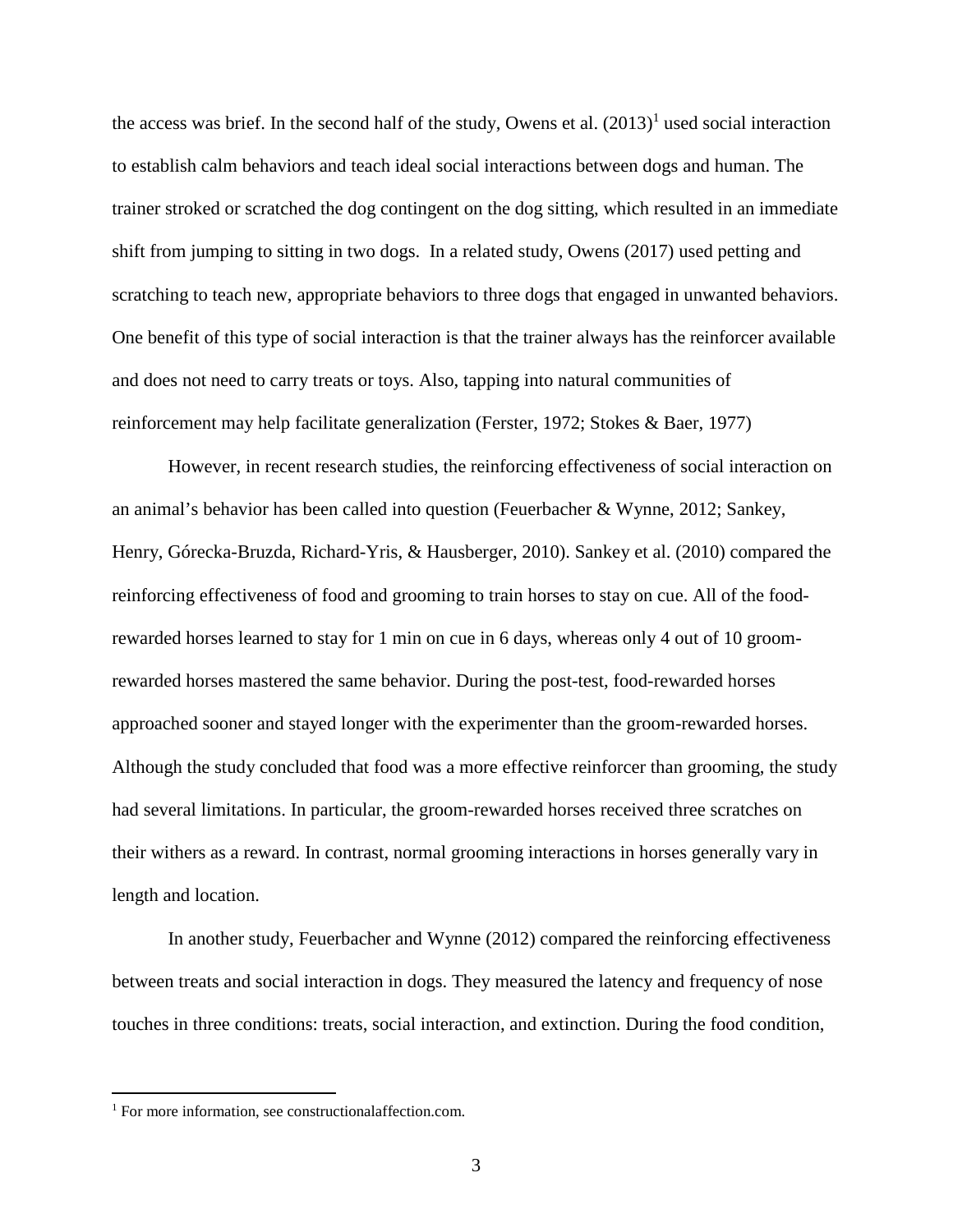dogs had a higher frequency and shorter latency of nose touches than during the social condition. However, as in the Sankey et al. study (2010), the social interaction condition involved the experimenter scratching the dog for around 4 sec on the dog's neck while delivering verbal praise. This lacks the natural component of petting and scratching that is usually seen in human and dog interactions where petting and scratching varies by location, intensity and length.Although there are controversies on the effectiveness of social interaction as a reinforcer for animals, Owens et al. (2013) and Owens (2017) experimentally demonstrated that social interaction can function as a reinforcer for dogs. Thus, the aim of the current research study was to extend the procedures used by Owens et al. (2013) and Owens (2017) to equines and to see if social interaction could be used as a reinforcer to teach three equines to stay and come on cue.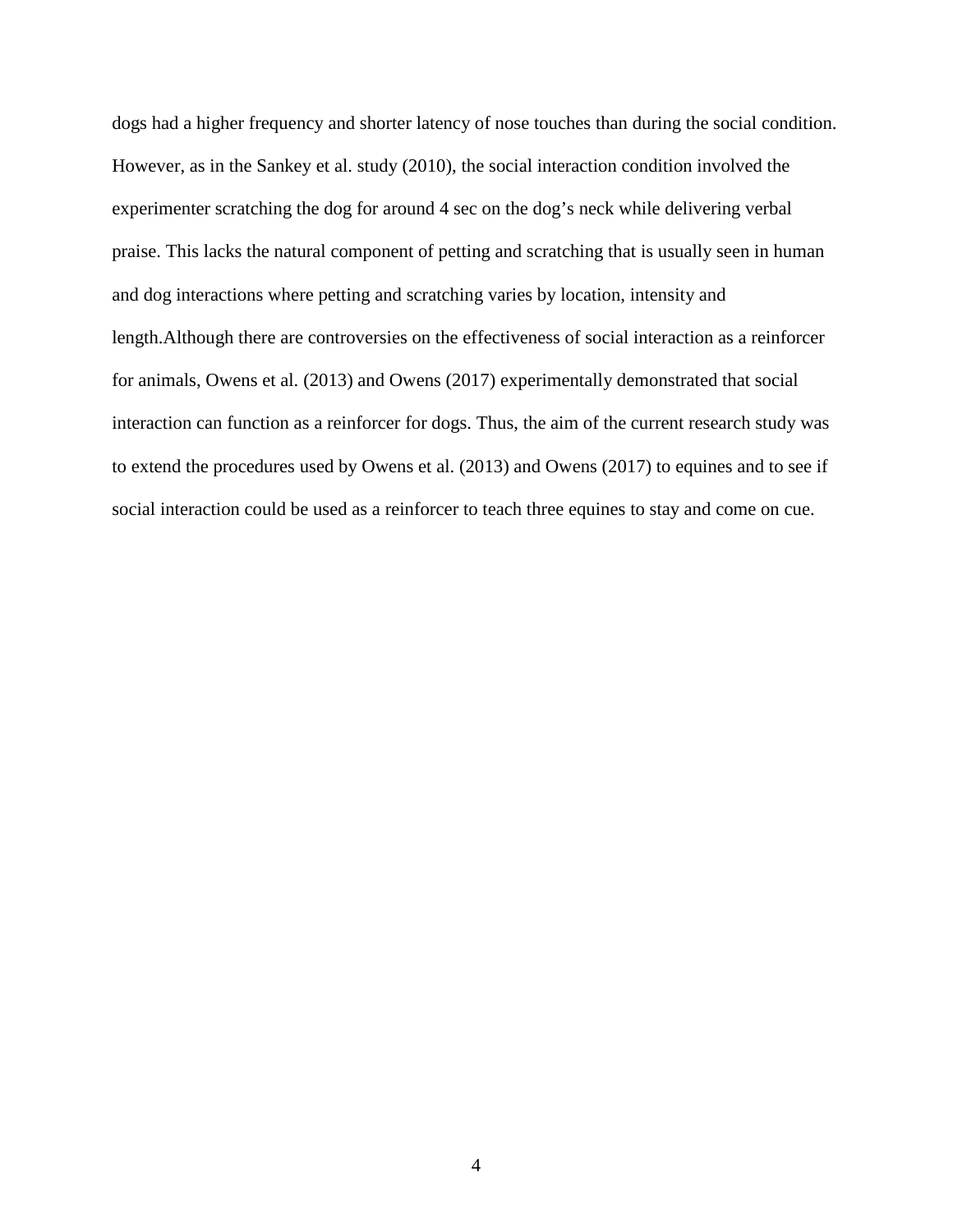#### **METHOD**

## **Participants**

<span id="page-10-1"></span><span id="page-10-0"></span>Three equines served as participants in the study. All three participants lived at a local horse rescue in North Texas. Two of the participants were horses, and the other participant was a mule. All participants met the pre-assessment criteria.

Claudius is an 8-year-old, Hackney pony gelding. The participant was halter-trained, trained to be ridden, and had some groundwork. Groundwork refers to exercises the trainer does with the horse when the trainer stays on the ground. This involves engaging the horse in different kinds of movement with the use of the halter, lead rope, or whip. It was also reported that Claudius had been trained to pull carts. Before the study, Claudius approached people for interaction and let people scratch him all over his body, but avoided being hugged around the neck.

Sancho is a 2-year-old, ungelded, miniature mule. Sancho was three months old when rescued. When he was rescued, he had a disease called strangles and was so underweight that the owner could feel his ribs. He was treated for strangles and recovered fully. Sancho had no training history. Before the study, Sancho approached and followed people around for interaction, but was reported to be difficult to train and didn't follow commands.

Castor, a 4-year-old, Haflinger gelding, was purchased at a horse auction. Castor was halter-trained and had 5 days of riding training. The owner purchased him 2 years before the study. When the trainer first purchased him, Castor stayed away from people and was hard to catch in the pasture. Eventually, Castor turned out to be a horse who approached and stayed with people for interaction. However, if the person did not interact with him (e.g. sat by the hay bale), Castor would nibble or bite at the person's hip or leg for interaction.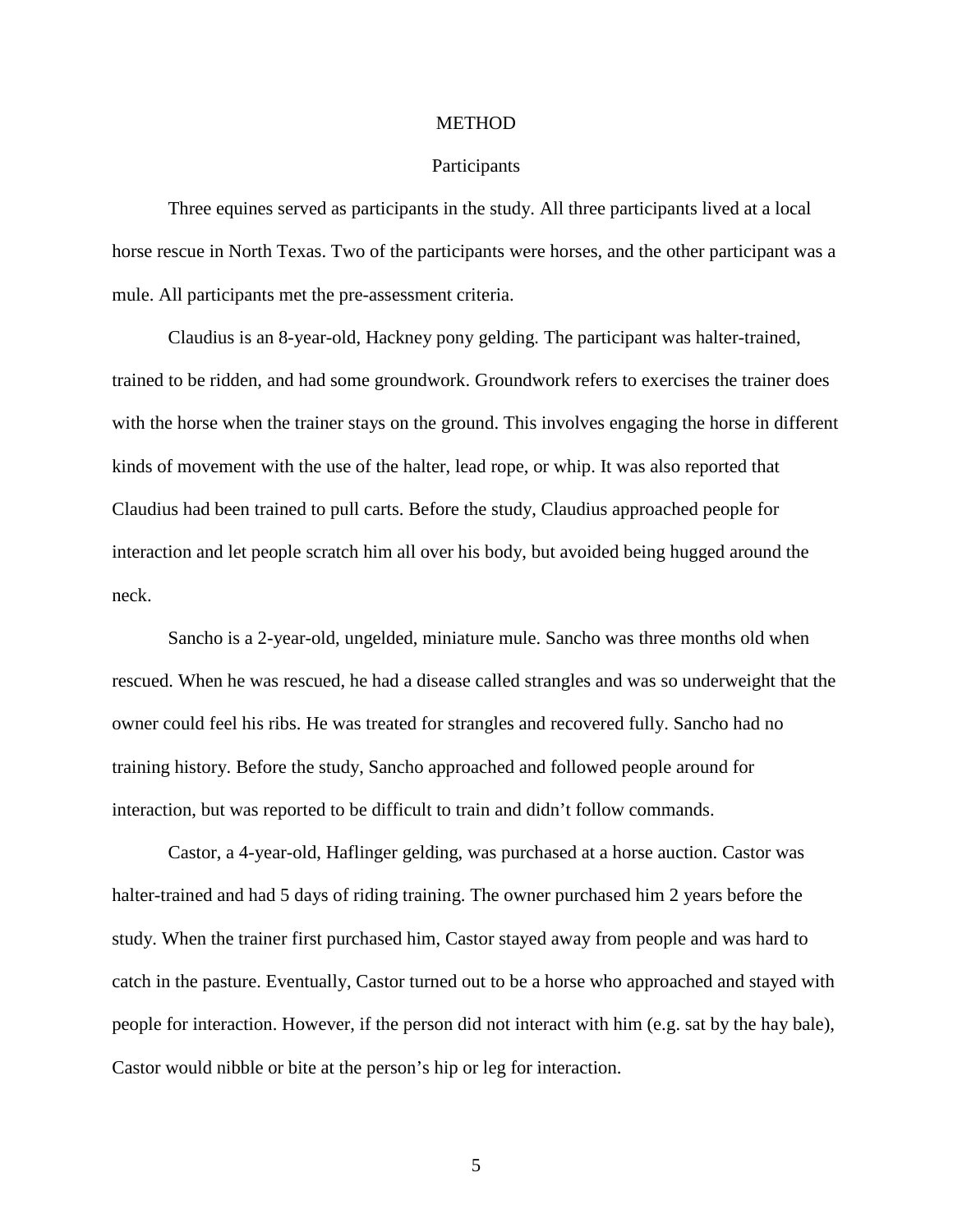## Setting and Materials

<span id="page-11-0"></span>This study was conducted at a local horse rescue in North Texas. All sessions were conducted in an outside pasture where the participants lived with other equines. The participants had access to trees, round hay bales, grass, and water at all times. Claudius and Castor lived in the same 10-acre pasture, and the number of equines in the pasture ranged from 4 to 14. Sancho lived in another pasture that was about one acre. Between 4 to 10 equines lived in this pasture with Sancho in addition to one cow. The trainer visited the participants in the morning between 9 a.m.-11 a.m. and/or in the evening between 4 p.m.-7 p.m.

To minimize distractions and help make the participants more comfortable, the trainer looked for an area in the pasture with good shade and with few sticks, rocks, muddied spots, or droppings to conduct the sessions. While training, the environment could change in ways that might distract the participant. For example, since the trainer did not separate the participant from the herd for the training session, sometimes several equines would approach and greet the trainer and the cameraman. Other potential distractions included the movements of the cameraman, the neighboring farmer's tractor, and the dogs that lived on the property getting close to the participants. Although the trainer began the training session in one part of the pasture, the horse was free to move around the pasture.

One cameraman accompanied the trainer to help with the recording and arranging the environment for the participant, including keeping the visiting equines away from the participant. All the sessions were recorded with two video cameras. For Claudius's and Castor's pasture, one video camera was located outside the pasture at a fixed angle to capture a zoomed-out perspective, and the cameraman brought the other video camera inside the pasture to capture a zoomed-in perspective of the interaction between the trainer and the participant. For Sancho's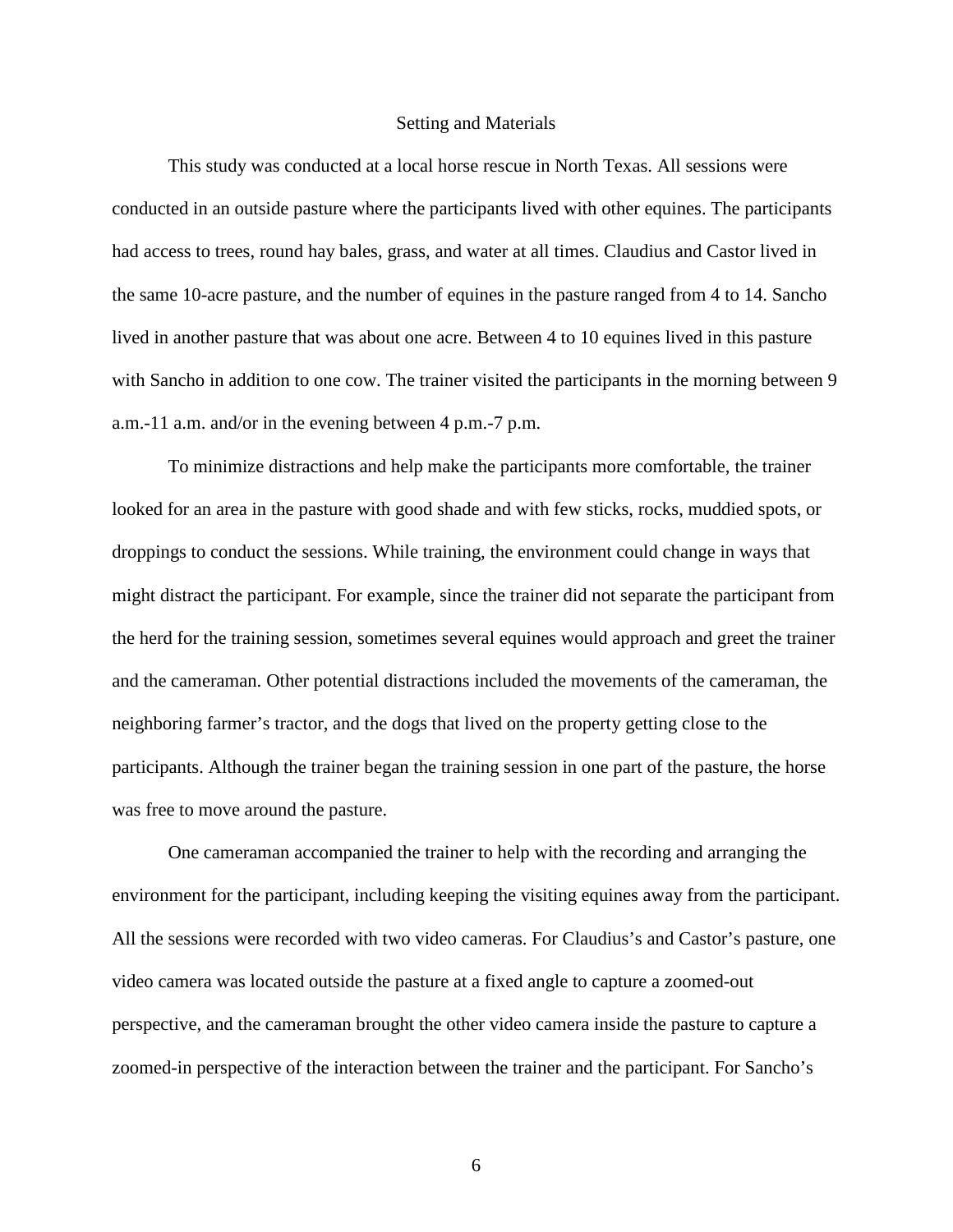pasture, two video cameras were located outside the pasture, and the cameraman manipulated the angles of the video cameras from outside the pasture to capture two different angles. The trainer wore an Apple watch and used it as a timer.

## **Measurements**

<span id="page-12-0"></span>A total of 13 behaviors were recorded for all participants. In addition, total training time was also measured. Many of the definitions use the phrase "within proximity," which meant the trainer was close enough that if she took one step, she could extend an arm and touch the participant.

The dependent variables of approach, cuddle, interaction, and nuzzle were measured as cumulative duration. These behaviors were defined as follows:

• *Approach*: An approach began when the participant was out of proximity and ended when the participant was within proximity.

• *Cuddle*: A cuddle began when any part of the participant's body (except the mouth/nose area) contacted any part of the trainer's body and ended when the contact was broken. If any part of the participant's body made contact with the trainer's body and resulted in the trainer losing balance and moving her feet, this was no longer considered a cuddle.

• *Interaction*: An interaction began when the participant came within proximity and ended when the participant or the trainer was no longer within proximity.

• *Nuzzle*: A nuzzle began when the participant's closed mouth, nose, or lower part of the participant's face contacted any part of the trainer's body and ended when the contact was broken between the mouth/nose area and the trainer's body.

The dependent variables of bite, leave, nibble, offer, push, and walk away bite were measured as cumulative frequency. These behaviors were defined as follows: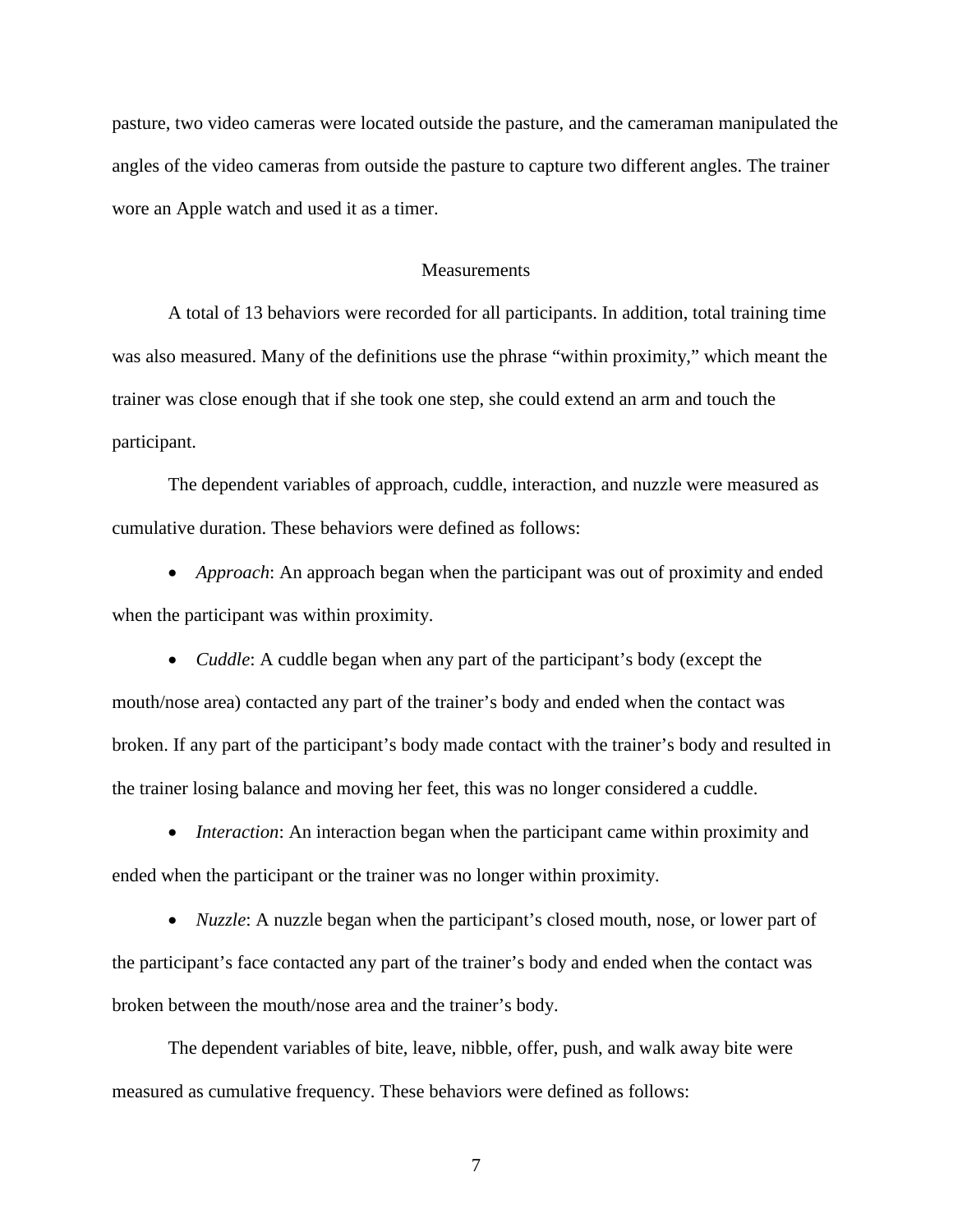• *Bite*: A bite was defined as the participant's opened mouth moving toward the trainer and/or the opened mouth or the teeth making contact with any part of the trainer's body. If the horse made contact with the trainer, the behavior ended when the contact was broken.

• *Leave*: Leave occurred when the participant was in proximity and then moved away so that they were no longer within proximity.

• *Nibble*: A nibble was defined as the participant's lips moving on any part of the trainer's body. An instance of this behavior started when the lips began to move and ended when the lips stopped moving.

• *Offer*: While being petted, an offer occurred if the participant moved their body in a manner that brought a new body part within proximity, but without pushing the trainer.

• *Push*: A push was defined as the participant moving toward and/or making contact with any part of the trainer's body that resulted in the trainer losing balance and having to move her feet.

• *Walk away*: Walk away was defined as the participant leaving the area without ever approaching the trainer during the session.

Two additional behaviors, come and stay, were also measured. The dependent variable for these behaviors was was successful and unsuccessful trials. These behaviors were defined as follows:

• *Come*: A successful come was defined as when the trainer walked away and provided a come cue, and, within 5s after the cue, the participant moved its body toward the trainer's hands or moved one leg toward the trainer and continued moving until it had approached within proximity. An unsuccessful come was defined as when the trainer walked away and provided a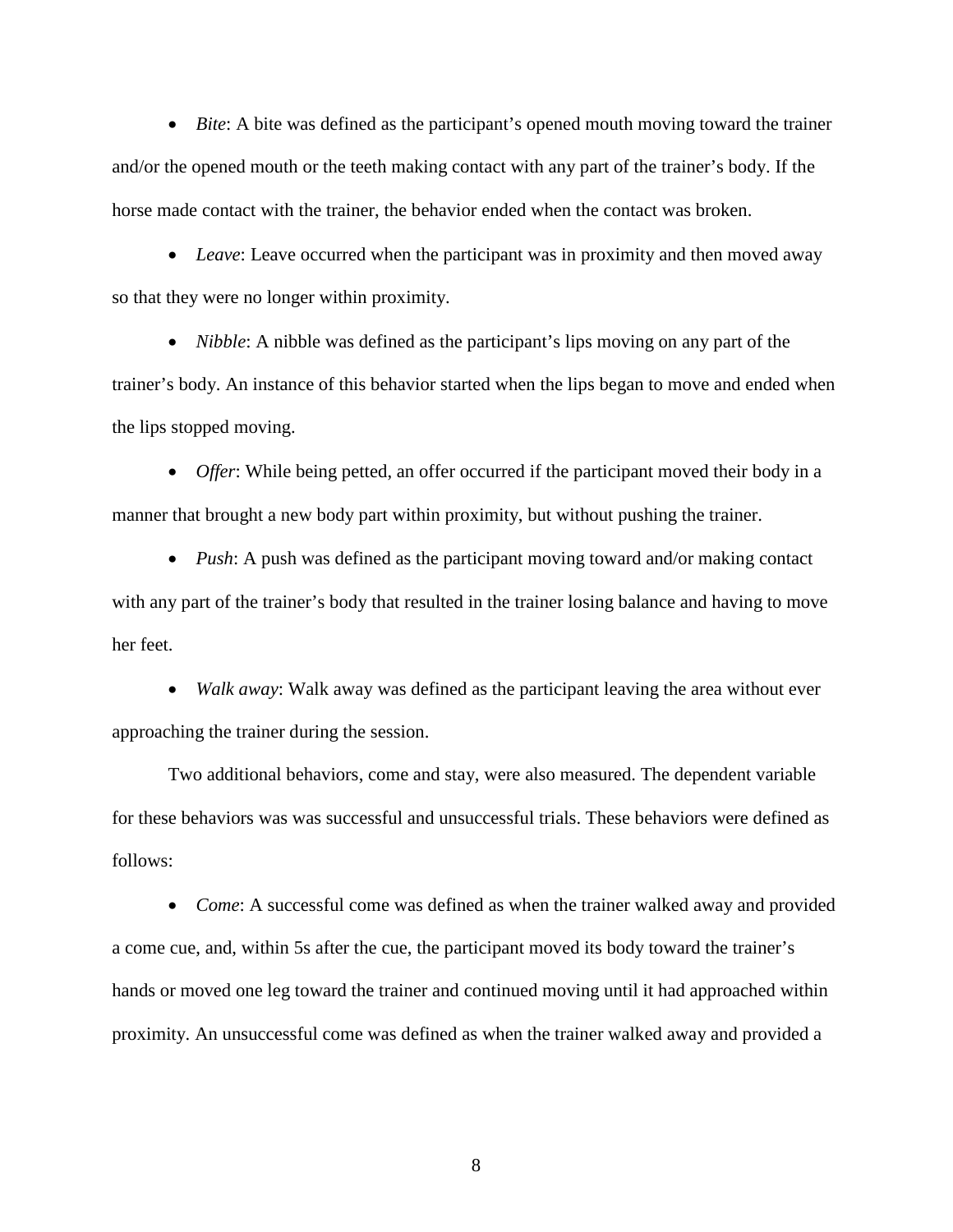come cue, the participant kept all four hooves on the ground for more than 5s after the cue, or walked away from the trainer.

• *Stay*: A successful stay was recorded when the trainer removed hands or provided a stay cue and walked away, and the participant kept at least three hooves on the ground at all times until the trainer returned within proximity of the participant. An unsuccessful stay was defined as when the trainer removed hands or provided a stay cue and walked away, and the participant moved more than one hoof simultaneously, or walked away or toward the trainer.

Lastly, the total training time referred to the duration of time spent in the training conditions. This included the following phases, which are defined below: reinforcement system training, first phase of stay, second phase of stay, training a come, and training stay and come combined.

# Recording

<span id="page-14-0"></span>All trials were videotaped with a video camera on a tripod. Data were taken from the video recordings.

## Reliability

<span id="page-14-1"></span>An observer was trained to record interobserver agreement data (IOA) from video recordings of the training sessions. The observer was the owner of Claudius and Castor and was a horse trainer who worked at the rescue. Before collecting IOA data, the observer was given a presentation that taught the definitions of nine behaviors (i.e., approach, bite, cuddle, interaction, leave, nibble, nuzzle, offer, and push) and gave examples and nonexamples of each behavior. After the presentation, the trainer explained how to record data on the data sheet. Then, the observer watched practice videos and practiced taking data. The observer was given another presentation that demonstrated successful and unsuccessful trials of the behaviors on cue (i.e.,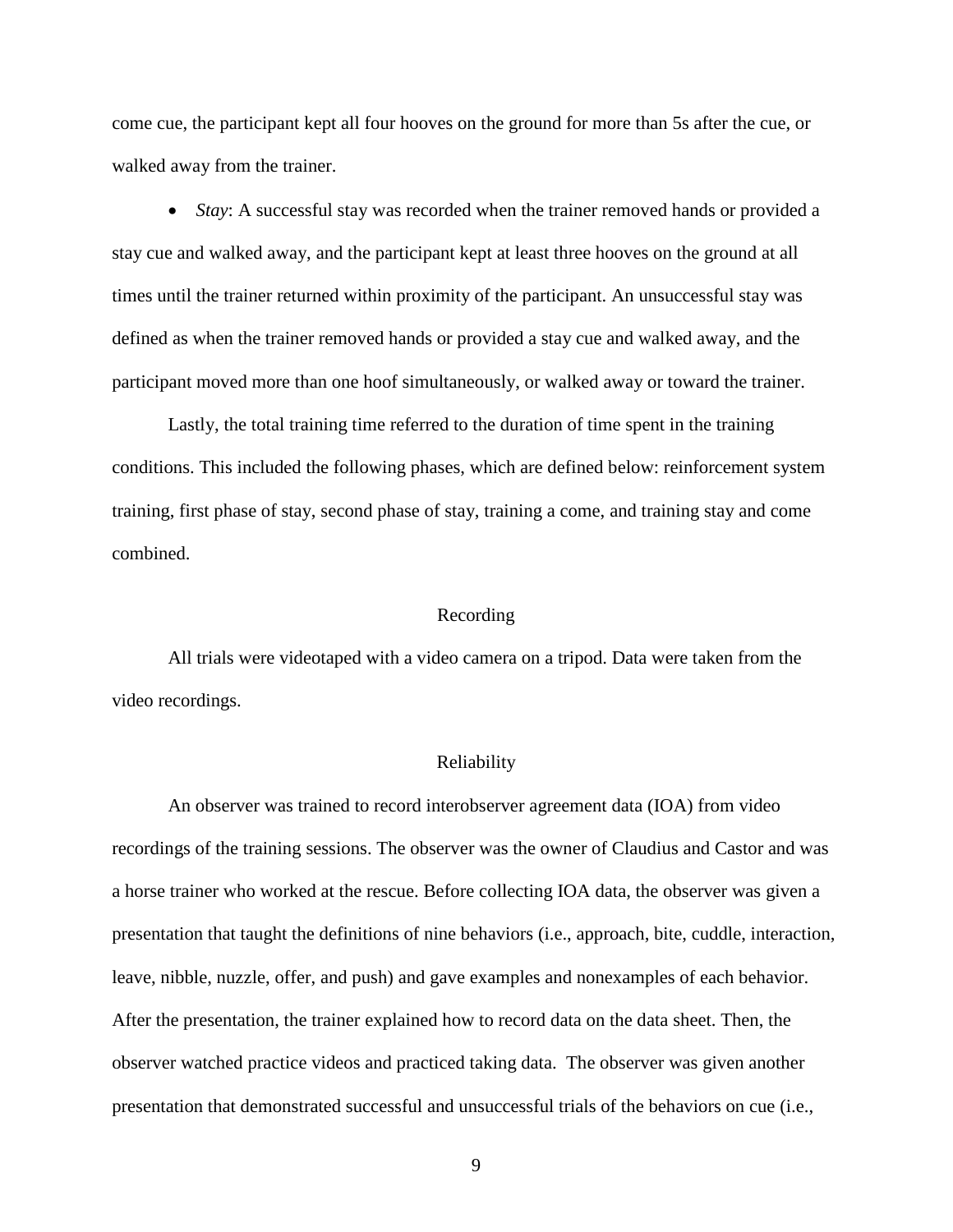come, stay, and come and stay combined). After the presentation, the observer watched practice videos and practiced taking data. After the practice, the trainer clarified additional questions with the observer, provided the data sheet, and set up the IOA video on a computer. The observer was instructed to pause the video and watch it multiple times if needed.

The videos for IOA were randomly selected from each participant and from each experimental condition. However, if part of the video included moments off camera or angles that were difficult to observe, it was not included for IOA. 30% of the total videos were selected for IOA.

IOA was calculated based on the behavior. Mean duration-per-occurrence was used to calculate the IOA for duration behaviors, which included approach, interaction, nuzzle and cuddle. The formula was (Dur IOA R1 + Dur IOA R2 + Dur IOA Rn/n responses with Dur IOA) multiplied by 100. IOA was 91% for approach, 98% for interaction, 88% for nuzzle, and 70% for cuddle. Cuddle was difficult to observe on some trials because of the location and angle of the camera. This led to lower IOA for this behavior. Mean count-per-interval was used to calculate IOA for frequency behaviors, which included offer, leave, push, nibble, and bite. The formula was (Int 1 IOA + Int 2 IOA + Int N IOA/n intervals) multiplied by 100. (In this study, an interval was a trial.) IOA was 84% for offer, 100% for leave, 100% for push, 100% for nibble, and 100% for bite. Total count was used to calculate IOA for the behaviors on cue, which included stay, come, and stay and come combined. The formula was (smaller count/larger count) multiplied by 100. For these behaviors, the IOA was 100% for stay, 89% for come, 98% for stay and come combined.

# General Procedures

<span id="page-15-0"></span>The trainer and the cameraman visited the participants in their natural setting nearly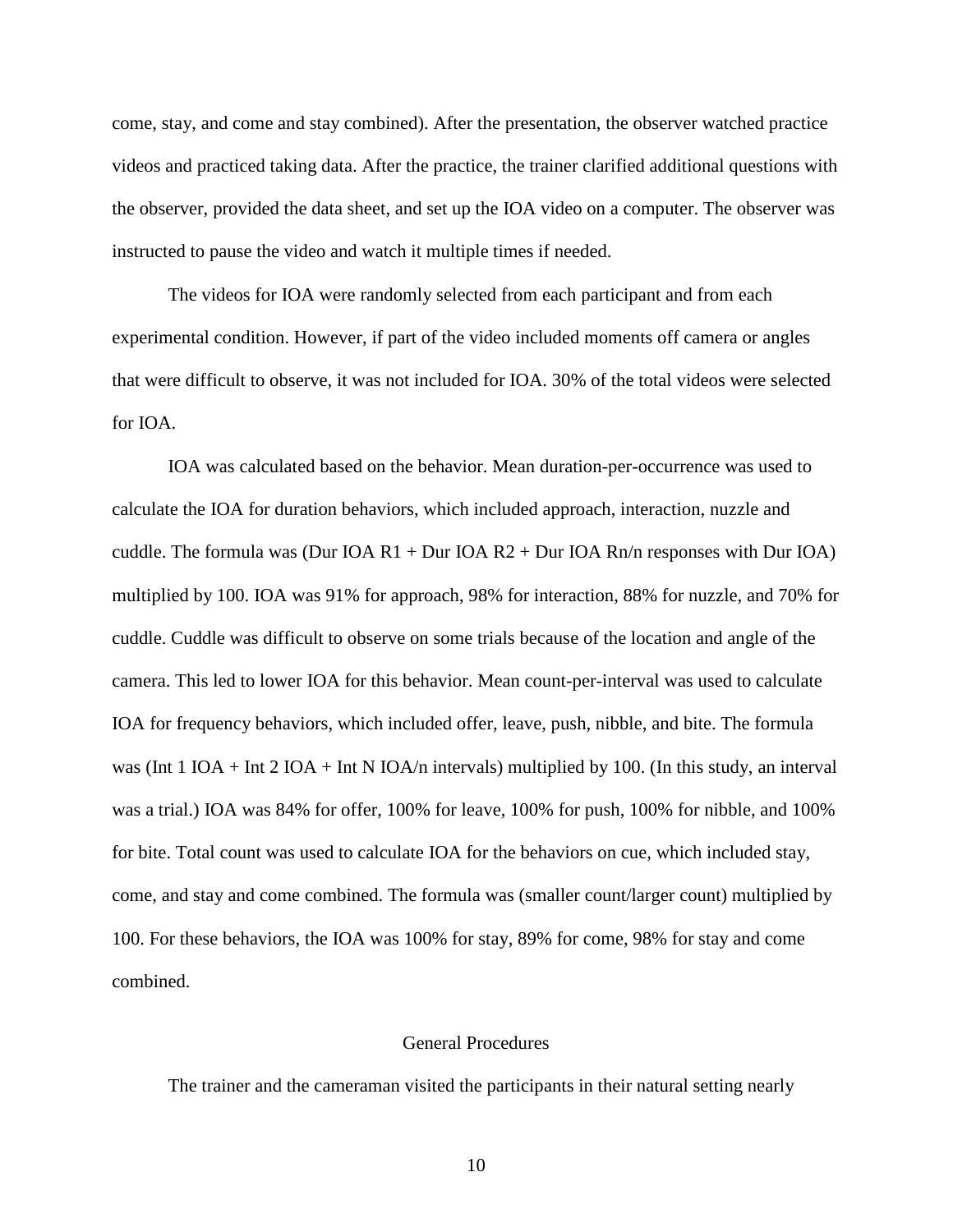every day. On each visit, the trainer conducted at least one training session per participant and at most two sessions. Training sessions were not conducted on days when there were thunderstorms or when new horses were added to the herd. This is because participants would not reliably approach the trainer under these conditions.

At the beginning of each session, the trainer entered the pasture, faced the participant, and waited for the participant to approach within proximity. If the participant did not approach within 2 min, the trainer did not conduct the session. When the participant approached within proximity, the trainer began petting or scratching the participant and continued for at least 1 min. Next, the trainer started the timer to start the session. After the session was completed, the trainer would end the session by petting or scratching the participant for at least 1 min.

During a session, if the environment changed in a way to be disruptive to the participant (i.e., if the dogs were running around near the participant, other equines were visiting and greeting the trainer, the tractor was running at a neighbor's farm, etc.), the trainer guided the participant to a different area in the pasture and continued the session. However, if the dogs stayed in close proximity to the participant or if it was otherwise difficult to continue the session, the trainer would end the session. If the participant was crowded by other equine(s), the trainer assessed if they could continue the session. The trainer would wait for the other equines to walk away, or the cameraman would attempt to pet and scratch the visiting equine(s). If the other equine(s) stayed with the cameraman, the trainer continued the session. If the other equine(s) approached and pushed the participant away, the trainer walked to a different spot and waited for the participant to approach to continue the session. If the participant did not approach the new spot, the trainer ended the session. During the session, if the participant left or walked away for 2 min, the trainer ended the session. Sometimes, there were potentially dangerous situations while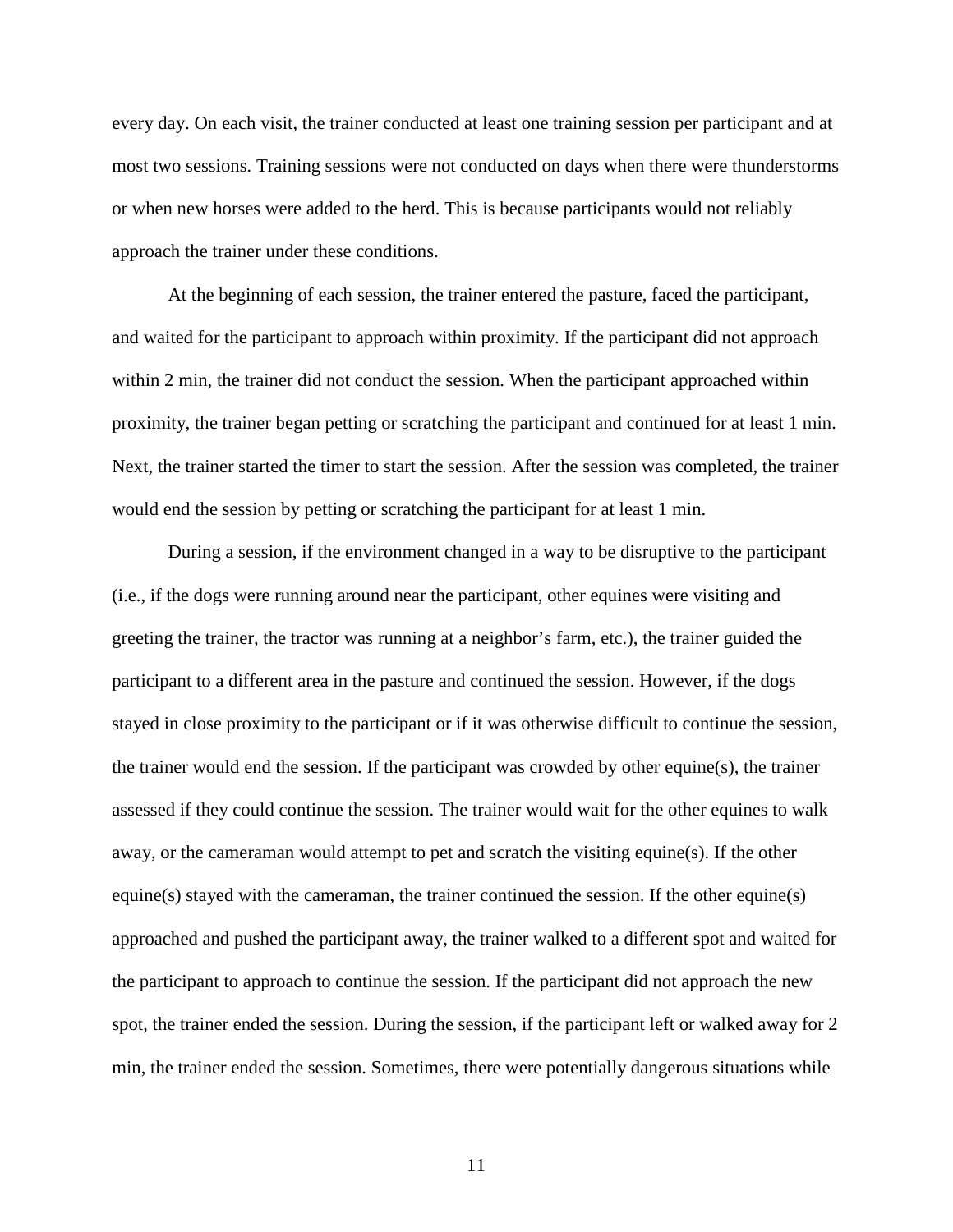the trainer and the cameraman were in the pasture. These situations included when the equines started to bite, push, or became aggressive with each other or toward the trainer or the cameraman. If this happened, the trainer and the cameraman immediately ended the session and left the pasture.

Outside the training session, the trainer, the cameraman, and the people who worked at the horse rescue interacted with the participants as usual. However, no other training was conducted with the participants during the duration of this study.

There were nine experimental conditions in the study. They were conducted in this order: Pre-assessment, reinforcement system training, baseline of stay, first phase of stay, second phase of training a stay, baseline of come, training a come, training a stay and come combined, and post-assessment. Each condition is described below.

### **Procedures**

#### <span id="page-17-1"></span><span id="page-17-0"></span>Pre-Assessment

The pre-assessment determined if participants had the appropriate entry repertoires to participate in the study. The trainer conducted 10 pre-assessment trials with each equine. This included 5 trials on one day and an additional 5 trials on a second day.

A trial began when the participant approached within proximity. When this happened, the trainer presented her hands in front of her, palms up toward the participant. This open-hands gesture was used to signal that the trainer was about to begin petting and scratching the equine with one or two hands on any part of the participant's body within proximity. The trainer then reached toward the participant and used two hands to pet or scratch any part of the participant's body that was within proximity for 2 min. The trainer continued to pet or scratch as long as the participant stayed within proximity or when the participant nuzzled, cuddled, pushed, or nibbled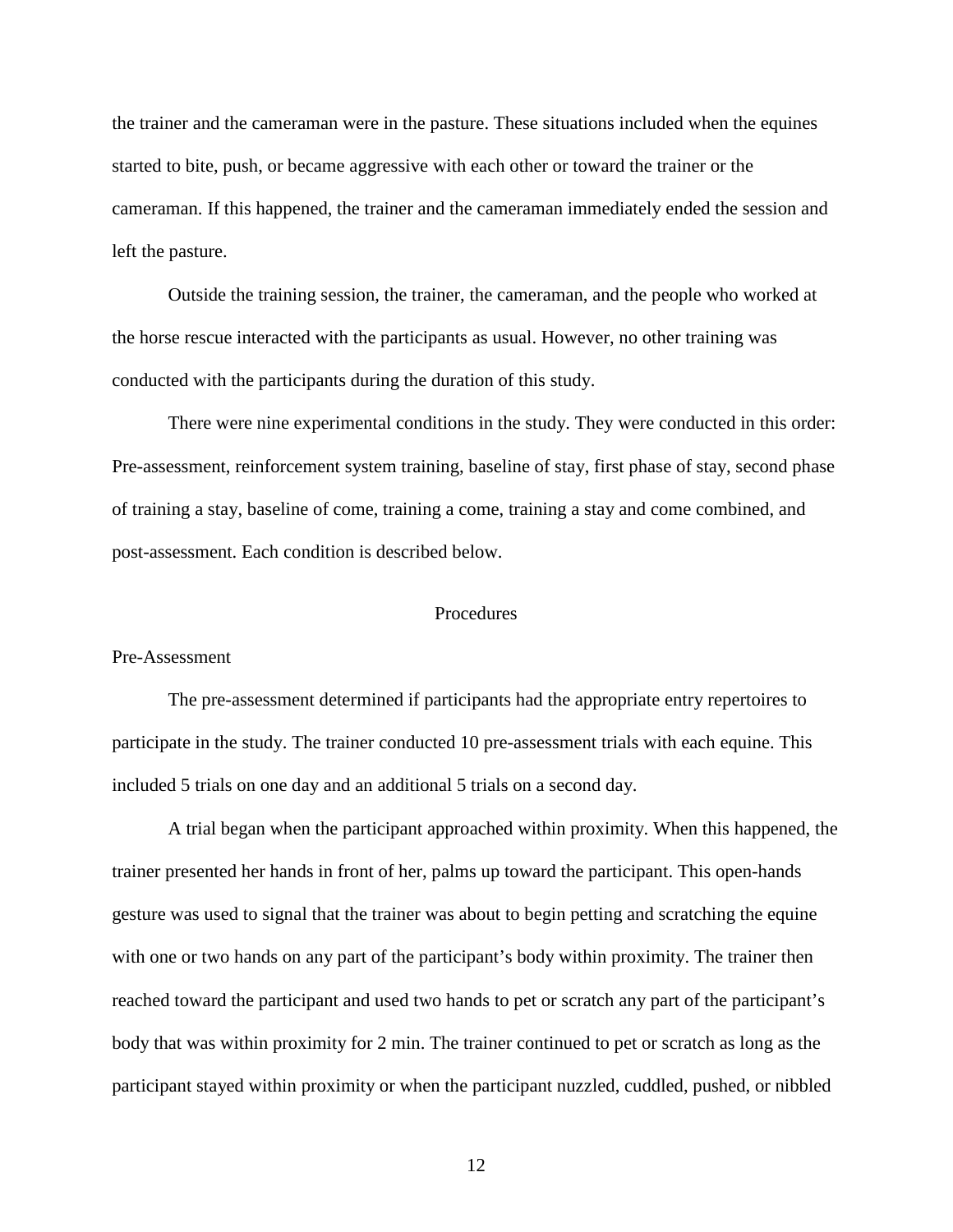the trainer, or offered different part of the body to be petted or scratched. While the participant was within proximity and/or being petted or scratched, the trainer talked to the participant gently, using words such as "good boy" or "way to go." If the participant tried to bite, the trainer stopped petting or scratching and took a step back. If the participant stopped biting and stayed within proximity, the trainer made the open hands gesture and resumed petting and scratching with two hands for the rest of 2 min. Because the intention was to assess the current repertoire, the trainer allowed the participant to push or nibble and continued to pet or scratch if these behaviors occurred. After 2 min, the trainer ended the trial by taking three steps back while facing the participant. The next trial began when the participant approached within proximity.

The equine was selected for the study if it approached the trainer within 2 min and stayed within proximity for 2 min for all 10 trials.

# <span id="page-18-0"></span>Reinforcement System Training

The purpose of the reinforcement system training was to teach the equine to stay within proximity while the trainer petted and scratched the equine and without pushing, nibbling, biting or walking away. A trial began when the participant approached or stayed within proximity and the trainer made the open hands gesture. The trainer then reached out with one hand and petted or scratched any part of the participant's body that was within proximity for 5 s. After 5 s, the trainer added a second hand and continued petting the participant for 1 min. While the participant was within proximity and/or being petted or scratched, the trainer talked to the participant gently, using words such as "good boy" or "way to go." At the end of 1 min of petting or scratching, the trainer ended the trial.

If the participant cuddled, nuzzled, or offered during a trial, the trainer kept petting or scratching until the end of the trial or when the participant engaged in push, nibble or bite. The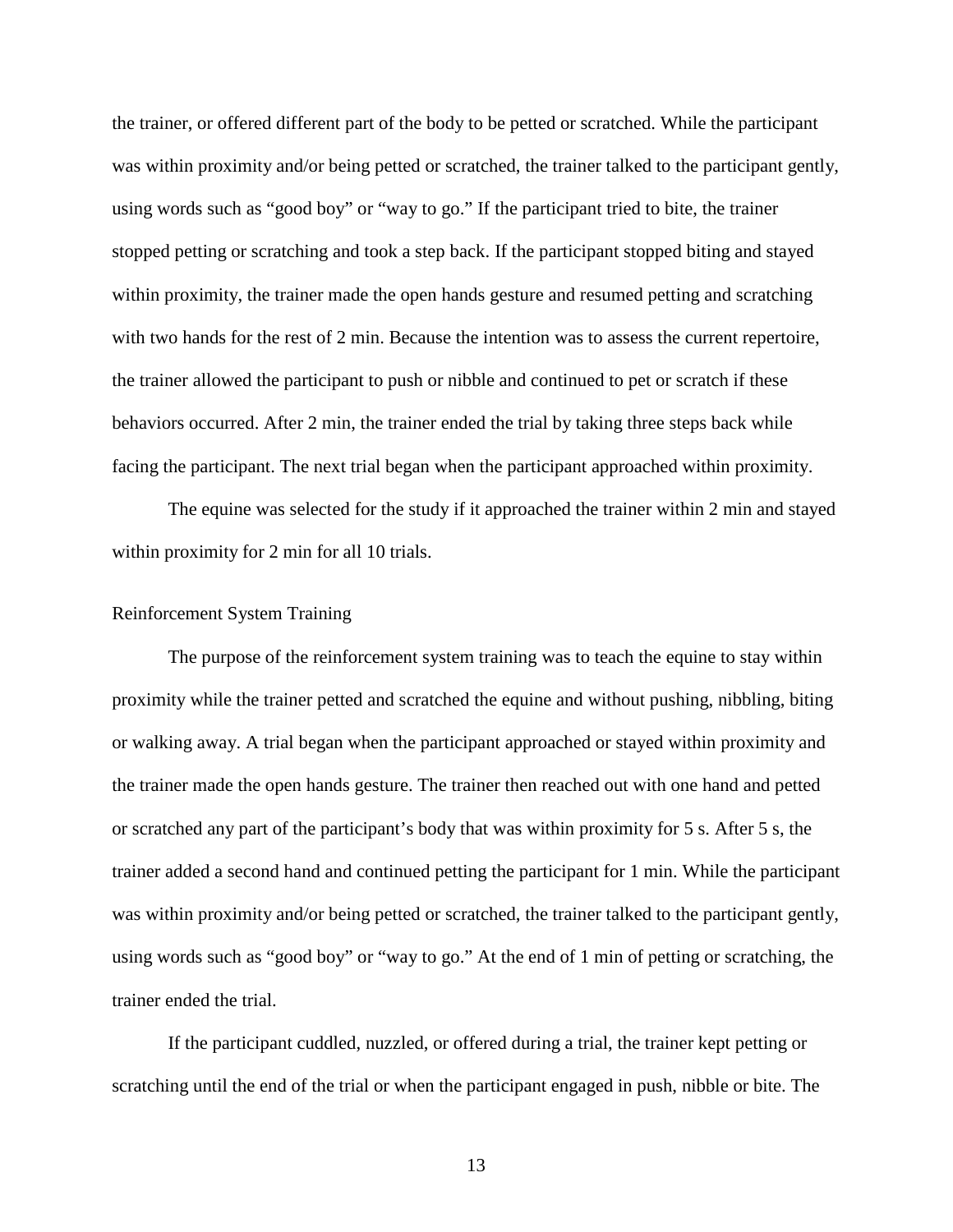participants sometimes offered different parts of the body to change the area the trainer was petting or scratching. When the participant stopped moving, the trainer would pet or scratch the new part of the body that was within proximity.

If the participant pushed, nibbled, or bit the trainer during a trial, the trainer stopped petting or scratching and took a step back. If the participant stopped engaging in the behavior and stayed within proximity, the trainer started a new trial by showing opened-hands gesture to the participant. This rule about push, nibble and bite applied to the rest of the experimental conditions except the pre- and post-assessment. During pre- and post-assessments, the trainer stopped petting or scratching only when the participant bit. The trainer allowed the participant to push or nibble the trainer.

The trainer continued working with the participant in the same spot until there was one successful trial. A successful trial was when the trainer petted or scratched with both hands any part of the participant's body continuously for 1 min without the participant engaging in any of these behaviors: push, nibble, bite, or leave.

After achieving a successful trial, the trainer walked 5 steps back while facing the participant and waited for the participant to approach to begin the next trial. The trainer ended a session when the mastery criterion was met, when 10 min had passed, or when the participant walked away or stayed away from the trainer for 1 min. If, at the end of 10 min, the trainer was petting or scratching the participant, the trainer ended the session after the trainer completed the trial.

The trainer continued this procedure until there were three consecutive successful trials. That is, for 3 trials in a row, the participant approached the trainer within 2 min and stayed within proximity continuously for 1 min without pushing, nibbling, biting or leaving. After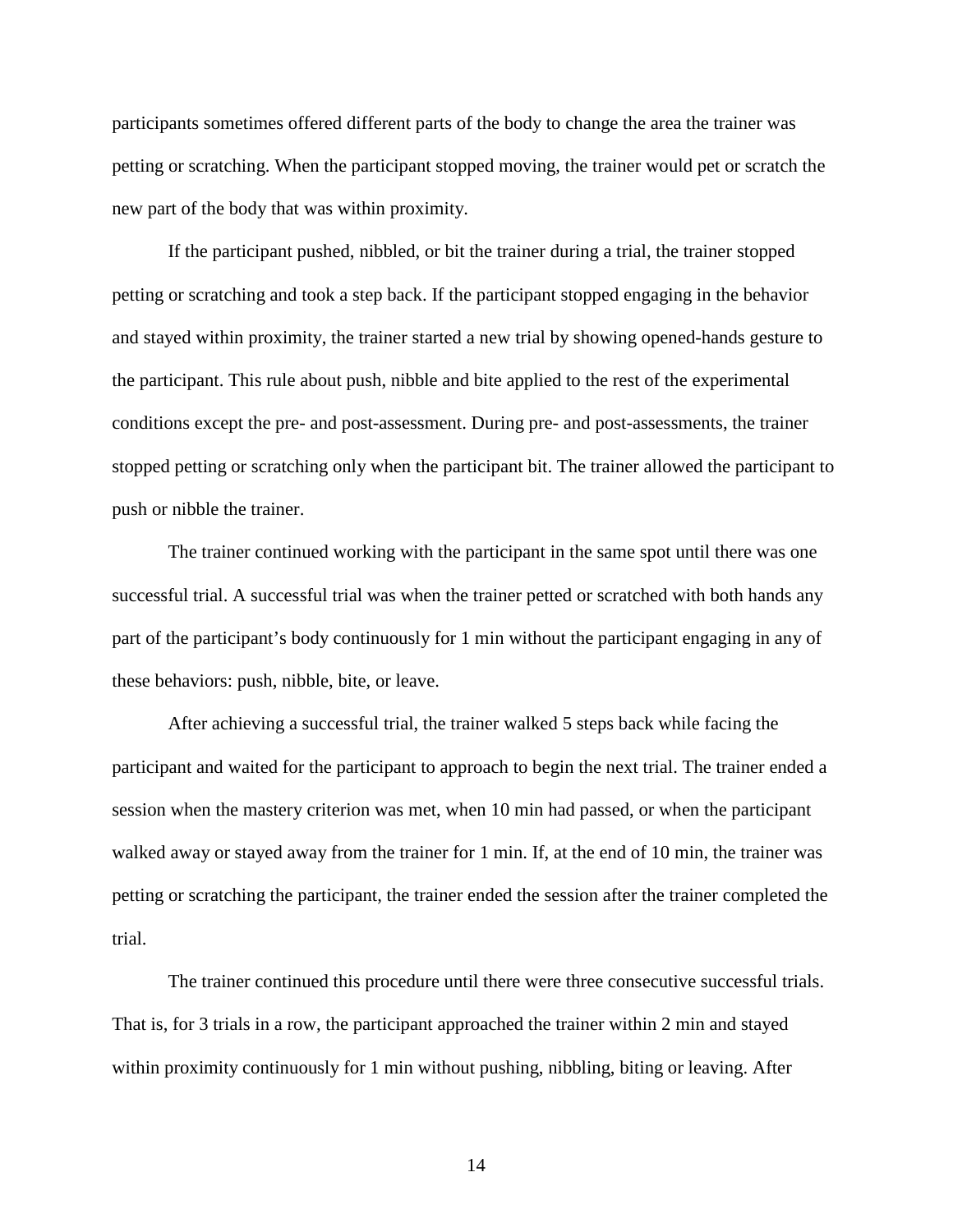reaching the mastery criterion, the participant moved on to the next condition, a baseline of stay.

# <span id="page-20-0"></span>Baseline: Stay

The baseline of stay condition tested whether the equine would follow the trainer or stay in one spot when the trainer walked away. A trial began when the trainer said "stay" and made a stop gesture near the participant's face with one outstretched hand. The trainer then turned away from the participant, walked 5 steps, turned back to face the participant, and paused for 10 s. The trainer walked in different directions on each trial.

If the participant stayed in the same spot for 10 s, the trainer showed the opened hands gesture toward the participant, walked back to the participant, and petted or scratched with both hands any part of the participant's body that was within proximity for 1 min. If the participant approached within proximity of the trainer, the trainer oriented to the participant and petted or scratched with both hands any part of the participant's body that was within proximity for 1 min. If the participant walked toward the trainer and then stopped, the trainer walked to the participant and petted or scratched for 1 min. If the participant walked away and stayed away for 2 min, the trainer ended the session. The trainer conducted five trials per day for two days.

# <span id="page-20-1"></span>First Phase: Stay

Training a stay was divided into two parts. In the first phase, the trainer taught the participant to stay for 10 s while the trainer was in proximity but not touching the participant.

A trial began when the trainer moved both hands away from the participant. A successful trial was when the participant kept at least three hooves on the ground until the trainer returned her hands. When the trainer returned her hands, she petted or scratched any part of the participant's body that was within proximity for 20-30 s. After one successful trial, the trainer moved to the next shaping step. However, in some cases, if the environment was distracting for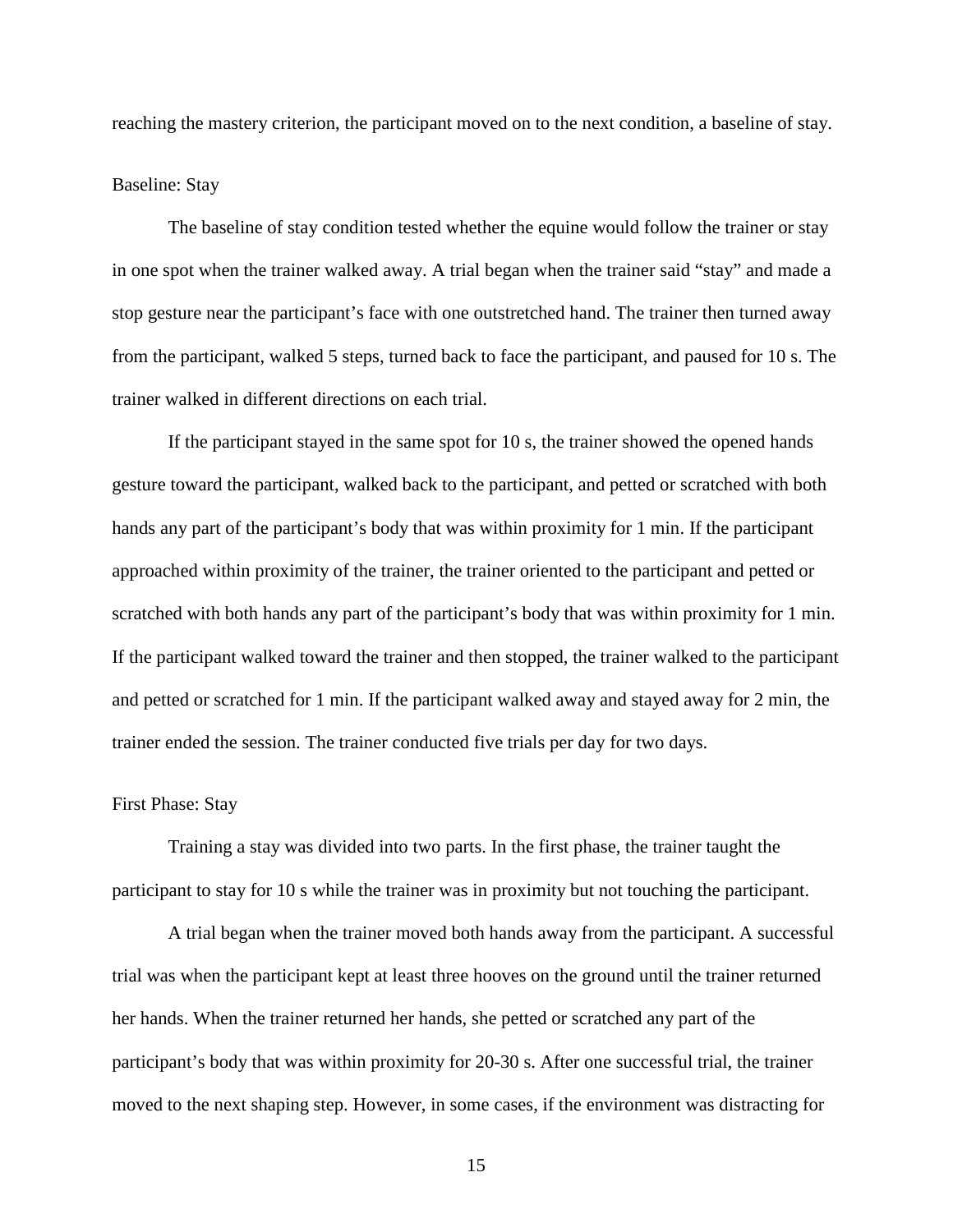the participant (e.g., other equines crowded or stayed near the participant, the dogs ran around the participant, etc.), the trainer repeated that shaping step two or three times. This was also true for the rest of the conditions.

A trial was unsuccessful if the participant moved more than one hoof simultaneously, left, or walked toward the trainer. After an unsuccessful trial, the trainer waited for the participant to stop moving. The trainer then petted or scratched for 10 s and repeated the same shaping step on the next trial. If there were two consecutive unsuccessful trials, the trainer returned to the previously successful step on the next trial.

Every session started with two or three trials of the previously successful shaping step. The Appendix describes the twelve shaping steps for the first phase of training a stay. Shaping step #1 was that the trainer moved her hands in front of her chest and immediately return back to petting or scratching the participant. In shaping steps #2 to #12, the trainer built duration up to 10 s while the trainer stood next to the equine with her hands at her sides. The mastery criterion for this phase of the study required three consecutive successful trials at the final step (duration of 10 s).

## <span id="page-21-0"></span>Second Phase: Train a Stay

In this phase, the trainer added a stay cue and gradually increased distance and duration until the trainer could take 5 steps and pause for 10 s.

A trial began when the trainer presented the stay cue and took steps away from the participant. The stay cue was the trainer saying "stay" and making a stop gesture near the participant's face with one outstretched hand. A successful trial was when the participant kept at least three hooves on the ground until the trainer showed the open-hands gesture after the designated amount of time. The trainer then walked back to within proximity of the participant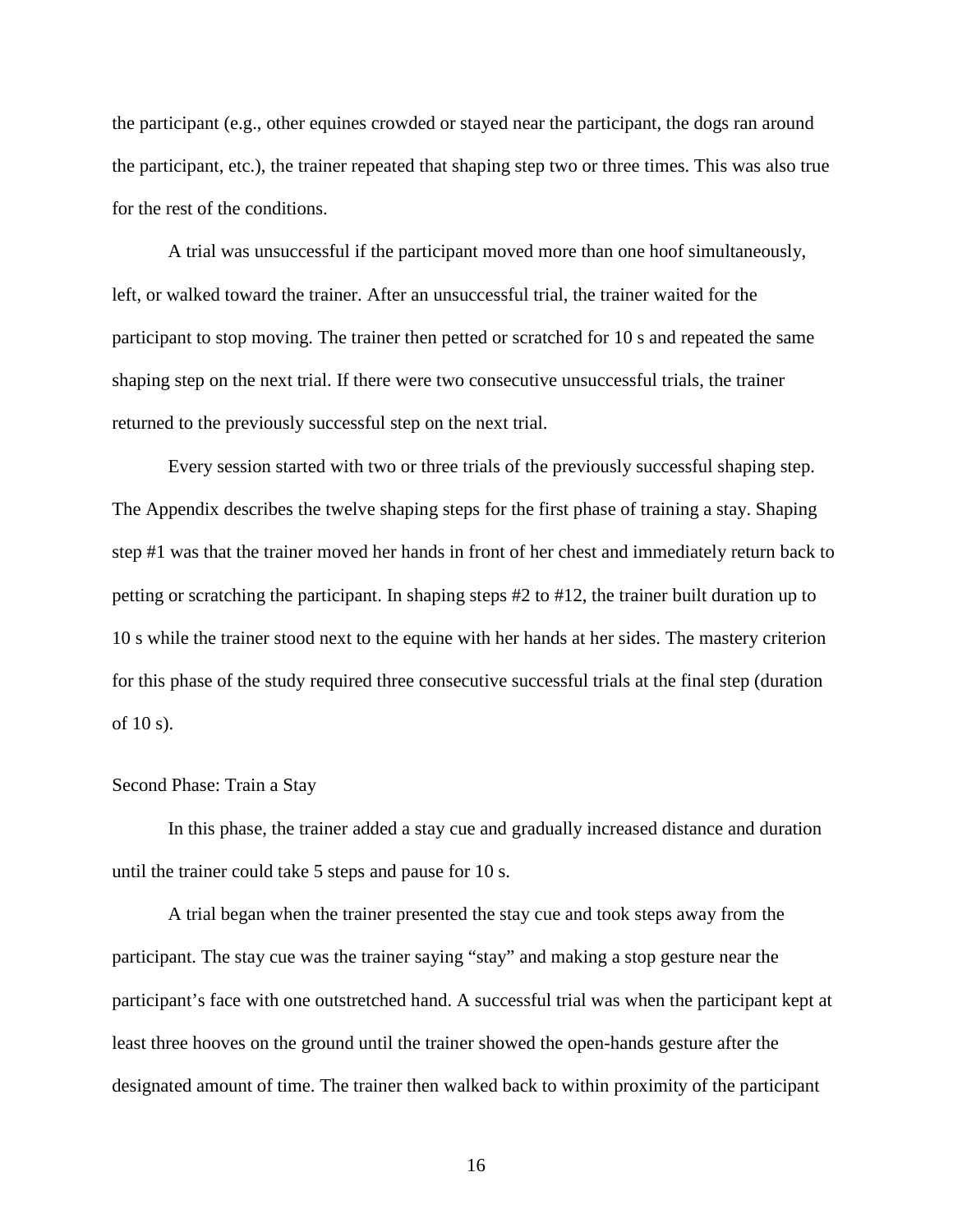and petted or scratched for 30-50 s with two hands on any part of the participant's body that was within proximity. After one successful trial, the trainer moved to the next shaping step.

A trial was unsuccessful if the participant moved more than one hoof simultaneously, left, or walked toward the trainer. After an unsuccessful trial, the trainer waited for the participant to stop moving. The trainer then presented the stay cue and repeated the same shaping step on the next trial. If there were two consecutive unsuccessful trials, the trainer returned to the previously successful step on the next trial.

Every session started with 2 or 3 trials of the previously successful shaping step. The appendix describes the sixteen shaping steps for the second phase of training a stay. Shaping Step 1 was that the trainer stepped backward with only one foot and then immediately returned to the original position and resumed petting or scratching the participant. From Shaping Steps 2 to 11, the trainer increased the duration to 10 s while standing one step away. From Shaping Steps 12 to 16, the distance was increased to the final criteria of 5 steps. During these steps, the duration was first lowered back to 3 s and then gradually increased to 10 s. The trainer required three consecutive successful trials at Shaping Step 6 (one step and 5 s), Shaping Step 11 (one step and 10 s), and the final Step 16 (5 steps and 10 s) before moving on. The trainer petted or scratched for 1 min after each successful trial in the last step (5 steps and 10 s).

# <span id="page-22-0"></span>Baseline: Come

This condition tested whether the equine would follow the trainer or stay in one spot when a come cue was given. A trial began when the trainer presented the stay cue. The trainer then turned away from the participant, walked 5 steps, and paused for 5 s. The trainer walked in different directions on each trial. During the 5 s, the trainer gradually turned her body 180 degree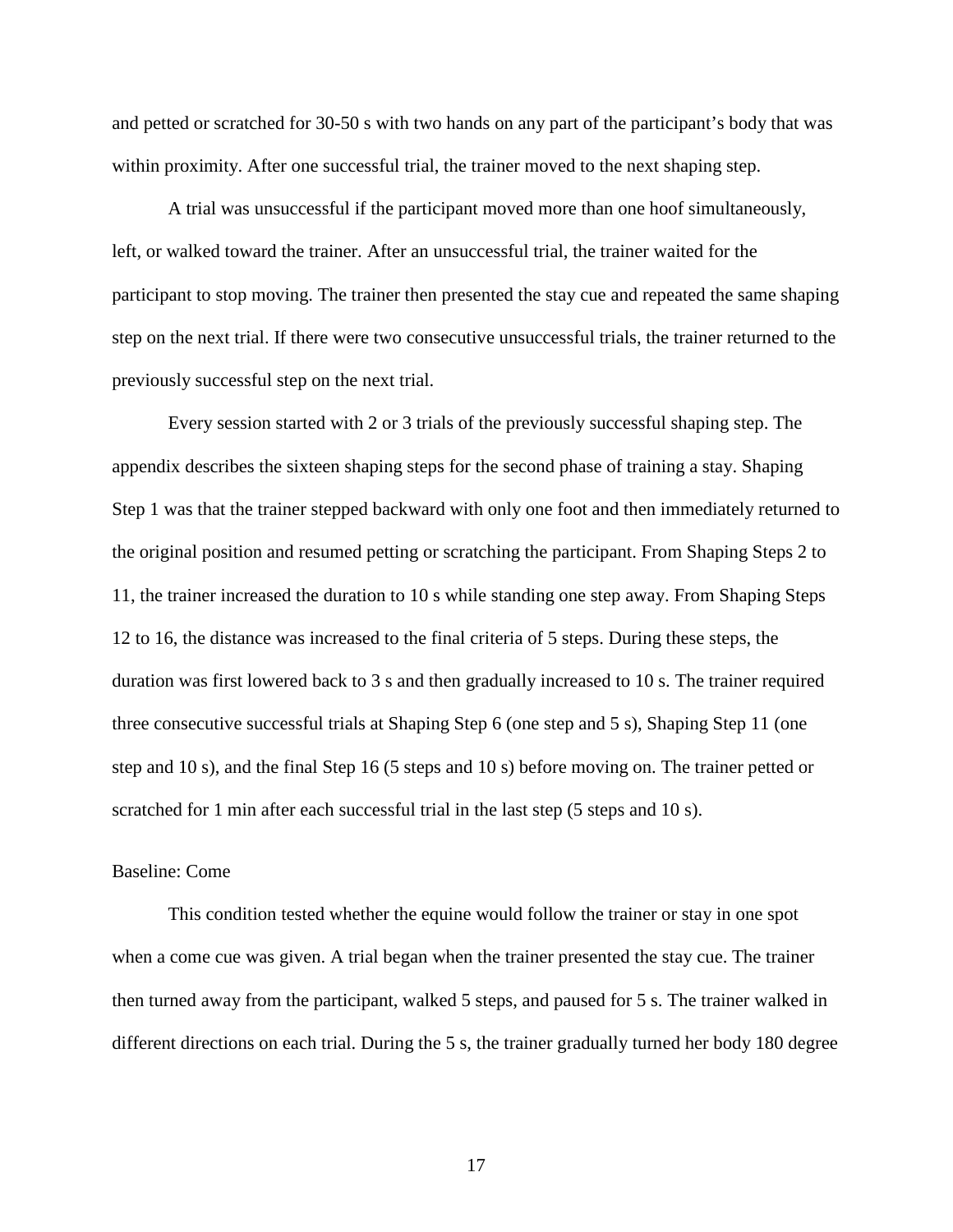until she faced the participant. After the 5 s, the trainer said "come," waved one hand near her face, and waited for an additional 5 s.

If the participant stayed in the same spot for 5 s after the trainer gave the come cue, the trainer showed the open-hands gesture, walked back to the participant, and petted or scratched the participant with both hands on any part of the participant's body that was within proximity for 1 min. If the participant approached within proximity of the trainer during this interval, the trainer oriented to the participant and petted or scratched with both hands on any part of the participant's body that was within proximity for 1 min. If the participant walked toward the trainer and then stopped, the trainer waited until the 5 s had elapsed, walked back to the participant, and petted or scratched for 1 min. If the participant walked away and stayed away for 2 min, the trainer ended the session. If the participant walked to the trainer before the trainer presented the come cue, the trainer waited until the participant stopped and stood straight, and then represented the stay cue. This counted as a continuation of the same trial, not as a new trial. The trainer conducted five trials per day for two days. All ten trials contained one come cue.

## <span id="page-23-0"></span>Train a Come

In this condition, the trainer taught the participant to approach within proximity of the trainer within 5 s of the presentation of the come cue.

A trial began when the trainer took steps away from the participant and presented the come cue (appropriate to the shaping steps). A successful trial was when the participant moved their body toward the trainer's hands or walked toward the trainer within 5 s of the presentation of the come cue. While the participant approached the trainer, the trainer showed the open-hands gesture and said encouraging words, such as "good boy" or "way to go." When the participant was within proximity, the trainer petted or scratched with both hands on any part of the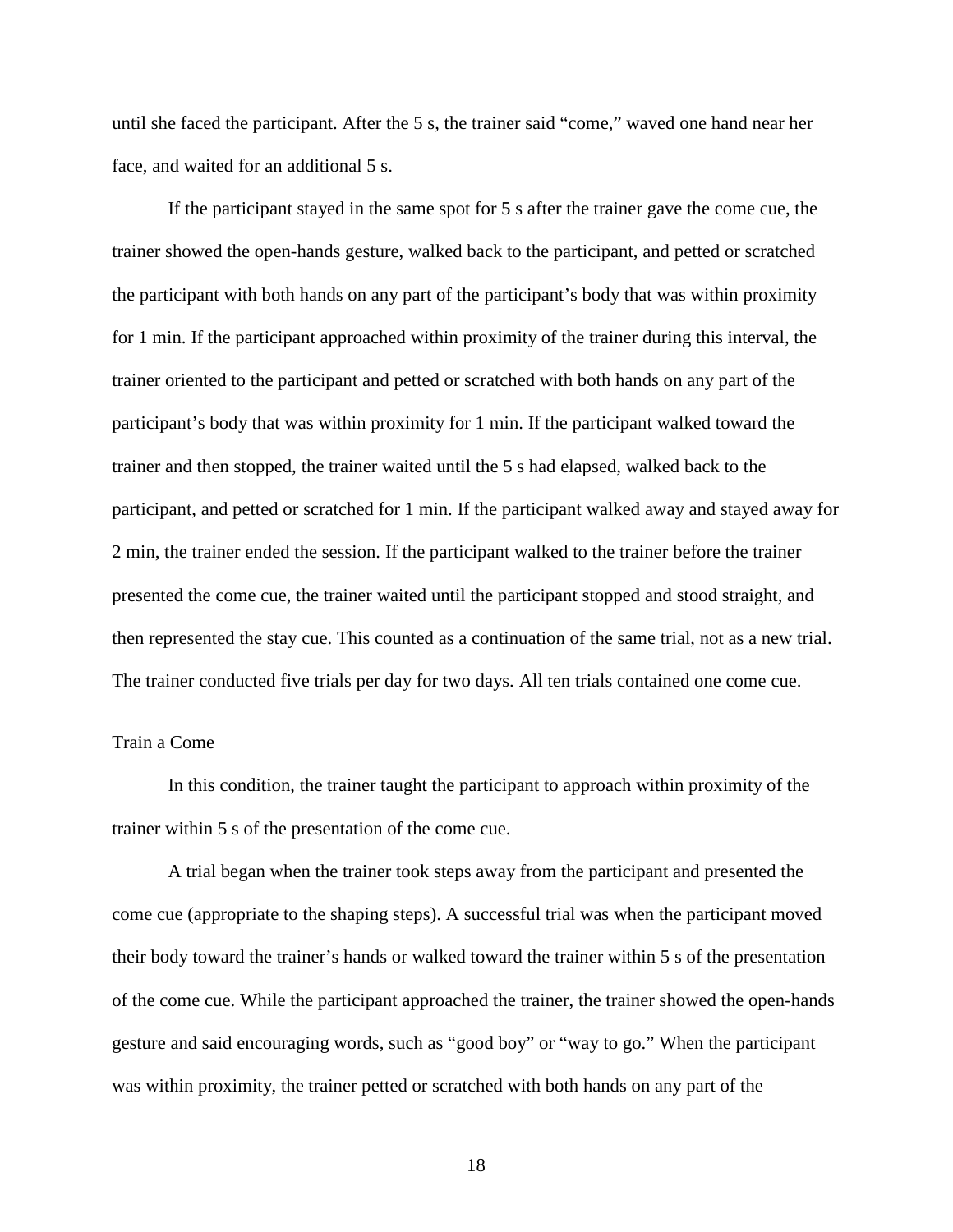participant's body that was within proximity for 30-40 s. The trainer required two consecutive successful trials to move on to the next step for most of these shaping steps. The two consecutive trials included the trainer walking once to the right and once to the left. For Shaping Steps 3 and 6, three consecutive successful trials were required.

A trial was unsuccessful if the participant kept all four hooves on the ground in the same spot for more than 5 s after the presentation of the come cue or walked away from the trainer. When this happened, the trainer waited for an additional 5 s. If the participant moved its body toward the trainer's hands or walked toward the trainer within 10 s of the presentation of the come cue, the trainer showed the open-hands gesture and said encouraging words, such as "good boy" or "way to go." When the participant approached within proximity, the trainer petted or scratched with both hands for 30-40 s. If the participant did not start walking to the trainer within 10 s of the come cue, the trainer re-presented the come cue and waited until the participant approached the trainer. If there were three consecutive unsuccessful trials, the trainer returned to the previously successful step on the next trial. If the participant approached the trainer before the come cue, the trainer started a new trial. This did not count as a successful or unsuccessful trial.

Every session started with two or three trials of the previously successful shaping step. The appendix describes all six shaping steps. The come cue differed depending on the shaping step. For Shaping Steps 1 to 4, the trainer used the presentation of both hands as a come cue. At Shaping Step 5, the trainer added a new come cue, which was a combination of the word "come" and a hand wave. The trainer first presented the new come cue followed by the old come cue, which was the presentation of both hands. At Step 6, the trainer only presented the come cue of saying "come" and waving one hand. During these shaping steps, the distance between the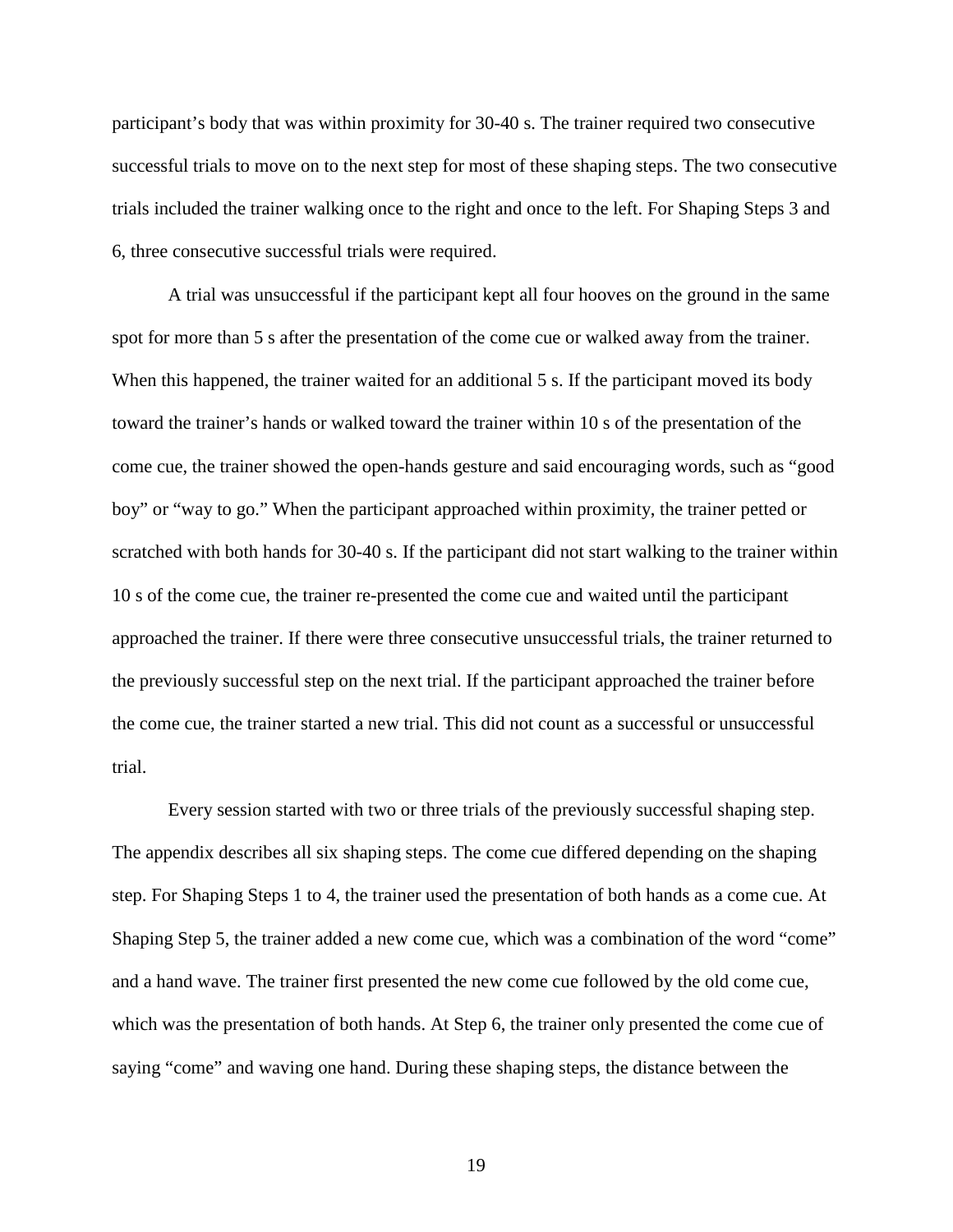trainer and the participant gradually increased. Shaping Steps 1 and 2 required the participant to turn its head toward the trainer's hands. Shaping Steps 3 to 6 required the participant to walk from 1 to 4 steps toward the trainer.

The mastery criterion for this phase of the training was three consecutive successful trials of Shaping Step 6.

#### <span id="page-25-0"></span>Train Stay and Come Combined

In this condition, the trainer sequentially combined the stay and come cues from the previous conditions. The participant learned to stay while the trainer took 5 steps and paused for 10s. Then, the participant walked to the trainer within 5 s of the presentation of the come cue.

A trial began when the trainer presented the stay cue and took 5 steps away from the participant. While standing 5 steps away, the trainer slowly rotated her body 180 degree and faced the participant. After a certain amount of duration, the trainer presented the come cue and waited for an additional 5 s. A successful trial was when the trainer presented a stay cue, the participant kept at least three hooves on the ground in the same spot until the presentation of the come cue, and when the trainer presented a come cue, the participant moved one leg toward the trainer within 5 s after the come cue and then approached within proximity. This was reinforced with petting and scratching (40-60 s) as in the previous conditions. After two consecutive successful trials, the trainer moved to the next shaping step.

There were two kinds of unsuccessful trials: unsuccessful stay and unsuccessful come. Unsuccessful stay was when the trainer provided a stay cue, the participant moved more than one hoof simultaneously, or walked away from or toward the trainer before the come cue. When this happened, the trainer waited until the participant stopped and stood straight, and then started a new trial and repeated the same shaping step. Unsuccessful come was when the participant kept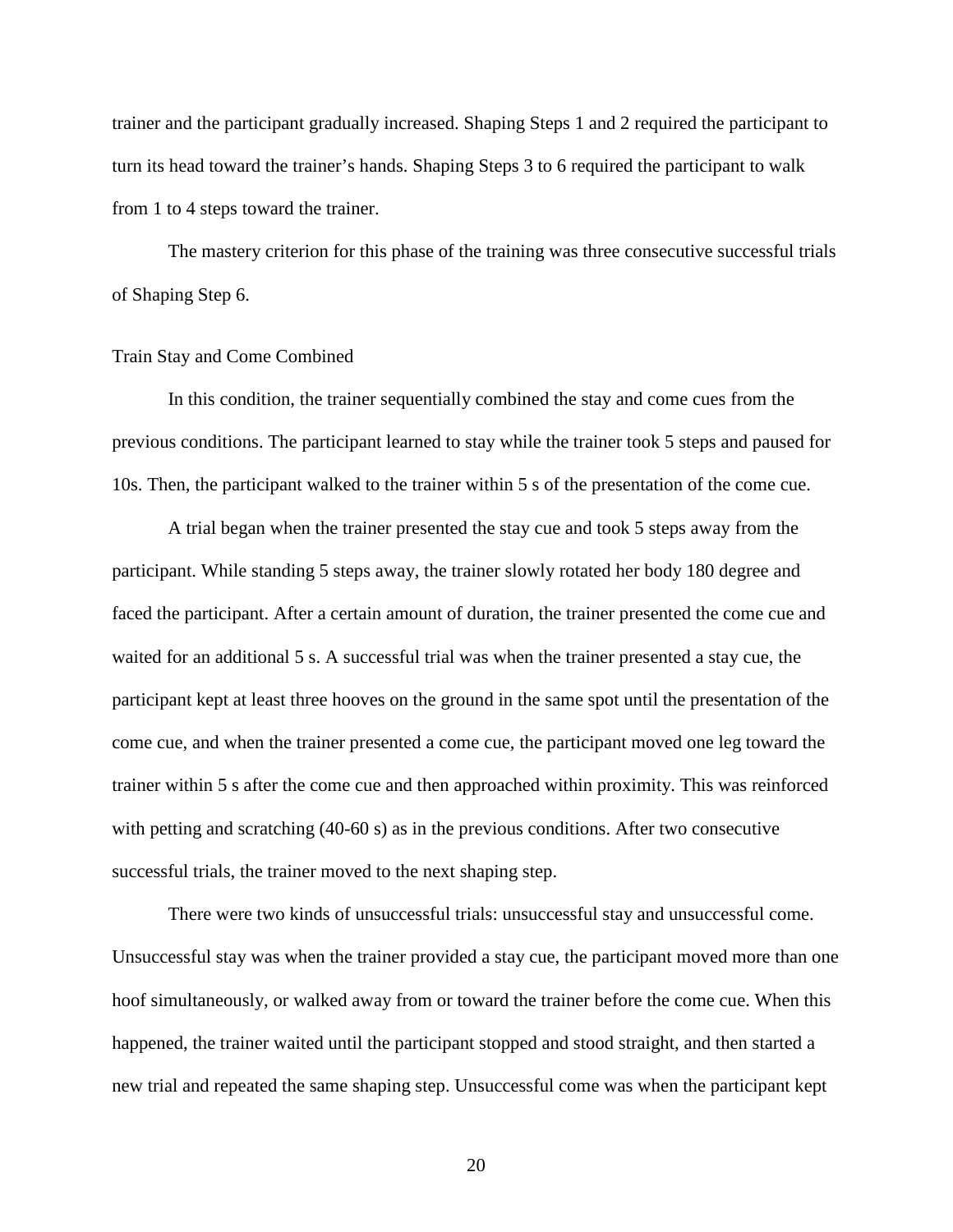all four hooves on the ground for more than 5 s after a come cue, or walked away from the trainer. When this happened, the trainer waited for an additional 5 s. If the participant moved their body toward the trainer's hands or walked toward the trainer within 10 s of the presentation of the come cue, the trainer petted or scratched the participant when the participant was within proximity. If the participant stayed more than 10 s after the come cue, the trainer re-presented the come cue and waited until the participant approached the trainer. If there were three consecutive unsuccessful trials of either kind, the trainer returned to the previously successful shaping step on the next trial. If there were four consecutive unsuccessful trials of the same kind, the trainer went back to the prior condition and re-trained stay or come.

Every session started with 2 or 3 trials of the previously successful shaping step. The appendix describes the 5 shaping steps. In all the shaping steps, the trainer took 5 steps away from the participant. The difference between the steps was the duration that the trainer waited at 5 steps away until the presentation of the come cue. For all the shaping steps, except the final Shaping Step 5 (5 steps and 10 s), two consecutive successful trials were required to move to the next step. The mastery criterion for training stay and come combined was three consecutive successful trials of the final Shaping Step 5 (5 steps and 10 s).

In some cases, the trainer conducted probe sessions to help further determine whether the participant's behavior was on cue. Each probe session consisted of one trial. The trainer conducted probe sessions if on one of the last three trials of the final Shaping Step 5 (5 steps and 10 s), the participant moved toward the trainer right before the trainer gave the come cue or as the trainer was beginning to give the come cue.

# <span id="page-26-0"></span>Post-Assessment

The procedure for the post-assessment was identical to the pre-assessment.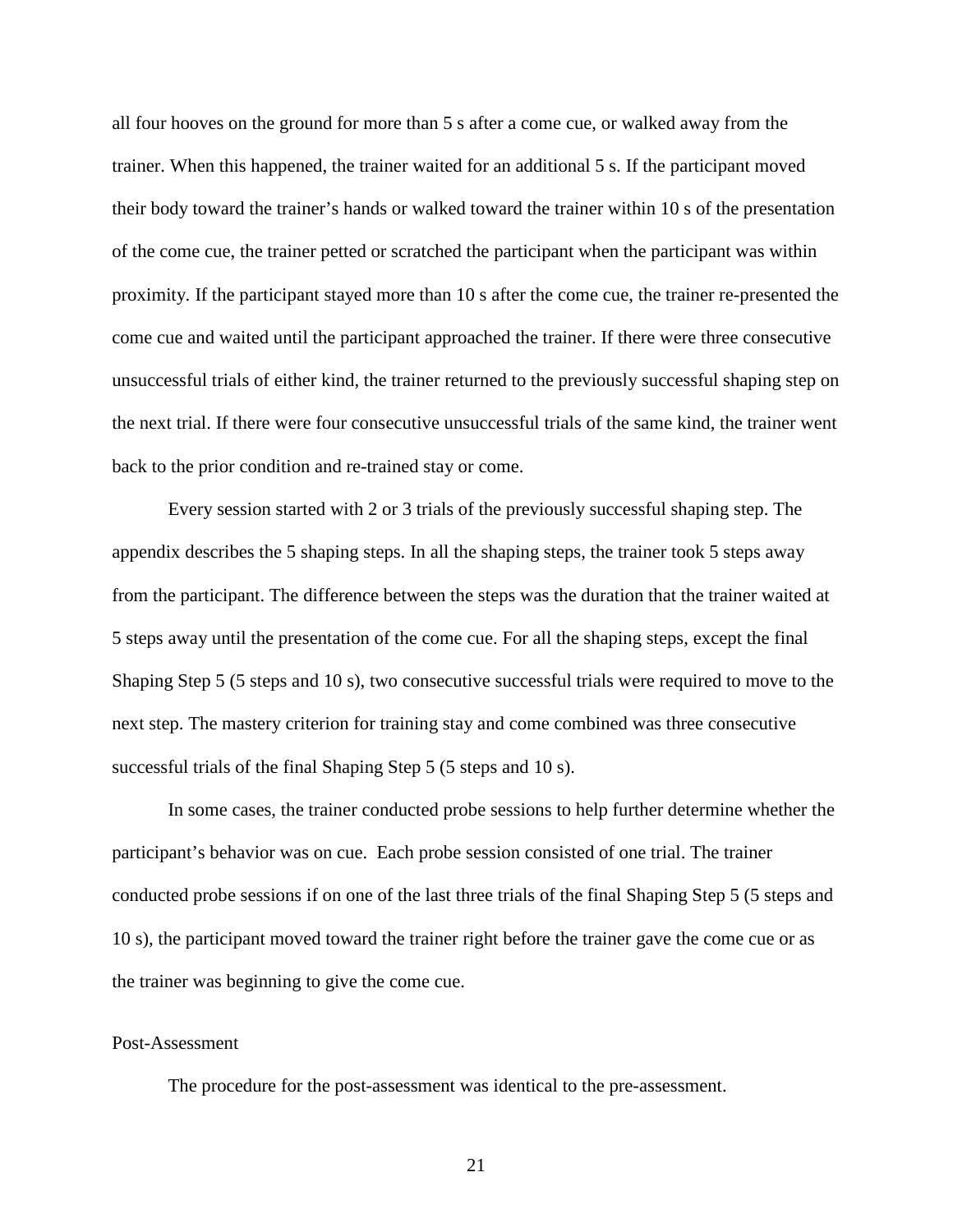# Design

<span id="page-27-0"></span>A changing criterion design was used for training stay, come, and stay and come combined. To demonstrate experimental control, the trainer required three consecutive trials at certain shaping steps (see the appendix). The pre-assessment was conducted before the reinforcement system training, and the post-assessment was conducted after training stay and come combined.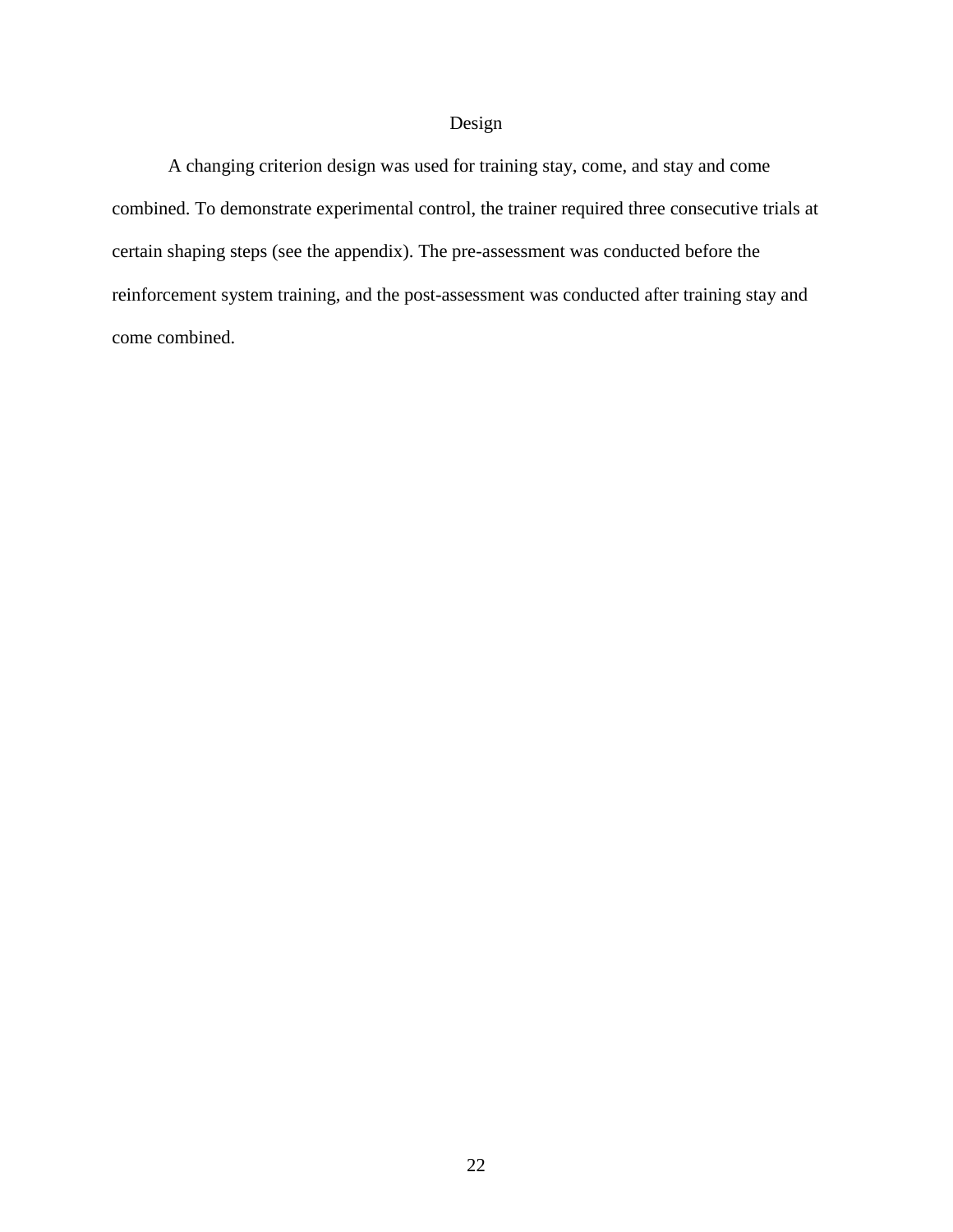#### RESULTS

<span id="page-28-0"></span>Figure 1 displays latency to approach data during the pre-assessment, reinforcement system training, and the post-assessment for the three participants. The top graph displays Claudius's latency, the middle graph displays Sancho's latency, and the bottom graph displays Castor's latency. The x-axis for each graph is the number of trials, and the y-axis is the latency to approach, which was measured in seconds. The latency could not be recorded four times for Claudius and once for Sancho due to technical issues or because the participant was off camera. This is represented on the graph by a star. If the participant engaged in push, nibble, or bite, the trainer took a step back and then started a new trial. Because the participant did not approach on these trials, latency was not collected. These trials are represented by a black circle. The cross mark represents that the participant walked away the area without approaching or interaction with the trainer.

In general, Claudius took less time to approach during the reinforcement system training (range 2-11 s). The amount of time to approach was similar during the pre-assessment (range 3- 45 s) and post-assessment (range 8-94 s). There was one trial in the post-assessment where Claudius took 94 s to approach, but the rest of his post-assessment trials had a latency of 38 s or less. Sancho took slightly less time to approach during the post-assessment (range 4-26 s) than during the pre-assessment (range 0-45 s) or the reinforcement system training (range 5-129 s). With the exception of the first trial, all of Sancho's latencies during the reinforcement system training were less than 39 s. Castor took slightly more time to approach during the postassessment (range 3-31 s) than during the pre-assessment (range 2-11 s) or during the reinforcement system training (range 3-7 s).

Figure 2 displays the cumulative duration of interaction, nuzzle, and cuddle during the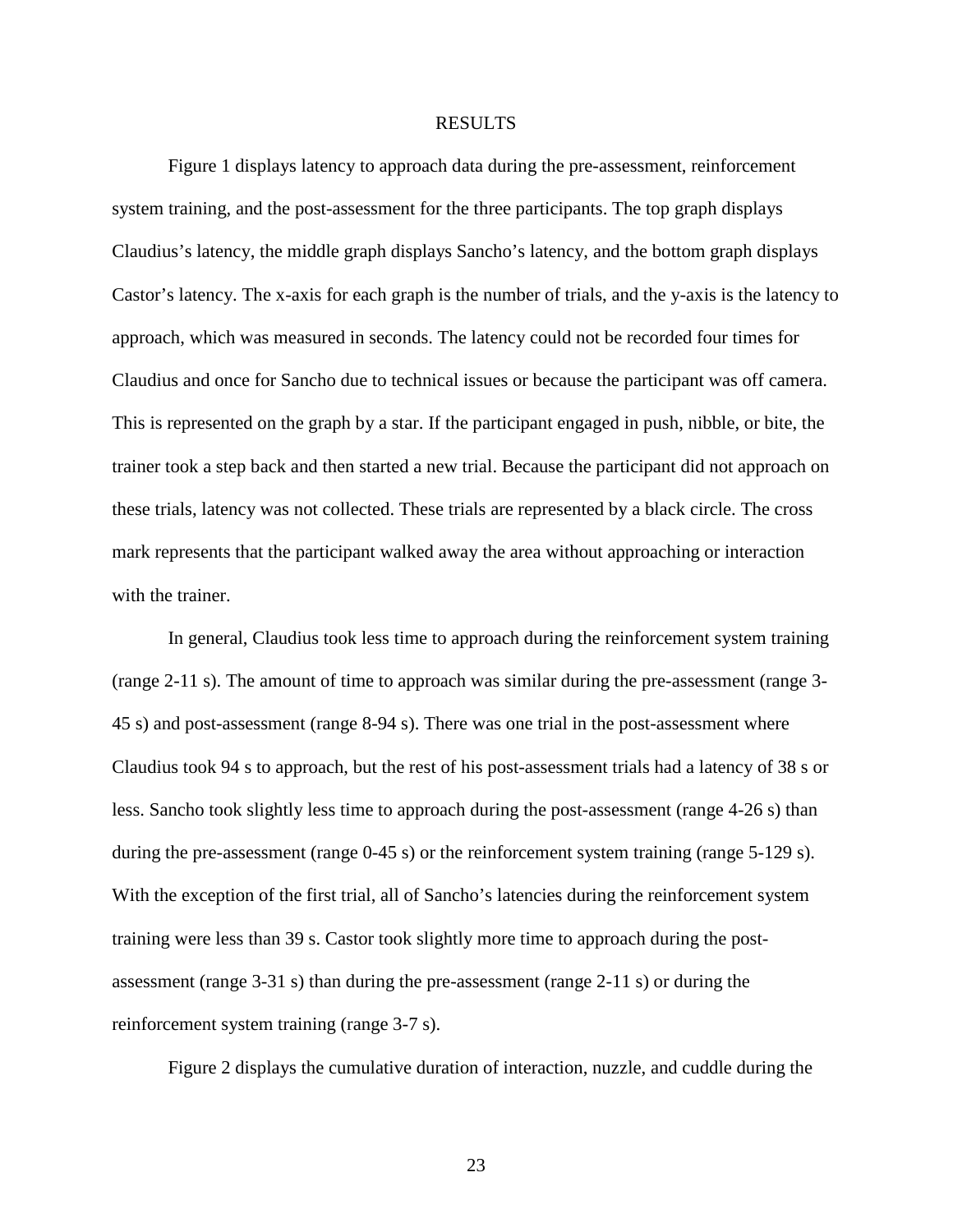pre-assessment, reinforcement system training, and the post-assessment. The top graph shows Claudius's data, the middle graph displays Sancho, and the bottom graph shows Castor. The xaxis is the number of trials, and the y-axis is the cumulative duration in seconds. A black circle represents interaction, a black square represents nuzzle, and a black triangle represents cuddle. The lines for each behavior are reset to zero for each new condition. Technical issues are represented by a flat line with a star above. A cross mark designates trials where there was no interaction because the participant walked away without approaching or interacting with the trainer.

Claudius' cumulative duration for interaction was 854 s in the pre-assessment, 210 s in the reinforcement system training, and 1304 s in the post-assessment. The cumulative duration for nuzzle was none for all conditions. The cumulative duration for cuddle was 4 s in the preassessment, 4 s in reinforcement system training, and 2 s in the post-assessment.

Sancho's cumulative duration for interaction was 1138 s in the pre-assessment, 682s in reinforcement system training, and 1306 s in the post-assessment. The cumulative duration for nuzzle was 60 s in the pre-assessment, 2 s in reinforcement system training, and 52 s in the postassessment. The cumulative duration for cuddle was 2 s in the pre-assessment, 2 s in reinforcement system training, and 133 s in the post-assessment.

Castor's cumulative duration for interaction was 1309 s in the pre-assessment, 230 s in reinforcement system training, and 1197 s in the post-assessment. The cumulative duration for nuzzle was 19 s in the pre-assessment, 2 s in reinforcement system training, and 15 s in the postassessment. The cumulative duration for cuddle was 306 s in the pre-assessment, 4 s in reinforcement system training, and 36 s in the post-assessment.

Figure 3 displays the cumulative number of nuzzle, cuddle, offer, leave, walk away, push,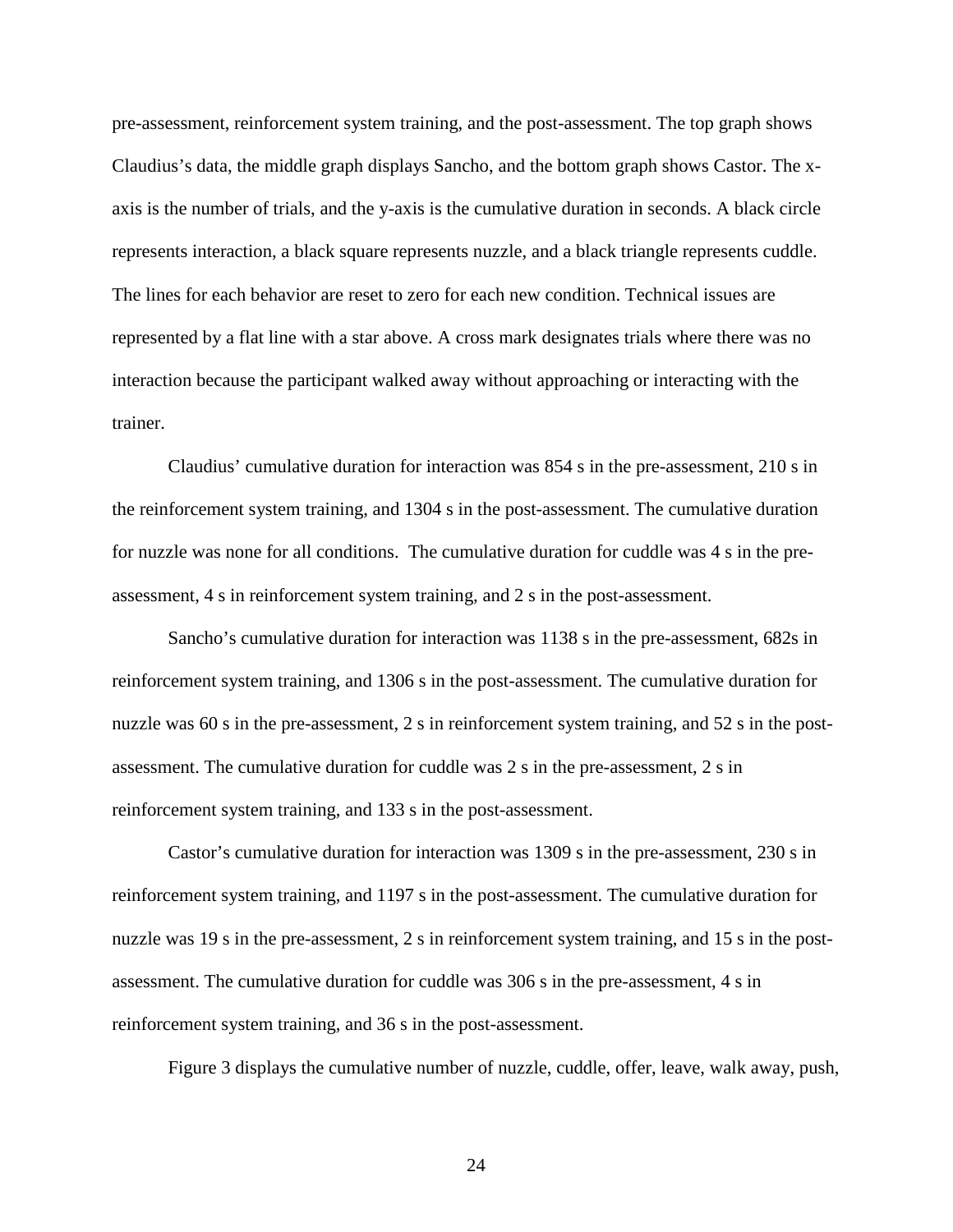nibble, and bite during the pre-assessment, reinforcement system training, and the postassessment. The x-axis is the number of trials, and the y-axis is the cumulative number. A black square represents nuzzle, a black triangle represents cuddle, a black circle represents offer, a white circle represents leave, a white diamond represents walk away, a white triangle represents push, a white square represents nibble, and a cross represents bite. The lines for each behavior reset to zero for each new condition. Technical issues are represented by a star symbol.

Claudius displayed 27 instances of offer during the post-assessment. There was one instance of leave in the pre-assessment, and three or fewer instances of any other behaviors in all three conditions. Sancho displayed 21 instances of nuzzle during the pre-assessment, six instances of offer, four instances of nibble, and one instance of cuddle and bite. During the reinforcement system training, there were nine nibbles, almost all of which occurred during the first half of the trials. There were three instances of offer, two instances of leave and cuddle, and one instance of nuzzle and walk away. During the post-assessment, Sancho had 24 offer, 12 cuddle, seven nuzzle, and none of the other behaviors occurred. During the pre-assessment, Castor had 25 instances of cuddle, eight instances of both nuzzle and push, seven instances of offer, and two instances of nibble. During the reinforcement system training, there were one instance of cuddle and nuzzle. During the post-assessment, there were four instances of nuzzle and three instances of cuddle, two instances of offer, and one instance of leave and push.

Claudius and Castor mastered the reinforcement system training in three trials, and Sancho mastered the reinforcement system training in 20 trials.

Figure 4 displays Claudius's training data. The top graph shows Claudius' training data during the baseline of stay and first phase of training the stay. The middle graph shows Claudius' training data during the second phase of training the stay. The bottom graph shows Claudius'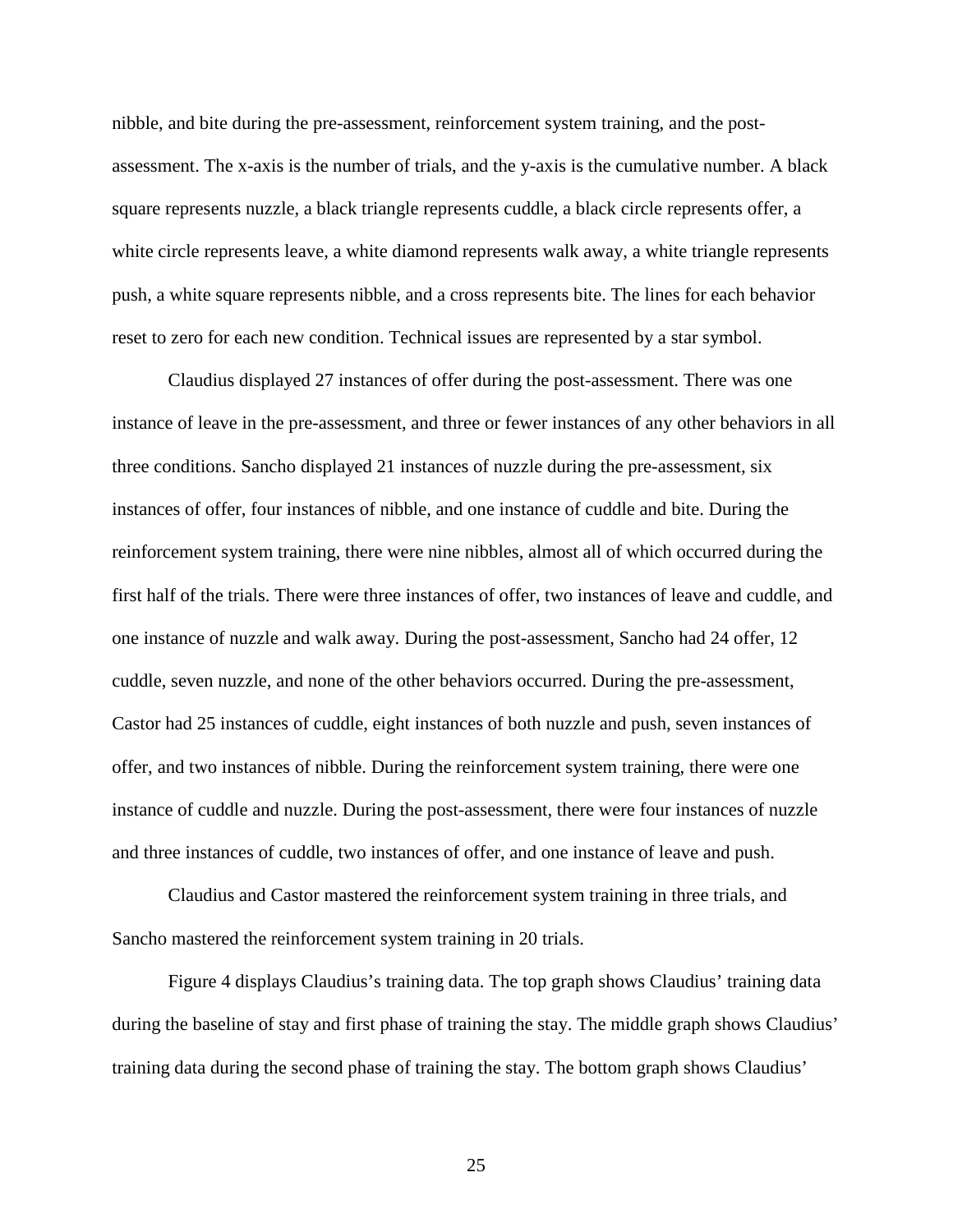training data during the baseline of come, training the come, and training the stay and come combined. In all three graphs, the x-axis displays the trial number and session number, and the yaxis displays the shaping steps. A black circle represents a successful trial. A white open circle represents an unsuccessful stay trial. A white open triangle represents an unsuccessful come trial.

In the baseline for stay, all 10 trials were unsuccessful. In the first phase of training a stay, Claudius met the mastery criteria in two sessions and in 9 min and 50 s. This consisted of 23 trials, two of which were unsuccessful. In the second phase of training a stay, Claudius met the mastery criteria in six sessions and in 24 min and 14 s. This consisted of 39 trials, three of which were unsuccessful. The three unsuccessful trials all occurred when the trainer was taking one step away and waiting 6 s. In the baseline for come, all 10 trials were unsuccessful. While training come, Claudius met the mastery criteria in five sessions and in 19 min and 11 s. This consisted of 27 trials, five of which were unsuccessful. While training stay and come combined, Claudius met the mastery criteria in seven sessions and in 48 min and 36 s. This consisted of 43 trials total, including 10 unsuccessful stay trials and 10 unsuccessful come trials.

Figure 5 displays Sancho's training data. The format is identical to Claudius's training data. The cross mark represents trials when the participant left the trainer. In the baseline for stay, there were nine unsuccessful trials and one successful trial. In the first phase of training a stay, Sancho met the mastery criterion in seven sessions and in 30 min and 17 s. This consisted of 80 trials, 11 of which were unsuccessful. During this phase of the training, the criteria was lowered eight times. In the second phase of training a stay, Sancho met the mastery criteria in seven sessions and in 30 min and 5 s. This consisted of 45 trials, including two unsuccessful trials and one instance of leave. In the baseline of come, 8 out of 10 trials were unsuccessful. The two successful trials were at the beginning of each session. While training come, Sancho met the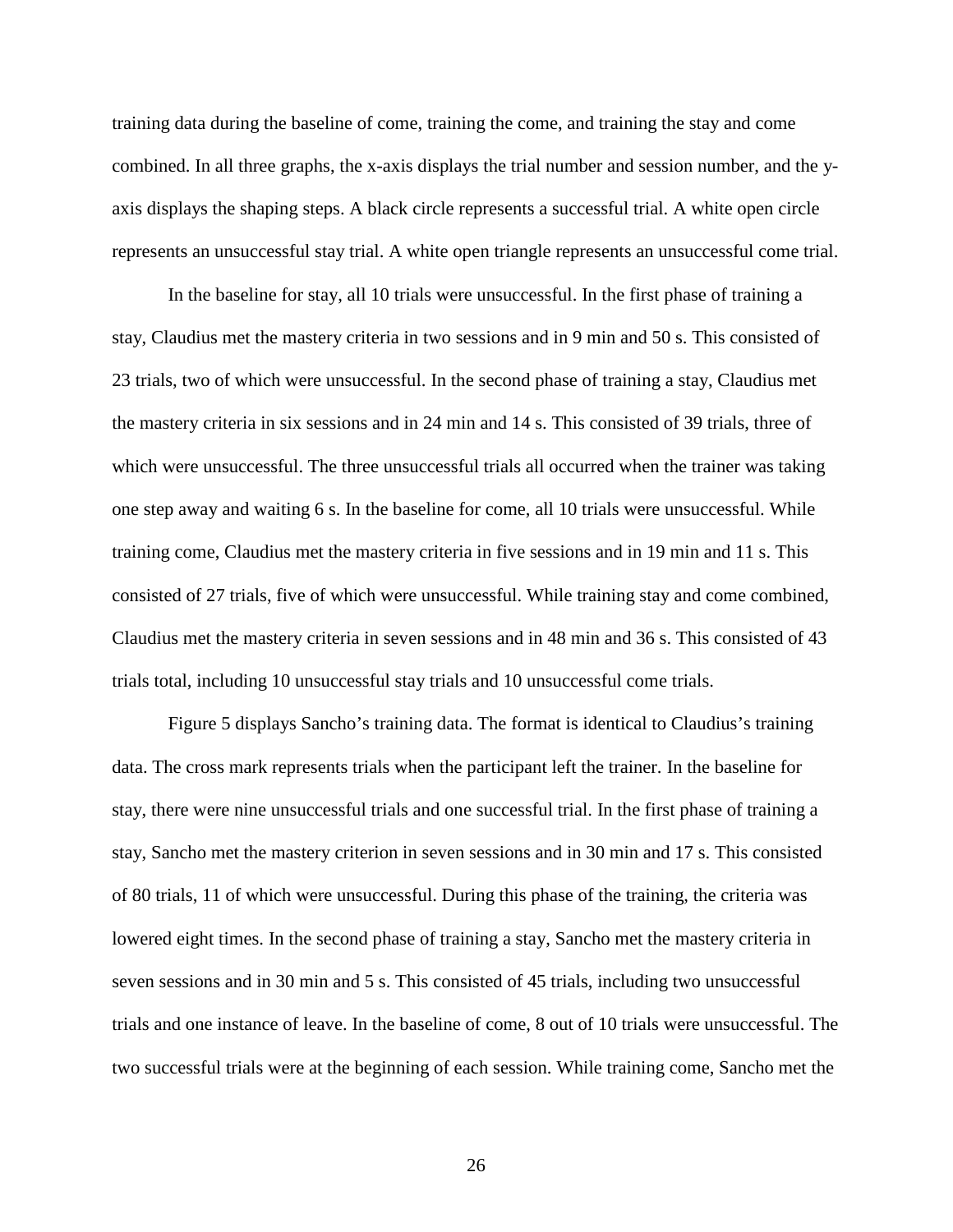mastery criteria in two sessions and in 18 min and 19 s. This consisted of 23 trials, including five unsuccessful trials. In the training of stay and come combined, Sancho met the mastery criteria in six sessions and in 40 min and 23 s. This consisted of 39 trials, including 11 unsuccessful stay trials, five unsuccessful come trials, and one instance of leave. Many of the unsuccessful trials occurred during the last two shaping steps.

Figure 6 displays Castor's training data. The format is identical to Claudius's training data. In the baseline for stay, all 10 trials were unsuccessful. In the first phase of training a stay, Castor met the mastery criteria in two sessions and in 14 min and 30 s. This consisted of 27 trials, including two unsuccessful trials. Both unsuccessful trials occurred on shaping step #7 (5 s). In the second phase of training a stay, Castor met the mastery criteria in six sessions and in 38 min and 11 s. This consisted of 51 trials, 12 of which were unsuccessful. Most of the unsuccessful trials occurred while the trainer was building duration at one step away. In the baseline for come, 7 out of 10 trials were unsuccessful, while three trials were successful. While training come, Castor met the mastery criteria in two sessions and in 13 min and 50 s. This consisted of 22 trials, 3 of which were unsuccessful. While training stay and come combined, Castor met the mastery criteria in two sessions and in 19 min and 10 s. This consisted of 18 trials, including 2 unsuccessful stay trials and 4 unsuccessful come trials.

Figure 7 displays the total training time for all three participants. The total training time was 106 min for Claudius, 132 min for Sancho, and 89 min for Castor.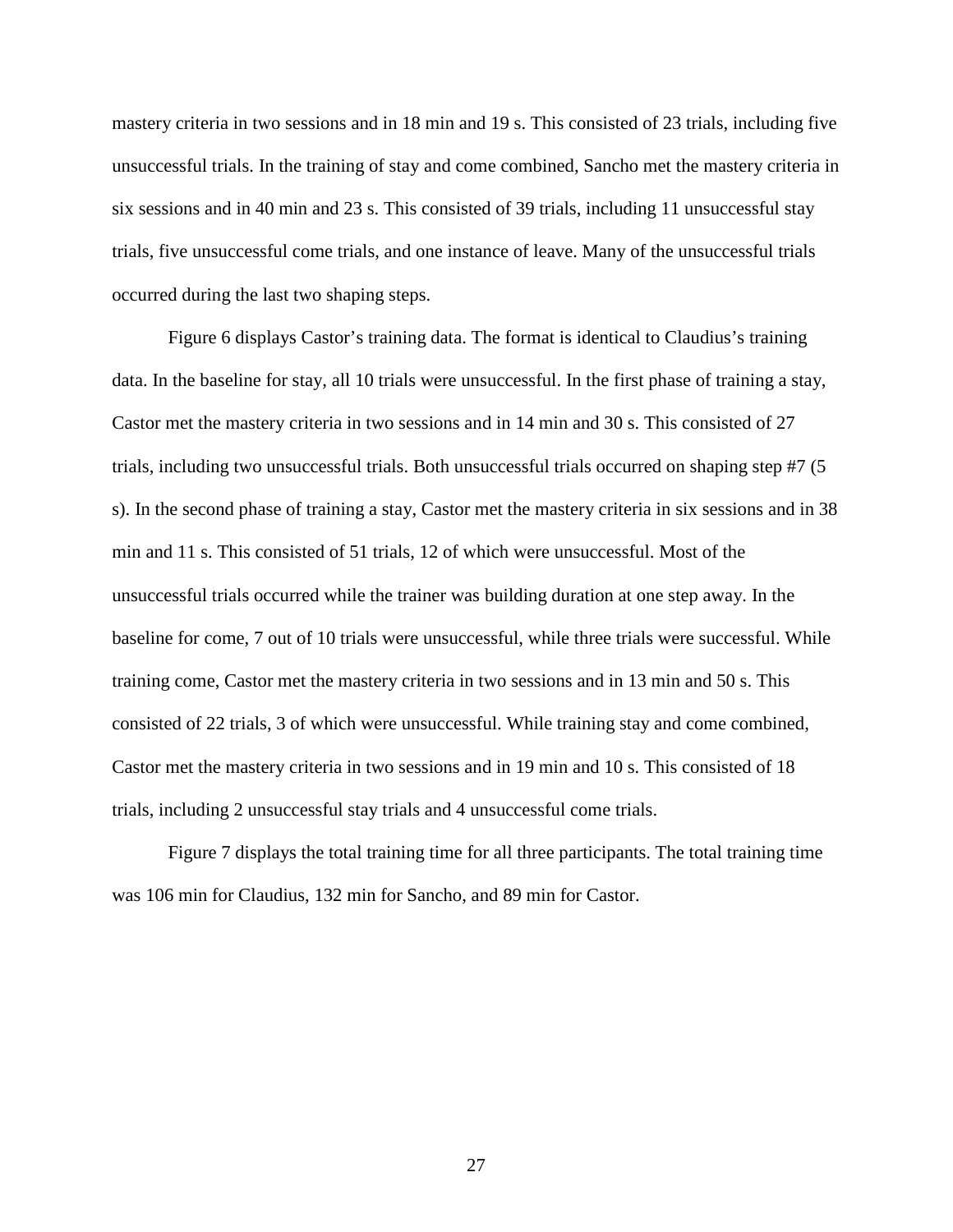## **DISCUSSION**

<span id="page-33-0"></span>This study showed that social interaction, in the form of petting and gentle scratching, could be used as a reinforcer for three equines. This was demonstrated first during the reinforcement system training and then further while training stay and come. During the reinforcement system training, the trainer petted and scratched the equine as long as the equine stayed within proximity and did not engage in push, nibble, or bite. When comparing the preassessment data with the post-assessment data, longer durations and more frequency of nuzzle, cuddle, and offer were observed in two participants. During the post-assessment, the frequency of walk away, nibble, and bite dropped to zero for all three participants, and only one instance of push and one instance of leave occurred in one participant. During the second part of the study, all three equines met the final criteria for learning stay and come on cue. In addition, all training sessions were conducted in the natural environment and the equine chose to initiate each training session by approaching the trainer. This further demonstrates that petting and scratching functioned as a reinforcer for the equines in this study.

When comparing the quality of interaction between the pre- and post-assessment, there were notable positive changes in two of the participants, Claudius and Sancho. Claudius became more interactive with the trainer. During the pre-assessment, although Claudius offered and cuddled more than once, it mostly stood still with little body movement. During the postassessment, it offered its body parts many times. Claudius especially preferred the hip to be petted or scratched. Thus, when the trainer petted or scratched different parts of Claudius' body, it moved and offered the hip area. Anecdotally, Claudius also engaged in other behaviors during the post-assessment to communicate an enjoyment of being scratched, such as moving its lip. Sancho nuzzled many times, nibbled, and offered a few times during the pre-assessment, but the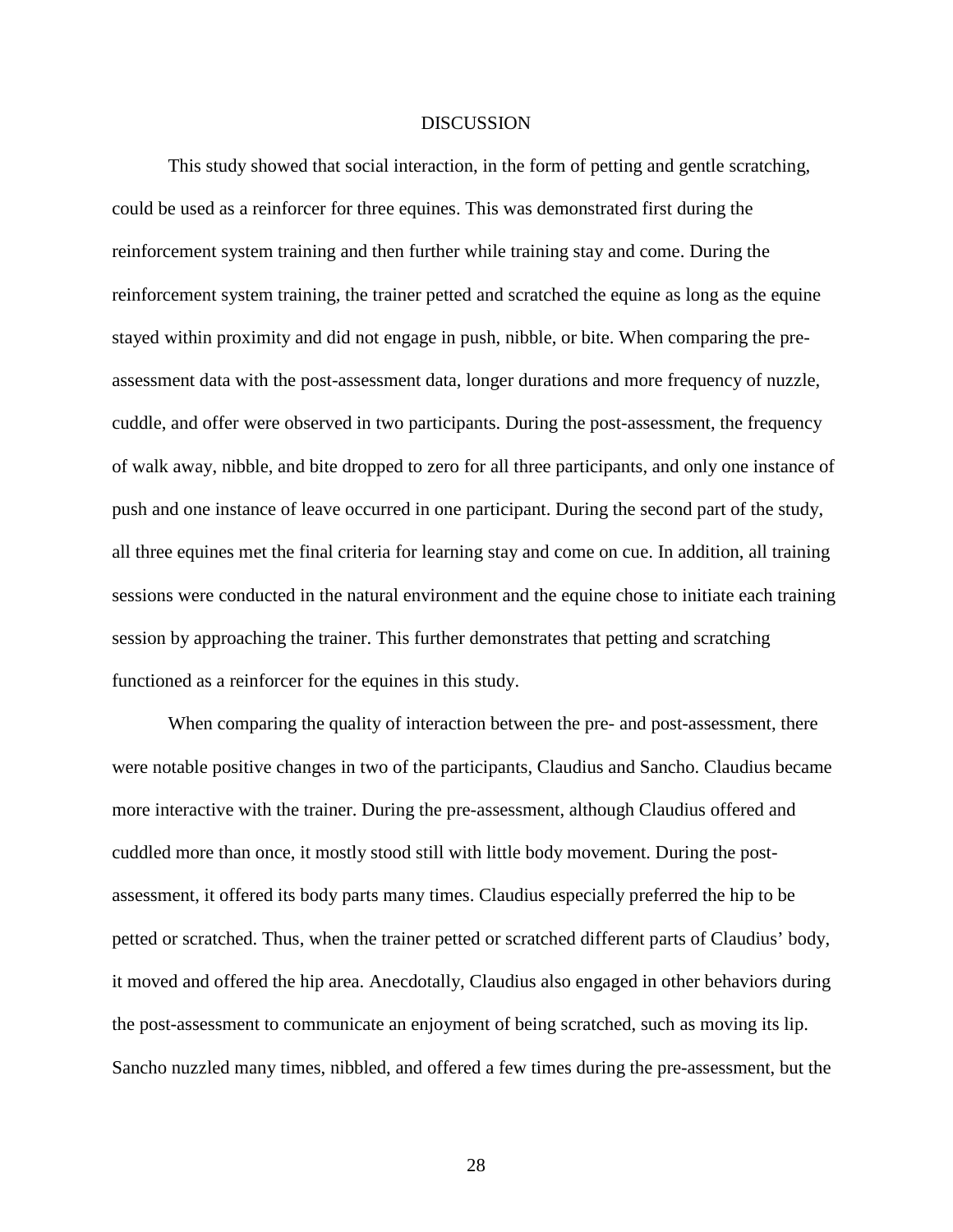duration of these behaviors was short. During the post-assessment, Sancho offered, cuddled, and nuzzled many times and for longer durations.

In contrast to Claudius and Sancho, Castor cuddled and nuzzled many times and for longer durations during the pre-assessment than the post-assessment. In one trial during the postassessment, Castor left and stayed away for 50 s. Before Castor left the trainer, the cameraman moved his body and Castor moved toward the cameraman, then turned its body to the trainer, scratched its leg with its mouth, and then re-approached the trainer within proximity.

The latency to approach varied across the participants and was sometimes longer during the post-assessment. Several factors likely contributed to these results. The training sessions were conducted in the natural environment, and the other members of the herd may have influenced the equine's behavior, especially when these other members of the herd were close by. Another variable that may have influenced the latency to approach during the postassessment was the stay behavior that was learned in the previous conditions. Almost all of the trials in the post-assessment for all participants took more than 10 s for the equine to approach. This was the amount of time that the equine had to stay during the stay and come combined condition. Even though the trainer did not present the stay cue, the context was similar.

The procedure not only established stay and come in three participants, there were several collateral outcomes that were not directly measured. After some experience with the procedure, the participants started to follow and stay near the trainer when the trainer attempted to leave. Also, when the trainer re-entered the pasture after conducting sessions with the other participants in the other pasture, the participant would approach the trainer again. The second collateral outcome was that some of the other equines in the herd started approaching and seeking interaction. The other members of the herd could interact with the trainer and the cameraman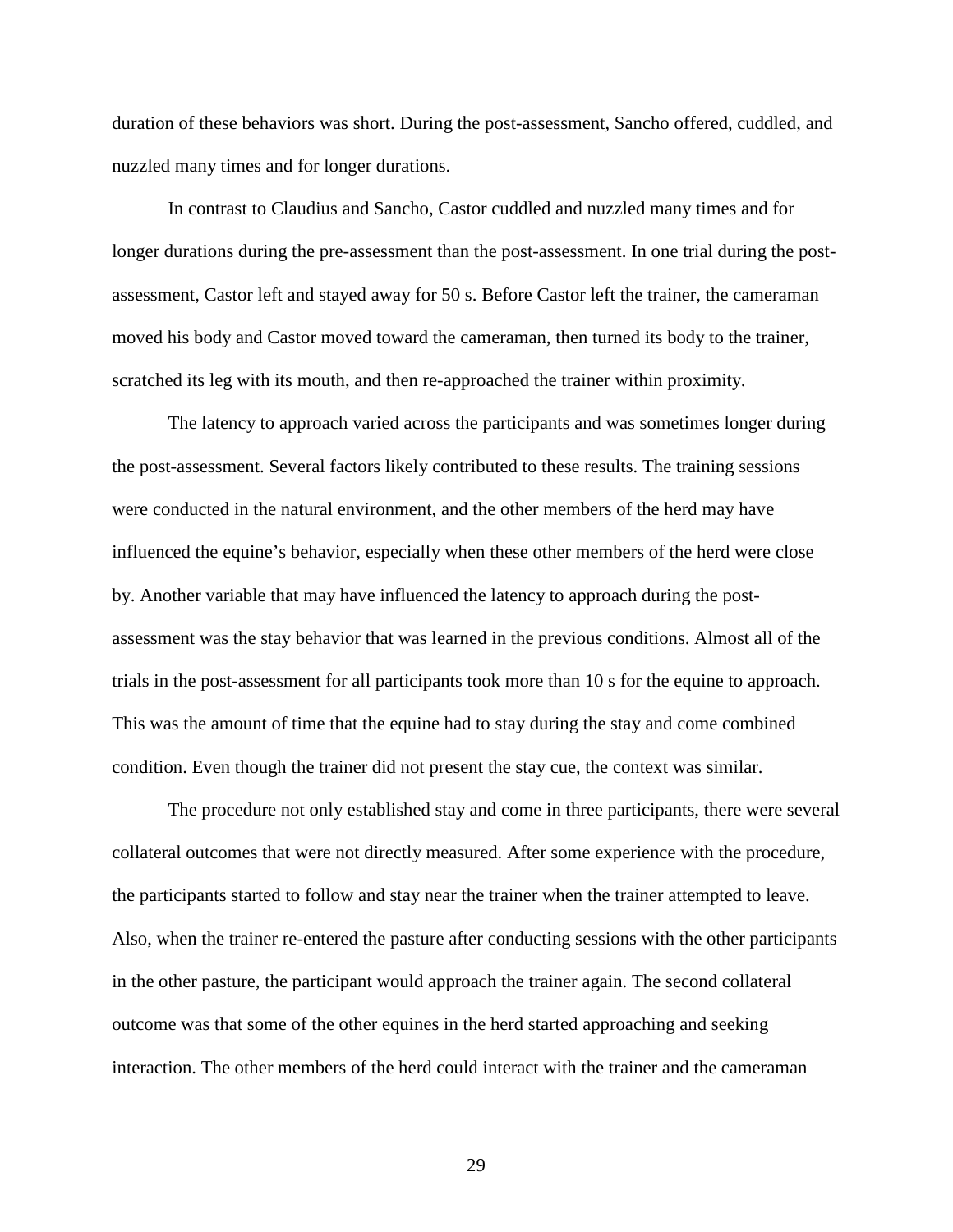during the breaks between the training sessions, and the cameraman sometimes interacted with these equines during the training to prevent them from interrupting the training. One mule, in particular, Sebastian would walk away quickly if the trainer approached him directly. By the end of the study, Sebastian directly approached the trainer or cameraman to seek social interaction.

The results of the current study differed from Sankey et al. (2010) and Feuerbacher and Wynne (2012). These two studies questioned the effectiveness of petting and scratching as a reinforcer. However, there were critical differences between these two studies and the current study. In these two previous studies, the horses received three repetitions of scratching on their withers (Sankey et al. 2010) and the dogs received scratches around their neck for 4 s with verbal praise (Feuerbacher & Wynne, 2012). In both studies, the location and intensity of the scratching was pre-determined by the experimenter and did not change throughout the study. In contrast, during the current study, the trainer scratched with one or two hands and allowed the participant to decide where to be petted or scratched. In addition, the current study was conducted in the natural environment and each session was initiated by the participant. This was not the case in the studies conducted by Sankey et al. (2010) and Feuerbacher and Wynne (2012). All of these factors might have contributed to the effectiveness of petting and gentle scratching as a reinforcer in the current study.

Future research should explore how and when to add the stay and come cues. During this study, there were many unsuccessful trials in the stay and come combined condition. One possible reason could be that the previous training conditions did not establish a discrimination between the stay and come cues. This resulted in confusion between stay and come in the last condition. One solution may be to practice both cues together earlier in the procedure.

In conclusion, the current study demonstrated that social interaction, in the form of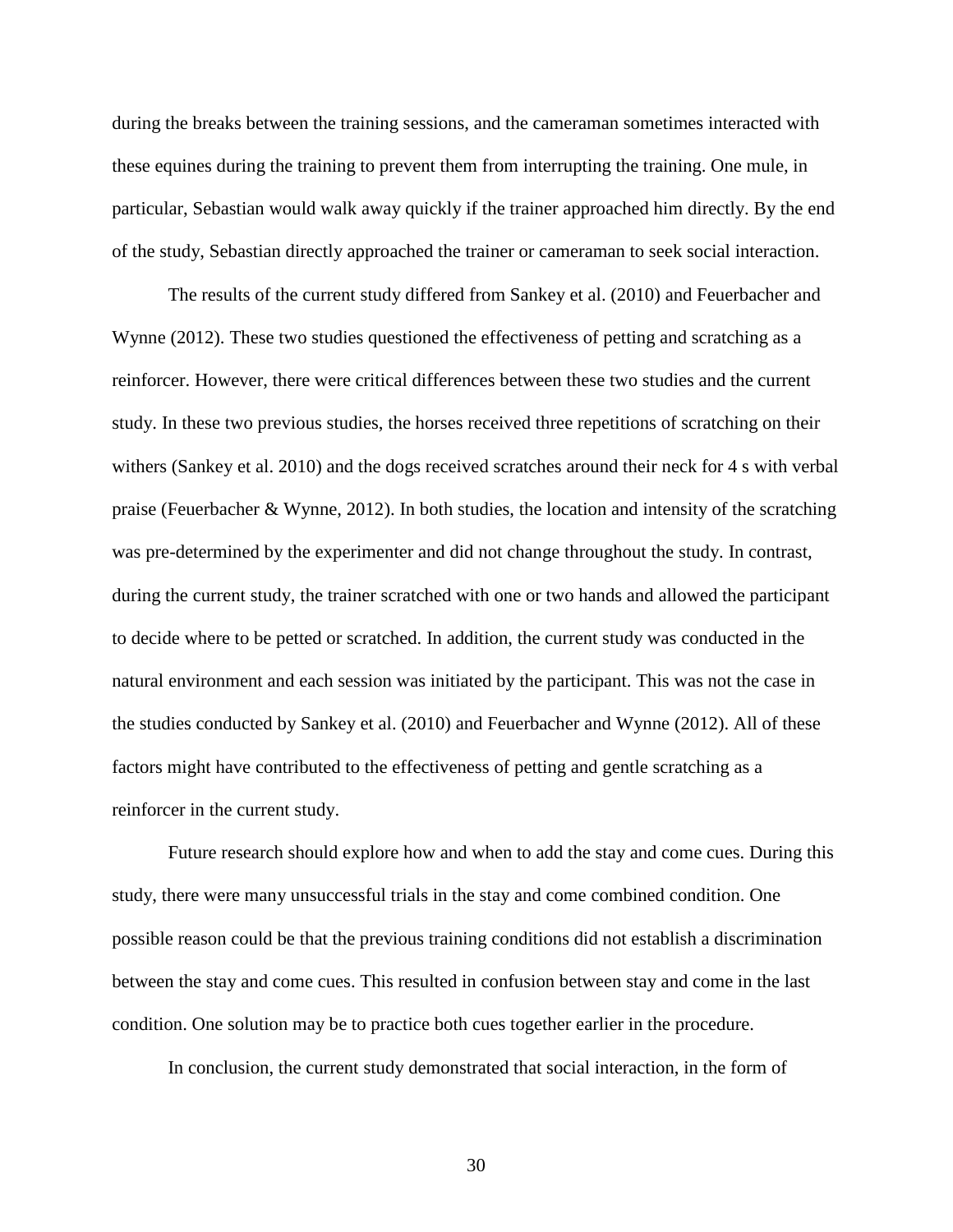petting and gentle scratching, could functioned as an effective reinforcer when training equines to come and stay in their natural environment.



<span id="page-36-0"></span>*Figure 1*. This figure shows the latency to approach for pre-assessment, reinforcement system training, and post assessment. The top graph shows Claudius's data, the middle graph shows Sancho, and the bottom graph shows Castor.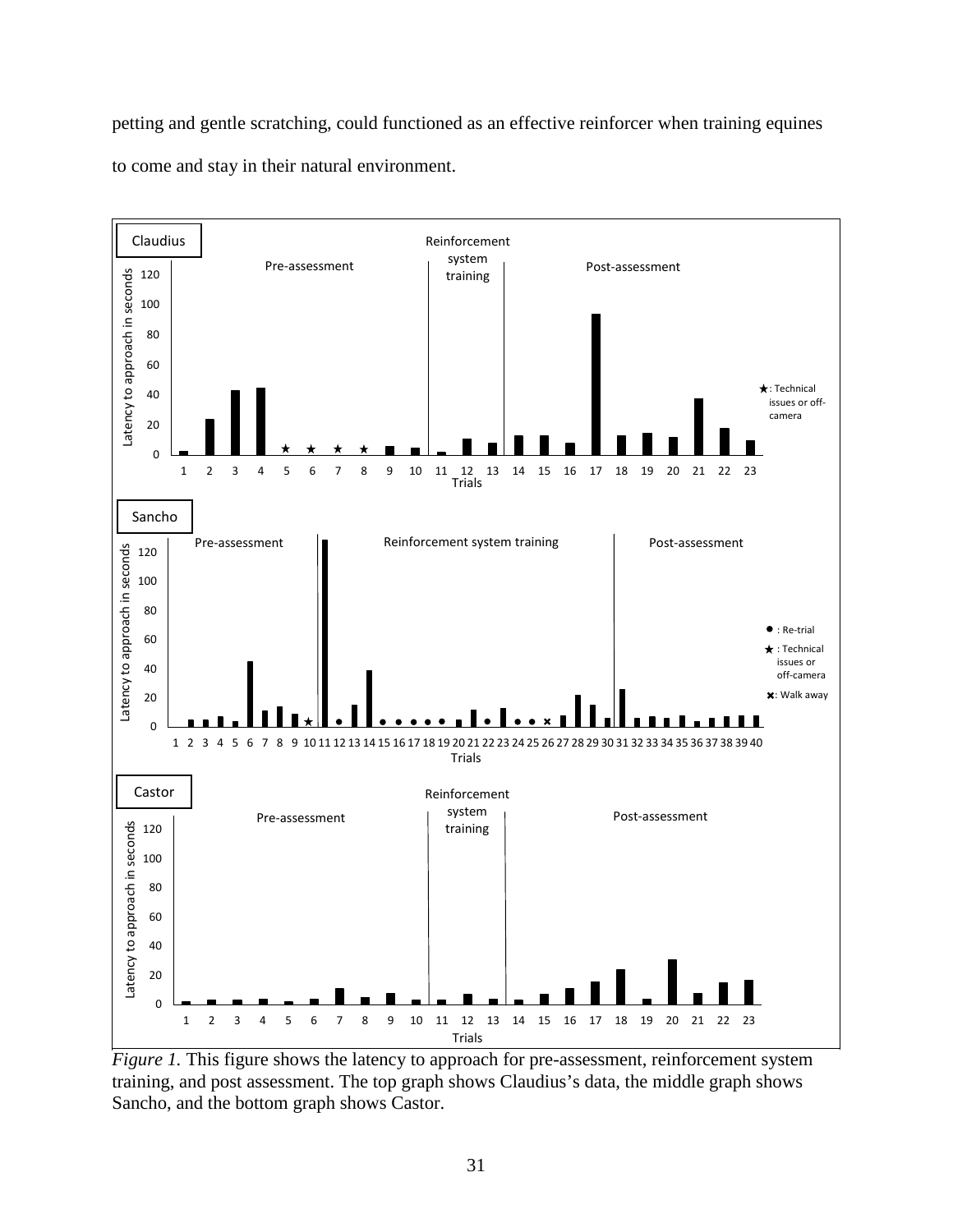

<span id="page-37-0"></span>*Figure 2.* This figure shows the cumulative duration of interaction, nuzzle, and cuddle for preassessment, reinforcement system training, and post assessment. The top graph shows Claudius's data, the middle graph shows Sancho, and the bottom graph shows Castor.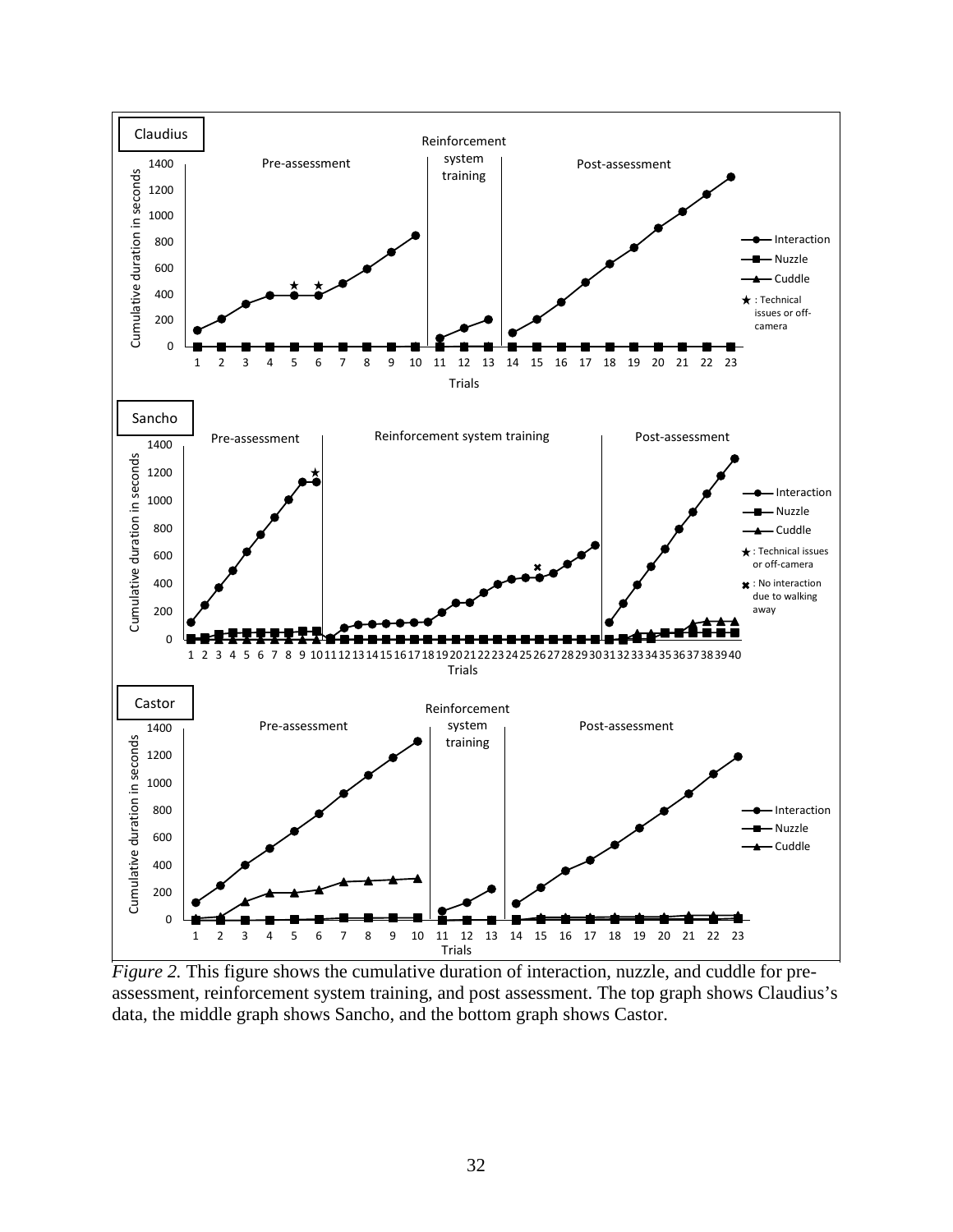

<span id="page-38-0"></span>*Figure 3.* This figure shows the cumulative number of nuzzle, cuddle, offer, walk away, push, nibble, and bite for pre-assessment, reinforcement system training, and post assessment. The top graph shows Claudius's data, the middle graph shows Sancho, and the bottom graph shows Castor.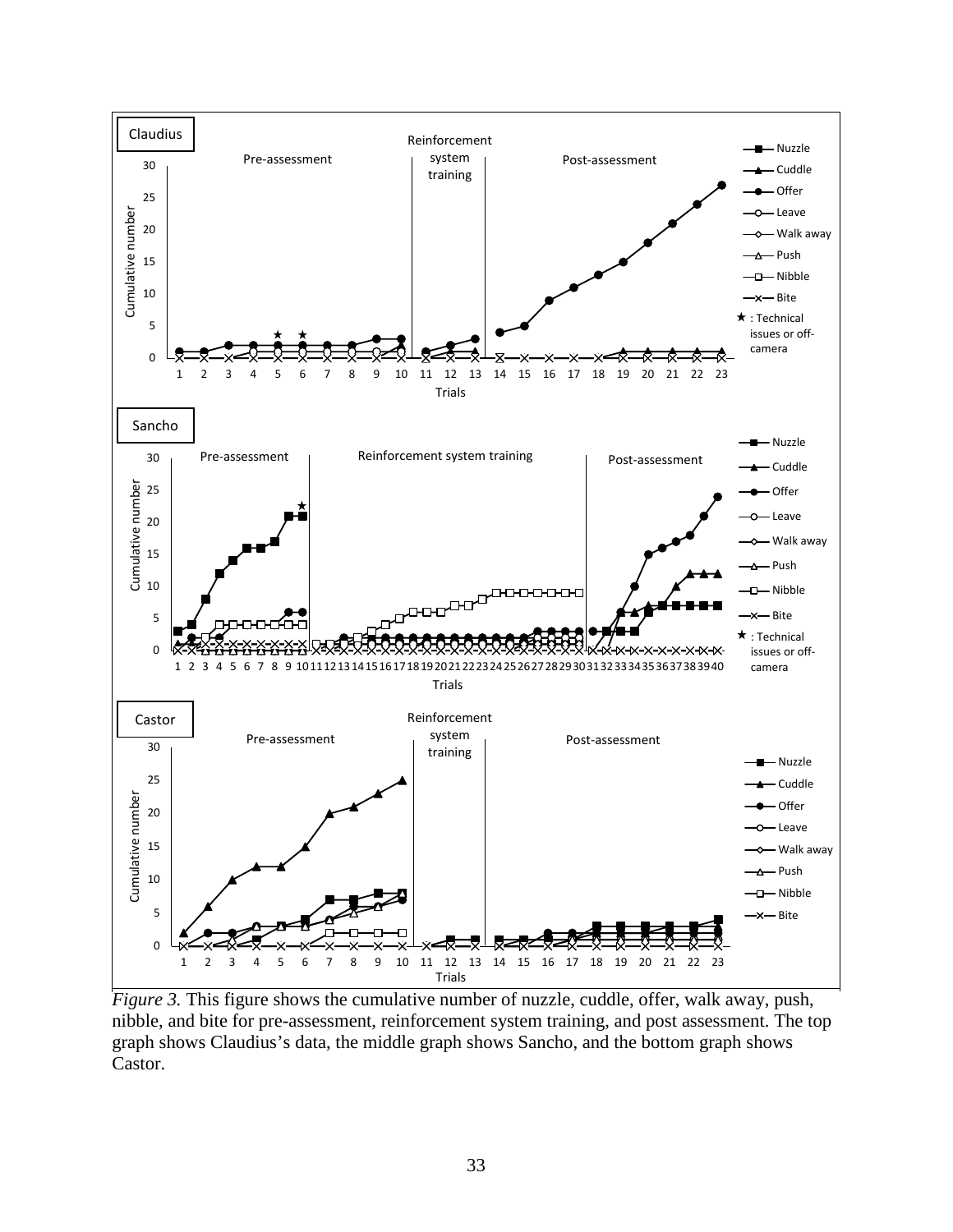

<span id="page-39-0"></span>*Figure 4.* The top graph shows Claudius' training data during the baseline of stay and first phase of training the stay, the middle graph shows Claudius' training data during the second phase of training the stay, the bottom graph shows Claudius' training data during the baseline of come, training the come, and training the stay and come combined.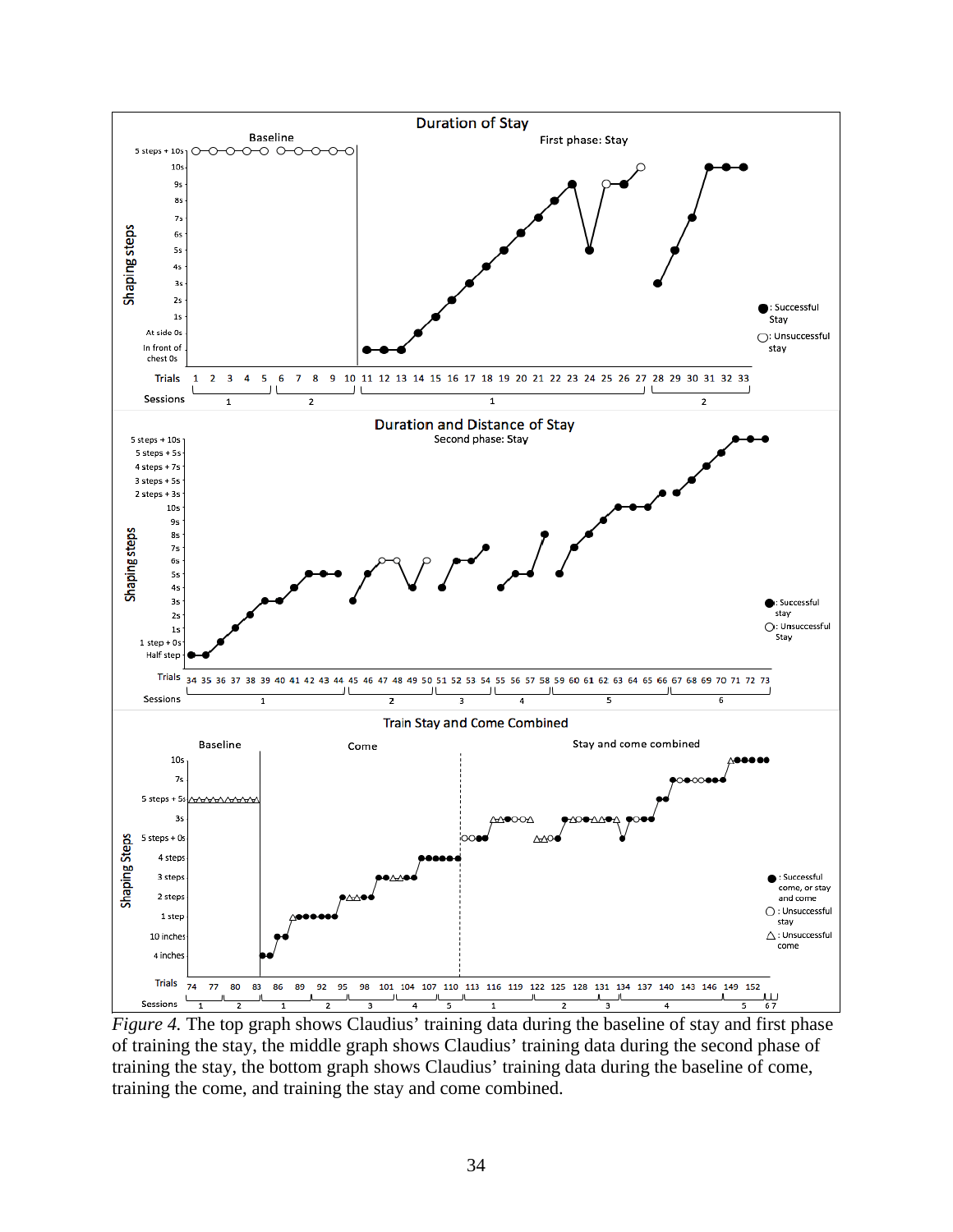

<span id="page-40-0"></span>*Figure 5*. The top graph shows Sancho's training data during the baseline of stay and first phase of training the stay. The middle graph shows Sancho's training data during the second phase of training the stay. The bottom graph shows Sancho's training data during the baseline of come, training the come, and training the stay and come combined.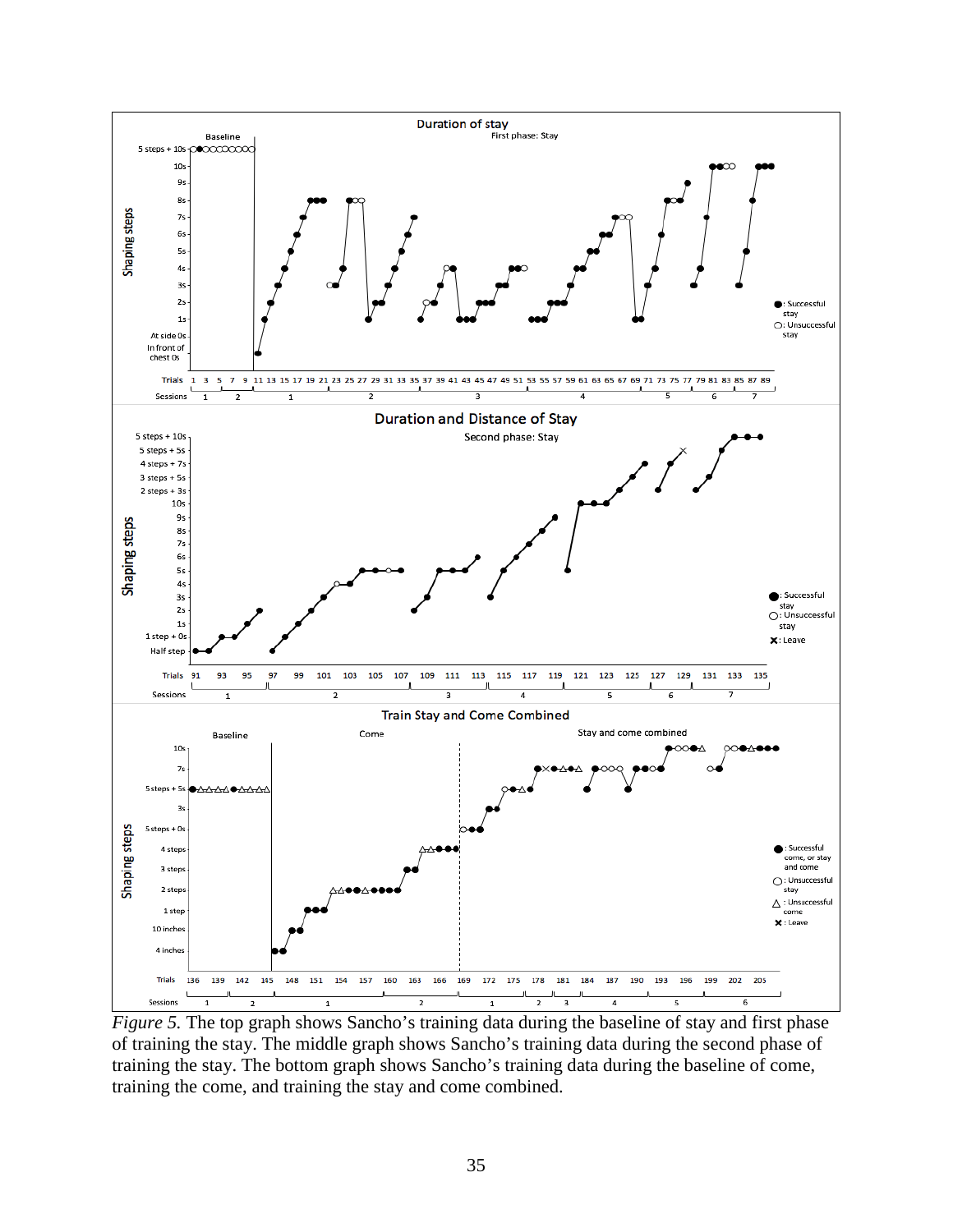

<span id="page-41-0"></span>*Figure 6.* The top graph shows Castor's training data during the baseline of stay and first phase of training the stay. The middle graph shows Castor's training data during the second phase of training the stay. The bottom graph shows Castor's training data during the baseline of come, training the come, and training the stay and come combined.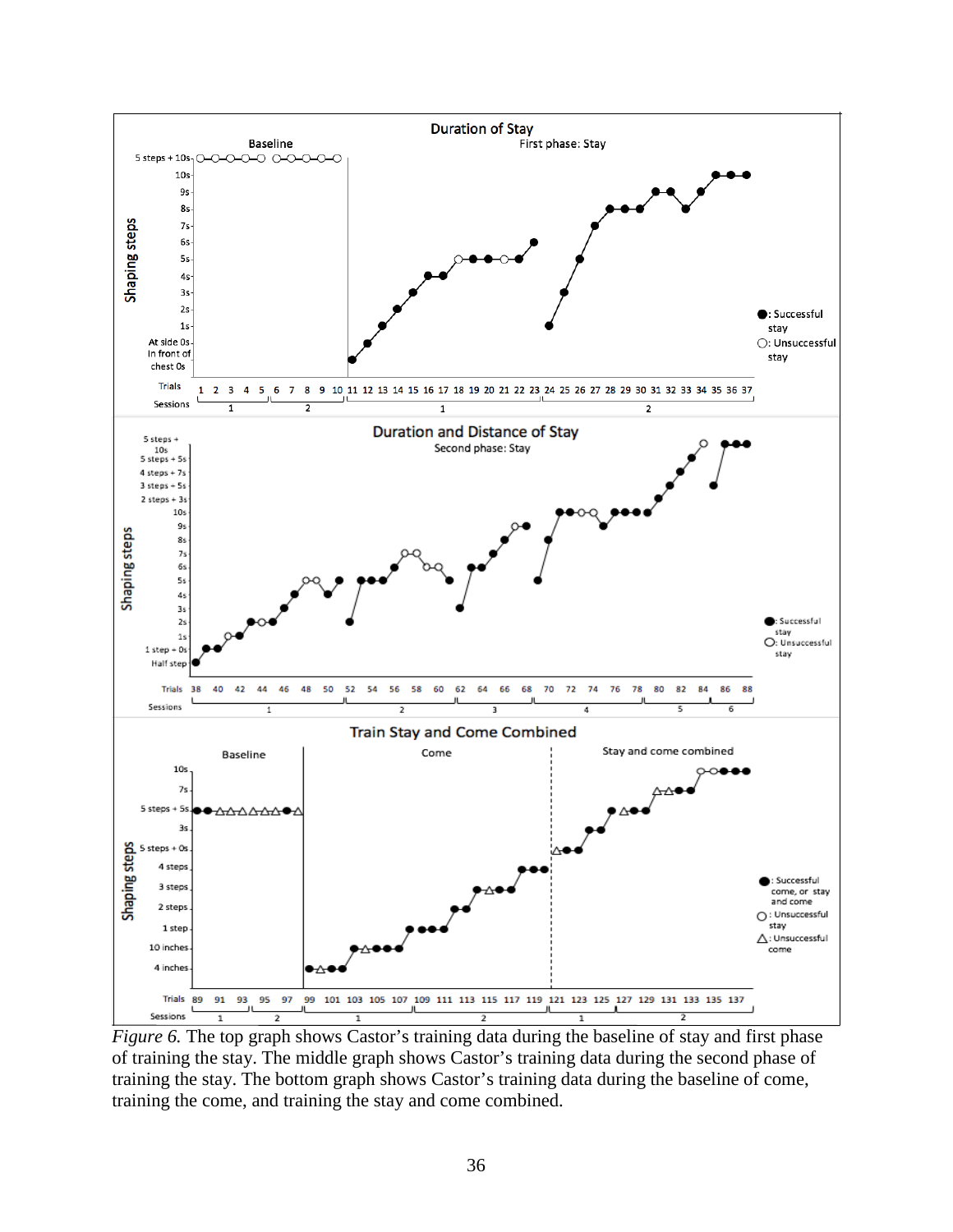

<span id="page-42-0"></span>*Figure 7.* Total training time across three participants, Claudius, Sancho, and Castor.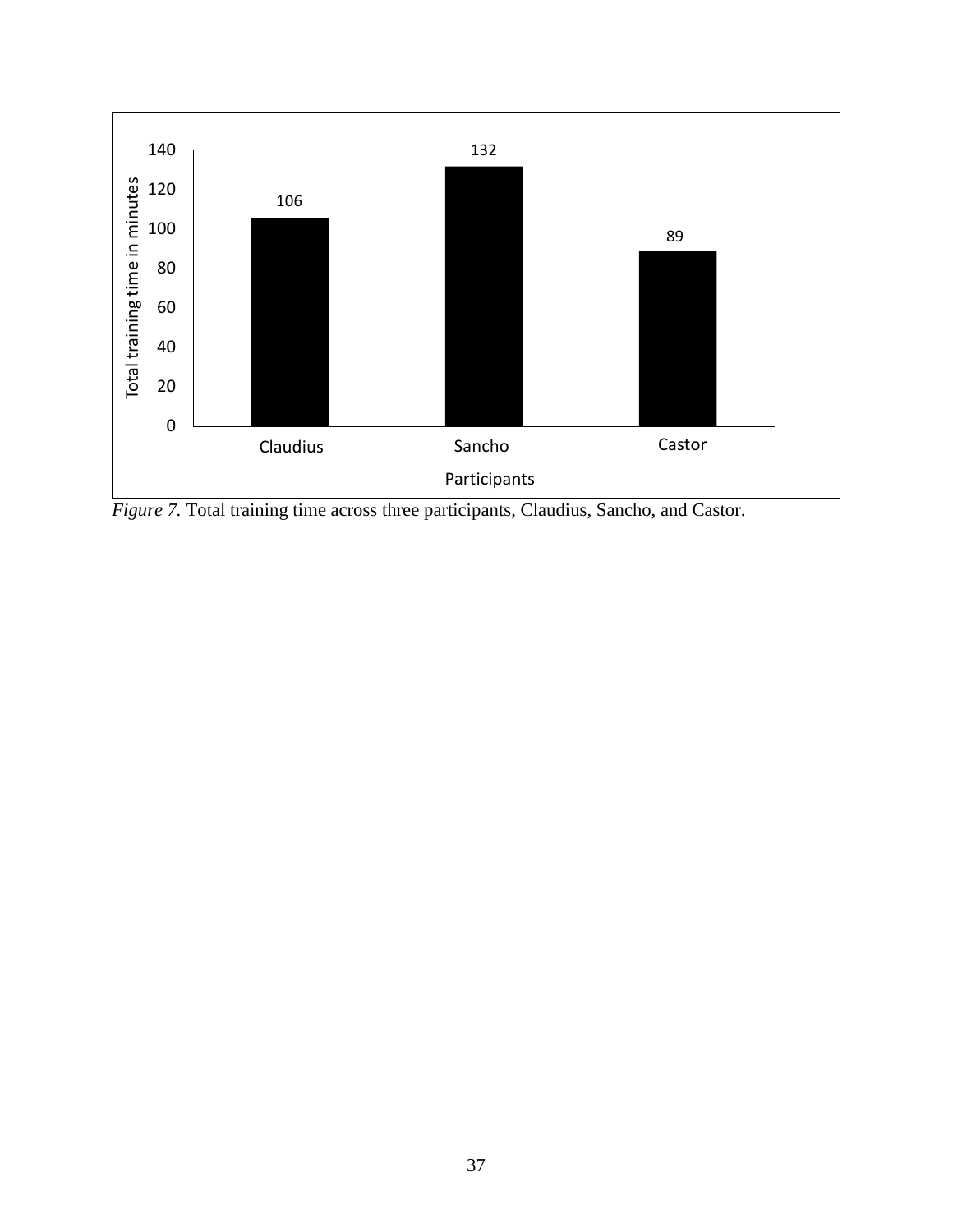APPENDIX

<span id="page-43-0"></span>SHAPING STEPS FOR TRAINING STAY, COME, AND STAY AND COME COMBINED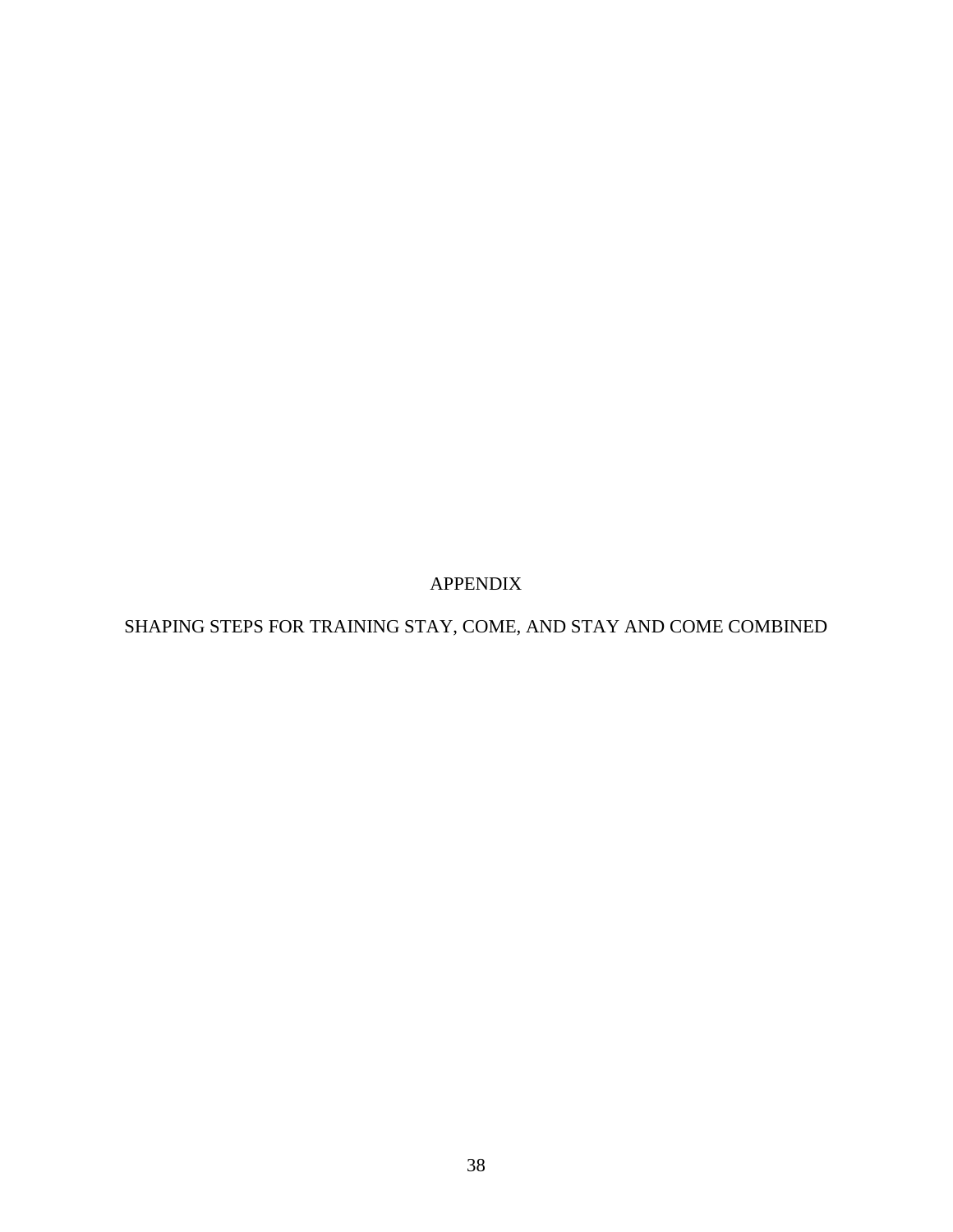|  | First phase: Stay |  |
|--|-------------------|--|
|--|-------------------|--|

| Step           | Trainer's behavior                | Criteria |
|----------------|-----------------------------------|----------|
| $\mathbf{1}$   | Move both hands in front of chest | 1 trial  |
| 2              | Move both hands at side for 0 s   | 1 trial  |
| 3              | Move both hands at side for 1 s   | 1 trial  |
| $\overline{4}$ | Move both hands at side for 2 s   | 1 trial  |
| 5              | Move both hands at side for 3 s   | 1 trial  |
| 6              | Move both hands at side for 4 s   | 1 trial  |
| 7              | Move both hands at side for 5 s   | 1 trial  |
| 8              | Move both hands at side for 6 s   | 1 trial  |
| 9              | Move both hands at side for 7 s   | 1 trial  |
| 10             | Move both hands at side for 8 s   | 1 trial  |
| 11             | Move both hands at side for 9 s   | 1 trial  |
| 12             | Move both hands at side for 10 s  | 3 trials |

# Second phase: Stay

| Step           | Trainer's behavior                                                       | Criteria |
|----------------|--------------------------------------------------------------------------|----------|
| $\mathbf{1}$   | Took one step while facing the participant                               | 1 trial  |
| $\overline{2}$ | At one step away, paused for 1 s                                         | 1 trial  |
| 3              | At one step away, paused for 2 s                                         | 1 trial  |
| $\overline{4}$ | At one step away, paused for 3 s                                         | 1 trial  |
| 5              | At one step away, paused for 4 s                                         | 1 trial  |
| 6              | At one step away, paused for 5 s                                         | 3 trials |
| $\tau$         | At one step away, paused for 6 s                                         | 1 trial  |
| 8              | At one step away, paused for 7 s. During 7 s, turned the upper body 90   | 1 trial  |
|                | degree to the right and left.                                            |          |
| 9              | At one step away, paused for 8 s. During 8 s, turned the body 90 degree  | 1 trial  |
|                | to the right and left                                                    |          |
| 10             | At one step away, paused for 9 s. During 9 s, slowly rotated body 180    | 1 trial  |
|                | degree to the right or left                                              |          |
| 11             | At one step away, paused for 10 s. During 10 s, slowly rotated body      | 3 trials |
|                | 360 degree                                                               |          |
| 12             | Took two steps while facing back to the participant and paused for 3 s   | 1 trial  |
| 13             | Took three steps while facing back to the participant and paused for 5 s | 1 trial  |
| 14             | Took four steps while facing the back to the participant and paused for  | 1 trial  |
|                | 7 s. During 7 s, rotated body 360 degree                                 |          |
| 15             | Took 5 steps while facing back to the participant and paused for 5 s.    | 1 trial  |
|                | During 5 s, slowly rotated the body 360 degree                           |          |
| 16             | Took 5 steps while facing back to the participant and paused for 10 s.   | 3 trials |
|                | During 10 s, slowly rotated the body 360 degree                          |          |
|                | *Petted/scratched for 1 min                                              |          |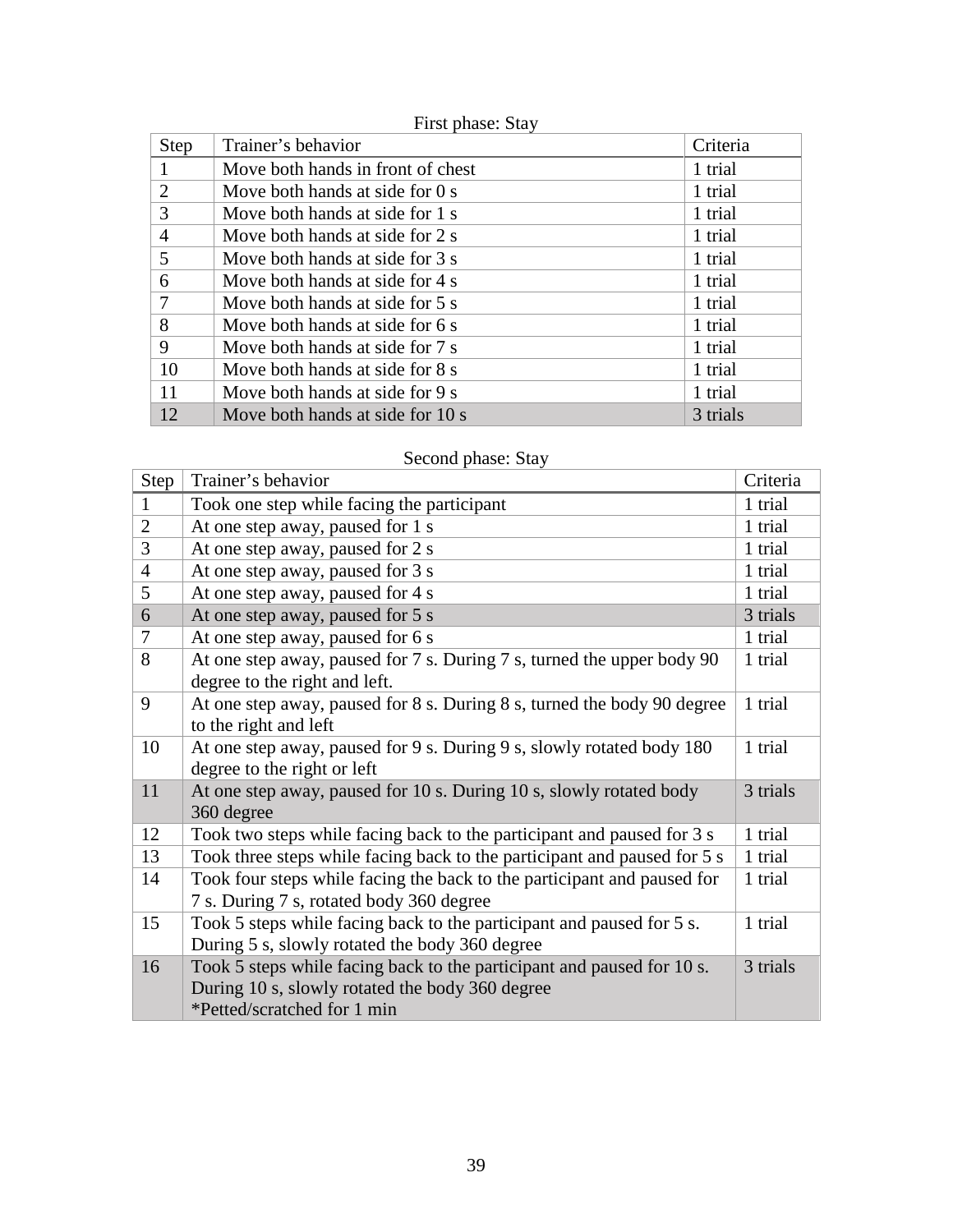# Come

| Step                        | Trainer's behavior                                         | Criteria             |
|-----------------------------|------------------------------------------------------------|----------------------|
|                             | Presented both hands 4 inches away from the participant's  | 2 consecutive trials |
|                             | mouth                                                      | (Right and left)     |
| $\mathcal{D}_{\mathcal{L}}$ | Presented both hands 10 inches away from the participant's | 2 consecutive trials |
|                             | mouth                                                      | (Right and left)     |
| 3                           | At one step away, presented both hands                     | 3 consecutive trials |
| $\overline{A}$              | At two steps away, presented both hands                    | 2 consecutive trials |
| $\overline{\phantom{1}}$    | At three steps away, said "come" and waved a hand, and     | 2 consecutive trials |
|                             | then presented both hands                                  |                      |
| 6                           | At four steps away, said "come" and waved a hand, and      | 3 consecutive trials |
|                             | waited for the participant to walk.                        |                      |
|                             |                                                            |                      |

# Stay and come combined

| <b>Step</b>   | Trainer's behavior                                        | Criteria             |
|---------------|-----------------------------------------------------------|----------------------|
|               | Presented stay cue and took 5 steps away from the         | 2 consecutive trials |
|               | participant. Then, presented come cue                     |                      |
| $\mathcal{D}$ | Presented stay cue and took 5 steps away from the         | 2 consecutive trials |
|               | participant and paused for 3 s. Then, presented come cue  |                      |
| $\mathcal{R}$ | Presented stay cue and took 5 steps away from the         | 2 consecutive trials |
|               | participant and paused for 5 s. Then, presented come cue  |                      |
|               | Presented stay cue and took 5 steps away from the         | 2 consecutive trials |
|               | participant and paused for 7 s. Then, presented come cue  |                      |
|               | Presented stay cue and took 5 steps away from the         | 3 consecutive trials |
|               | participant and paused for 10 s. Then, presented come cue |                      |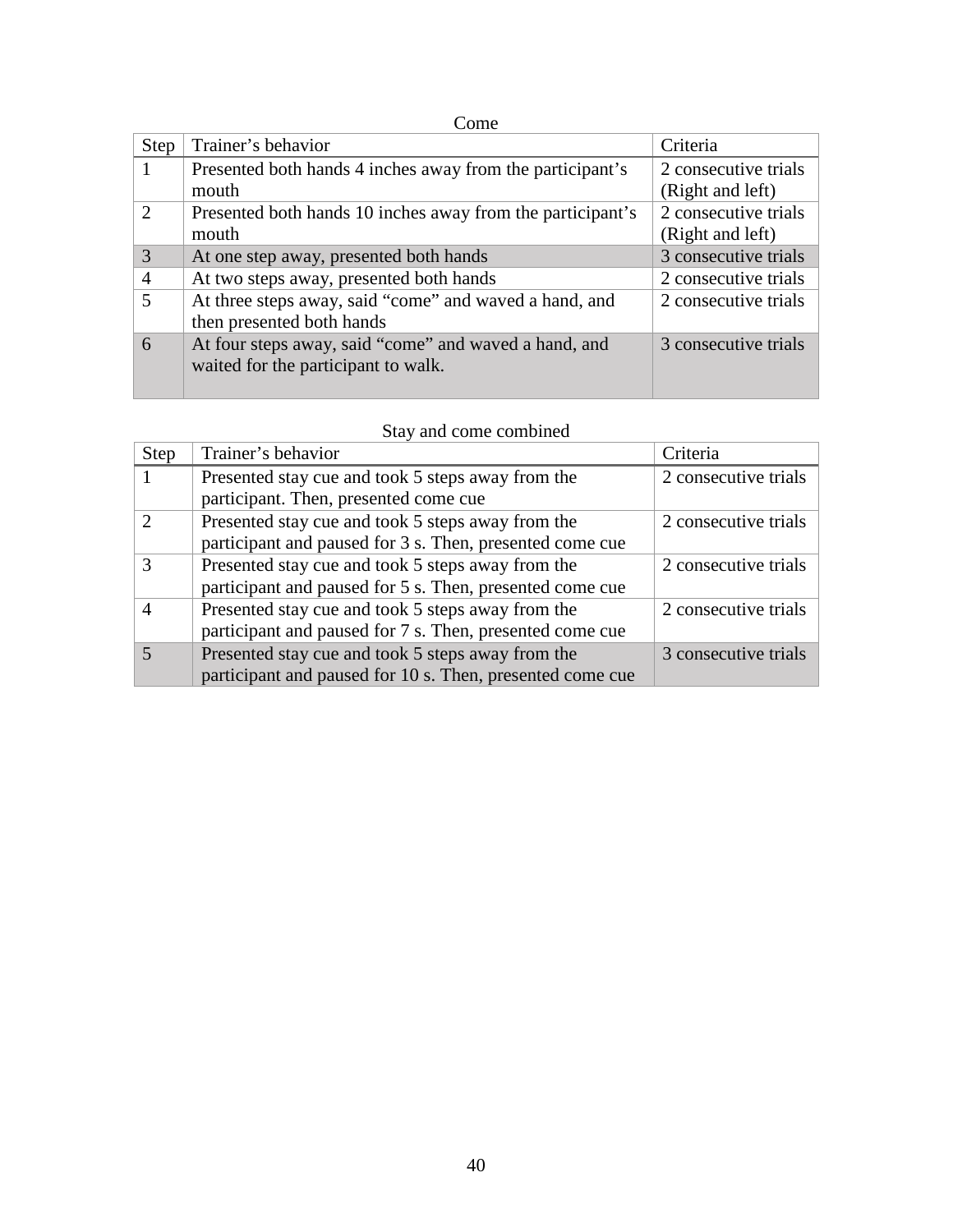## REFERENCES

- <span id="page-46-0"></span>AVMA Animal Welfare Forum: Equine Welfare. (2000). *Journal of the American Veterinary Medical association, 216*(8), 1231-1262.
- Azrin, N. H. & Holz, W. C. (1966). Punishment. In W. K. Honing (Ed.), *Operant behavior: Areas of research and publication* (pp. 380-447). New York: Apple-Century-Crofts.
- Birke, L. (2007). "Learning to speak horse": The culture of "Natural Horsemanship." *Society and Animals, 15*(3), 217-239.
- Boissy, A., Manteuffel, G., Jensen, M. B., Moe, R. O., Spruijt, B., Keeling, L. J.,… Aubert, A. (2007). Assessment of positive emotions in animals to improve their welfare. *Journal of Physiology and Behavior, 92(3), 375-397.*
- Breland, K., & Breland, M. (1951). A field of applied animal psychology. *American Psychologist, 6*(6), 202-204.
- Breland, K., Breland, M., & Bailey, R. E. (2018). *Animal Behavior.* Houston, TX: Storymaker, Inc.
- Dorey, N. R., Rosales-Ruiz, J., Smith, R., & Lovelance, B. (2009). Functional analysis and treatment of self-injury in a captive olive baboon. *Journal of Applied Behavior Analysis, 42*(4), 785-794.
- Dorrance, T. (1994). *True unity: Willing communication between horse and human.* Sanger, CA: World Dancer Press.
- Falk, J. L. (1958). The grooming behavior of the chimpanzee as a reinforcer. *Journal of Experimental Analysis of Behavior, 1*(1), 83-85.
- Feuerbacher, E. N. & Wynne, C. D. L. (2012). Relative efficacy of human social interaction and food as reinforcers for domestic dogs and hand-reared wolves. *Journal of the Experimental Analysis of Behavior, 98*(1), 105-129.
- Ferster, C. B. (1972). Clinical reinforcement. *Seminars in Psychiatry, 4*(2). 101-111.
- Hendriksen, P., Elmgreen, K., & Ladewig, J. (2011). Trailer-loading of horses: Is there a difference between positive and negative reinforcement concerning effectiveness and stress-related signs? *Journal of Veterinary Behavior, 6,* 261-266.
- Innes, L., & McBride, S. (2008). Negative versus positive reinforcement: An evaluation of training strategies for rehabilitated horses. *Journal of Applied Animal Behaviour Science, 112*, 357-368.
- Karrasch, S., Karrasch, V., & Newman, A. (2000). *You can train your horse to do anything! On target training: Clicker training and beyond.* North Pomfret, VT: Kenilworth Press Ltd.